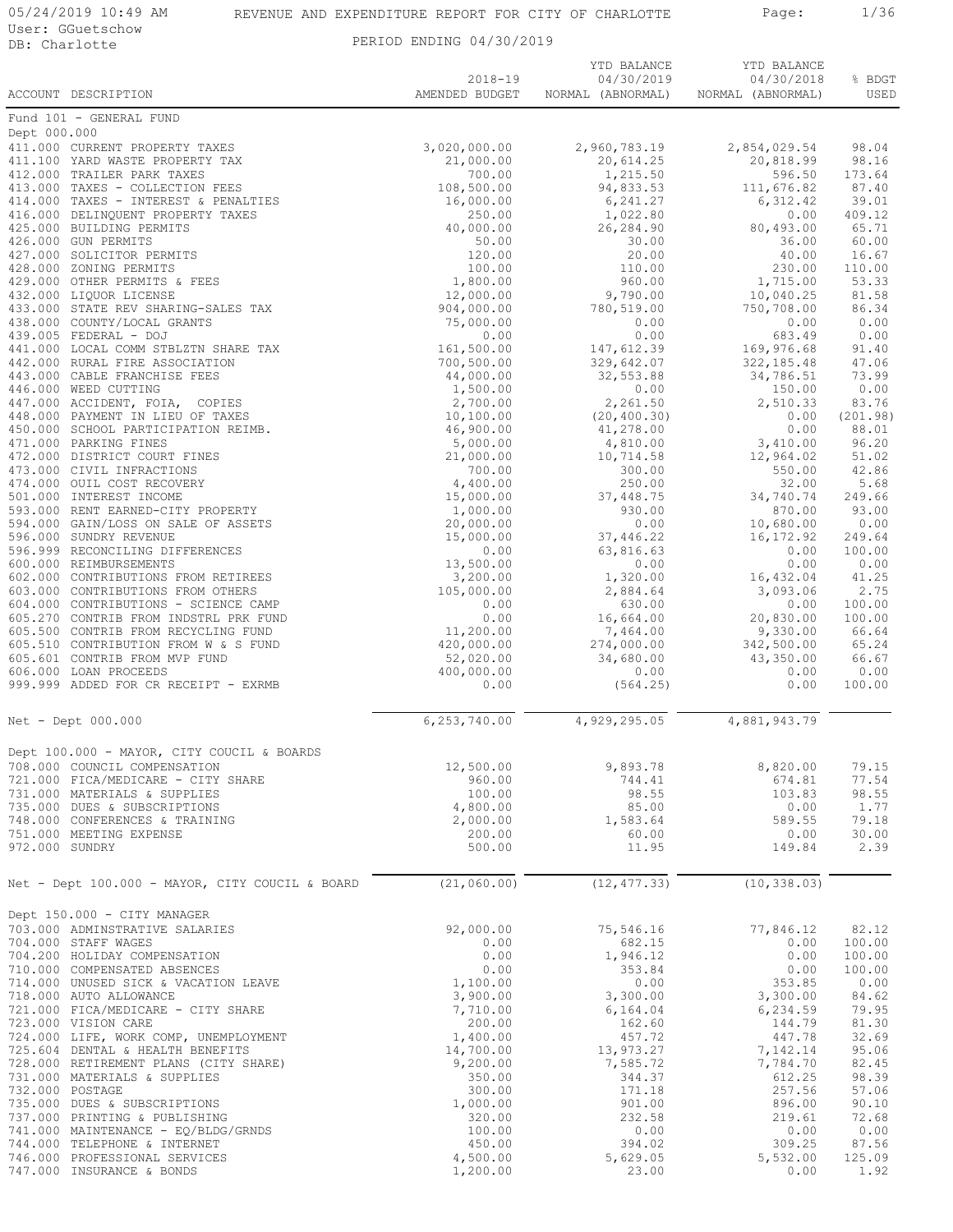# User: GGuetschow DB: Charlotte PERIOD ENDING 04/30/2019

### 05/24/2019 10:49 AM REVENUE AND EXPENDITURE REPORT FOR CITY OF CHARLOTTE Page: 2/36

|                                                                                                                                                                                                                                                     | $2018 - 19$            | YTD BALANCE<br>04/30/2019 | YTD BALANCE<br>04/30/2018 | % BDGT           |
|-----------------------------------------------------------------------------------------------------------------------------------------------------------------------------------------------------------------------------------------------------|------------------------|---------------------------|---------------------------|------------------|
| ACCOUNT DESCRIPTION                                                                                                                                                                                                                                 | AMENDED BUDGET         | NORMAL (ABNORMAL)         | NORMAL (ABNORMAL)         | USED             |
| Fund 101 - GENERAL FUND                                                                                                                                                                                                                             |                        |                           |                           |                  |
| 748.000 CONFERENCES & TRAINING                                                                                                                                                                                                                      | 750.00                 | 796.00                    | 544.18                    | 106.13           |
| 751.000 MEETING EXPENSE                                                                                                                                                                                                                             | 200.00                 | 366.05                    | 110.35                    | 183.03           |
| 865.000 CAP. OUTLAY - COMPUTER EQUIP<br>972.000 SUNDRY                                                                                                                                                                                              | 4,500.00<br>400.00     | 3,757.28<br>0.00          | 1,999.94<br>335.72        | 83.50<br>0.00    |
|                                                                                                                                                                                                                                                     |                        |                           |                           |                  |
| Net - Dept 150.000 - CITY MANAGER                                                                                                                                                                                                                   | (144, 280.00)          | (122, 786.15)             | (114, 070.83)             |                  |
| Dept 200.000 - CITY CLERK                                                                                                                                                                                                                           |                        |                           |                           |                  |
| 703.000 ADMINSTRATIVE SALARIES                                                                                                                                                                                                                      | 60,000.00              | 65,748.33                 | 62, 155, 50               | 109.58           |
| 704.000 STAFF WAGES<br>704.100 STAFF - OVERTIME                                                                                                                                                                                                     | 41,080.00<br>0.00      | 43,640.52<br>560.93       | 30,493.70<br>0.00         | 106.23<br>100.00 |
| 704.200 HOLIDAY COMPENSATION                                                                                                                                                                                                                        | 0.00                   | 2,578.84                  | 0.00                      | 100.00           |
| 706.000 CITY LABOR - DPW                                                                                                                                                                                                                            | 700.00                 | 1,394.67                  | 520.95                    | 199.24           |
| 710.000 COMPENSATED ABSENCES                                                                                                                                                                                                                        | 0.00                   | 8,533.77                  | 2,961.21                  | 100.00           |
| 711.000 LONGEVITY<br>714.000 UNUSED SICK & VACATION LEAVE                                                                                                                                                                                           | 1,500.00<br>3,700.00   | 1,500.00<br>565.12        | 1,500.00<br>5,097.31      | 100.00<br>15.27  |
| 715.000 HEALTH REIMBURSEMENT                                                                                                                                                                                                                        | 0.00                   | 2,250.00                  | 4,250.00                  | 100.00           |
| 719.000 CLOTHING ALLOWANCE                                                                                                                                                                                                                          | 0.00                   | 0.00                      | 125.00                    | 0.00             |
| 721.000 FICA/MEDICARE - CITY SHARE<br>723.000 VISION CARE                                                                                                                                                                                           | 8,240.00<br>700.00     | 9,214.60<br>583.20        | 7,806.05<br>490.59        | 111.83<br>83.31  |
| 724.000 LIFE, WORK COMP, UNEMPLOYMENT                                                                                                                                                                                                               | 1,250.00               | 658.62                    | 478.69                    | 52.69            |
| 725.603 RETIREMENT HEALTH BENEFITS                                                                                                                                                                                                                  | 17,550.00              | 4,744.50                  | 6,046.08                  | 27.03            |
| 725.604 DENTAL & HEALTH BENEFITS<br>728.000 RETIREMENT PLANS (CITY SHARE)                                                                                                                                                                           | 25,800.00<br>32,300.00 | 24,524.63<br>33,894.72    | 8,900.19<br>30,086.72     | 95.06<br>104.94  |
| 728.001 RETIRMENT HEALTH SAVINGS                                                                                                                                                                                                                    | 3,670.00               | 4,000.00                  | 3,672.83                  | 108.99           |
| 730.000 SAFETY SUPPLIES                                                                                                                                                                                                                             | 250.00                 | 195.00                    | 195.00                    | 78.00            |
| 731.000 MATERIALS & SUPPLIES<br>732.000 POSTAGE                                                                                                                                                                                                     | 5,000.00<br>1,000.00   | 8,085.36<br>3,344.78      | 1,864.75<br>466.24        | 161.71<br>334.48 |
| 735.000 DUES & SUBSCRIPTIONS                                                                                                                                                                                                                        | 1,000.00               | 770.00                    | 1,076.12                  | 77.00            |
| 737.000 PRINTING & PUBLISHING                                                                                                                                                                                                                       | 7,500.00               | 4,585.13                  | 5,391.53                  | 61.14            |
| 741.000 MAINTENANCE - EQ/BLDG/GRNDS<br>744.000 TELEPHONE & INTERNET                                                                                                                                                                                 | 200.00                 | 0.00                      | 0.00                      | 0.00             |
| 746.000 PROFESSIONAL SERVICES<br>747.000 INSURANCE & BONDS<br>748.000 CONFERENCES & TRAINING<br>749.000 CONFERENCES & TRAINING<br>751.000 OTHER COMPENSATION<br>751.000 MEETING EXPENSE<br>753.000 SPECIAL PURPOSE EXPENSES<br>851.000 MVP EQUIPMEN | 1,800.00<br>104,000.00 | 1,764.75<br>115, 175.83   | 1,290.34<br>36,550.06     | 98.04<br>110.75  |
|                                                                                                                                                                                                                                                     | 2,250.00               | 101.00                    | 0.00                      | 4.49             |
|                                                                                                                                                                                                                                                     | 4,500.00               | 2,829.18                  | 3,563.44                  | 62.87            |
|                                                                                                                                                                                                                                                     | 26,080.00<br>10,000.00 | 2,169.93<br>11,937.25     | 0.00<br>3,102.00          | 8.32<br>119.37   |
|                                                                                                                                                                                                                                                     | 80.00                  | 0.00                      | 12.00                     | 0.00             |
|                                                                                                                                                                                                                                                     | 4,500.00               | 2,598.17                  | 3,614.84                  | 57.74            |
|                                                                                                                                                                                                                                                     | 330.00<br>4,800.00     | 451.06<br>177.01          | 130.06<br>0.00            | 136.68<br>3.69   |
|                                                                                                                                                                                                                                                     | 13,200.00              | 10,043.67                 | 2,432.37                  | 76.09            |
| 970.000 MILEAGE ALLOWANCE                                                                                                                                                                                                                           | 800.00                 | 137.25                    | 338.71                    | 17.16            |
| 972.000 SUNDRY                                                                                                                                                                                                                                      | 400.00                 | 211.33                    | 584.08                    | 52.83            |
| Net - Dept 200.000 - CITY CLERK                                                                                                                                                                                                                     | (384, 180.00)          | (368, 969.15)             | (225, 196.36)             |                  |
| Dept 210.000 - CITY ASSESSOR                                                                                                                                                                                                                        |                        |                           |                           |                  |
| 704.000 STAFF WAGES                                                                                                                                                                                                                                 | 46,450.00              | 32,361.25                 | 29,564.94                 | 69.67            |
| 704.200 HOLIDAY COMPENSATION<br>709.000 OTHER COMPENSATION                                                                                                                                                                                          | 0.00<br>600.00         | 1,002.32<br>490.00        | 0.00<br>595.00            | 100.00<br>81.67  |
| 710.000 COMPENSATED ABSENCES                                                                                                                                                                                                                        | 0.00                   | 6,693.32                  | 9,735.90                  | 100.00           |
| 711.000 LONGEVITY                                                                                                                                                                                                                                   | 1,500.00               | 1,500.00                  | 1,500.00                  | 100.00           |
| 721.000 FICA/MEDICARE - CITY SHARE                                                                                                                                                                                                                  | 3,720.00               | 3, 135.52                 | 3, 121.27                 | 84.29            |
| 723.000 VISION CARE                                                                                                                                                                                                                                 | 200.00<br>810.00       | 162.60<br>271.49          | 207.99<br>249.14          | 81.30<br>33.52   |
| 724.000 LIFE, WORK COMP, UNEMPLOYMENT<br>725.604 DENTAL & HEALTH BENEFITS                                                                                                                                                                           | 14,700.00              | 13,973.34                 | 8,185.98                  | 95.06            |
| 728.000 RETIREMENT PLANS (CITY SHARE)                                                                                                                                                                                                               | 17,180.00              | 13,872.55                 | 13,802.93                 | 80.75            |
| 731.000 MATERIALS & SUPPLIES<br>732.000 POSTAGE                                                                                                                                                                                                     | 2,500.00<br>3,000.00   | 1,628.20<br>2,062.18      | 944.97<br>1,945.64        | 65.13<br>68.74   |
| 735.000 DUES & SUBSCRIPTIONS                                                                                                                                                                                                                        | 430.00                 | 265.00                    | 265.00                    | 61.63            |
|                                                                                                                                                                                                                                                     | 1,400.00               | 1,704.44                  | 1,598.68                  | 121.75           |
| 737.000 PRINTING & PUBLISHING<br>744.000 TELEPHONE & INTERNET<br>746.000 PROFESSIONAL SERVICES<br>747.000 INSURANCE & BONDS<br>748.000 CONFERENCES & TRAINING<br>749.000 CONTRACTUAL SERVICES<br>864.000 CAPITAL OUTLAY - EQUIPMENT<br>865.000 CAP. | 900.00<br>3,800.00     | 690.88<br>3,197.63        | 527.21<br>3,147.05        | 76.76<br>84.15   |
|                                                                                                                                                                                                                                                     | 1,300.00               | 0.00                      | 0.00                      | 0.00             |
|                                                                                                                                                                                                                                                     | 1,500.00               | 954.02                    | 1,206.16                  | 63.60            |
|                                                                                                                                                                                                                                                     | 57,940.00<br>2,000.00  | 41,688.00                 | 39,942.00                 | 71.95<br>0.00    |
|                                                                                                                                                                                                                                                     | 5,050.00               | 0.00<br>2,575.70          | 0.00<br>4,783.42          | 51.00            |
| 972.000 SUNDRY                                                                                                                                                                                                                                      | 0.00                   | 154.02                    | 0.00                      | 100.00           |
| Net - Dept 210.000 - CITY ASSESSOR                                                                                                                                                                                                                  | (164, 980.00)          | (128, 382.46)             | (121, 323.28)             |                  |
|                                                                                                                                                                                                                                                     |                        |                           |                           |                  |
| Dept 220.000 - FINANCE & TREASURY<br>703.000 ADMINSTRATIVE SALARIES                                                                                                                                                                                 | 20,000.00              | 0.00                      | 59,216.27                 | 0.00             |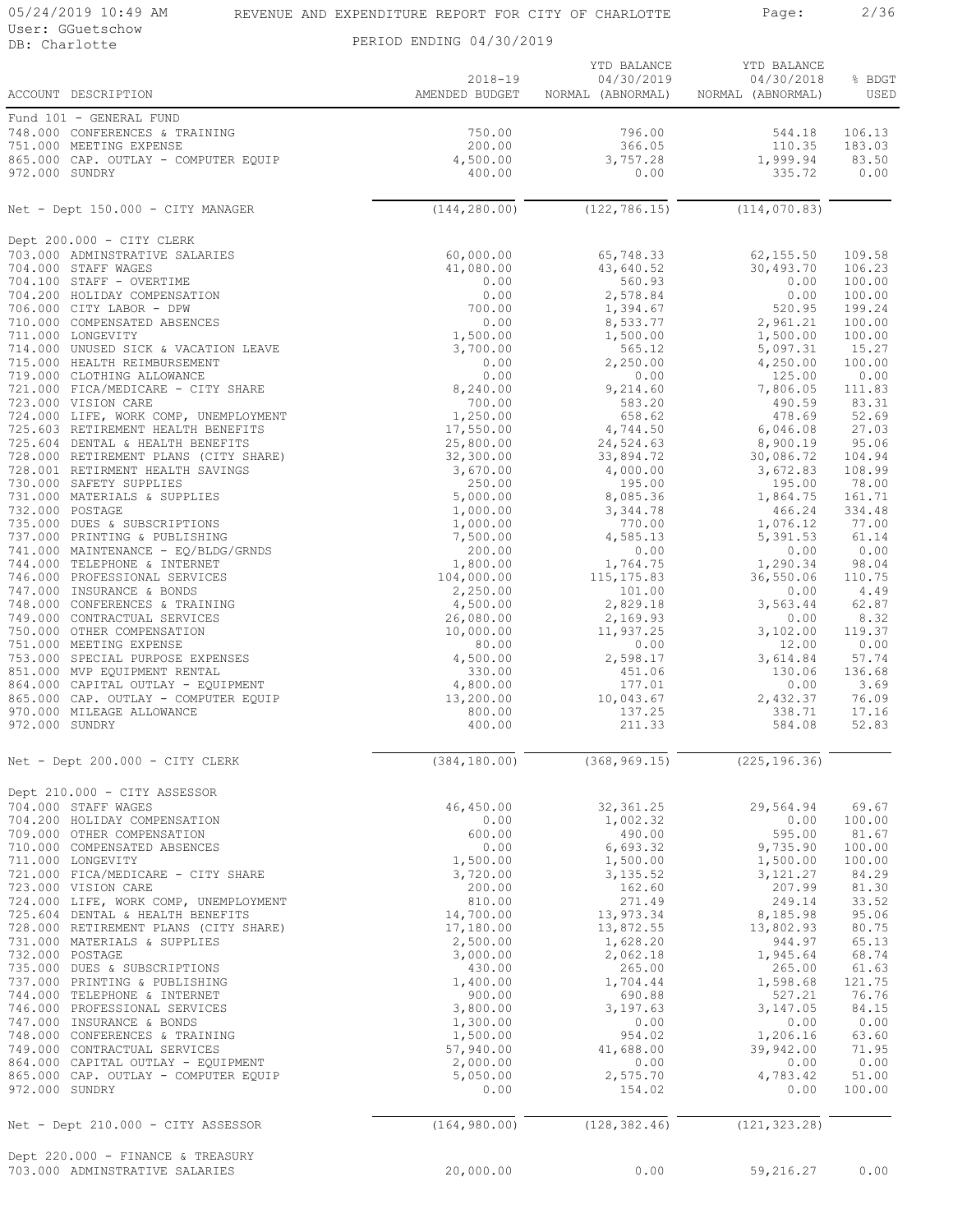### User: GGuetschow User: GGuetschow<br>DB: Charlotte PERIOD ENDING 04/30/2019

#### 05/24/2019 10:49 AM REVENUE AND EXPENDITURE REPORT FOR CITY OF CHARLOTTE Page: 3/36

| ACCOUNT DESCRIPTION                                                                                                                                                                                                                                                                            | $2018 - 19$<br>AMENDED BUDGET | YTD BALANCE<br>04/30/2019<br>NORMAL (ABNORMAL) | YTD BALANCE<br>04/30/2018 % BDGT<br>NORMAL (ABNORMAL) | USED                  |
|------------------------------------------------------------------------------------------------------------------------------------------------------------------------------------------------------------------------------------------------------------------------------------------------|-------------------------------|------------------------------------------------|-------------------------------------------------------|-----------------------|
| Fund 101 - GENERAL FUND                                                                                                                                                                                                                                                                        |                               |                                                |                                                       |                       |
| 704.000 STAFF WAGES                                                                                                                                                                                                                                                                            | 46,500.00                     | 33,757.77                                      | 66,981.64                                             | 72.60                 |
| 704.100 STAFF - OVERTIME<br>704.200 HOLIDAY COMPENSATION                                                                                                                                                                                                                                       | 0.00<br>0.00                  | 170.85<br>1,002.32                             | 0.00<br>0.00                                          | 100.00<br>100.00      |
| 706.000 CITY LABOR - DPW                                                                                                                                                                                                                                                                       | 0.00                          | 15.44                                          | 0.00                                                  | 100.00                |
| 710.000 COMPENSATED ABSENCES                                                                                                                                                                                                                                                                   | 4.00                          | 6,474.77                                       | 25,078.16                                             | 161,869.              |
| 711.000 LONGEVITY                                                                                                                                                                                                                                                                              | 4,397.00                      | 1,421.47                                       | 5,440.35                                              | 32.33                 |
| 712.000 SPECIAL COMPENSATION                                                                                                                                                                                                                                                                   | 0.00                          | 0.00                                           | 24,294.40                                             | 0.00                  |
| 714.000 UNUSED SICK & VACATION LEAVE<br>714.000 UNUSED SICK & VACATION LEAVE<br>714.000 UNUSED SICK & VACATION LEAVE<br>715.000 CLOTHING ALLOWANCE<br>721.000 CLOTHING ALLOWANCE<br>721.000 CLOTHING ALLOWANCE<br>721.000 VISION CARE<br>723.000 VISION CARE<br>723.000 VISION CARE<br>723.000 | 2,500.00<br>900.00            | 0.00<br>200.00                                 | 31,424.18<br>0.00                                     | 0.00<br>22.22         |
|                                                                                                                                                                                                                                                                                                | 600.00                        | 525.00                                         |                                                       | 875.00 87.50          |
|                                                                                                                                                                                                                                                                                                | 5,200.00                      | 3,126.39                                       | 15,943.28                                             | 60.12                 |
|                                                                                                                                                                                                                                                                                                | 238.00                        | 431.70                                         | 384.43                                                | 181.39                |
|                                                                                                                                                                                                                                                                                                | 1,000.00<br>20,000.00         | 294.71                                         | 4,999.49                                              | 915.27 29.47          |
|                                                                                                                                                                                                                                                                                                | 16,250.00                     | 19,011.34<br>7,896.13                          | 35,033.11                                             | 95.06<br>48.59        |
|                                                                                                                                                                                                                                                                                                | 3,000.00                      | 1,692.28                                       | 10,682.75                                             | 56.41                 |
|                                                                                                                                                                                                                                                                                                | 3,250.00                      | 2,690.90                                       | 2,932.04                                              | 82.80                 |
|                                                                                                                                                                                                                                                                                                | 4,000.00                      | 2,955.89                                       | 1,276.54                                              | 73.90                 |
|                                                                                                                                                                                                                                                                                                | 1,500.00                      | 220.00                                         | 835.00                                                | 14.67<br>27.12        |
|                                                                                                                                                                                                                                                                                                | 3,500.00<br>200.00            | 949.37<br>0.00                                 | 1,963.31                                              | 0.00 0.00             |
|                                                                                                                                                                                                                                                                                                | 2,300.00                      | 1,125.41                                       | 1,379.73                                              | 48.93                 |
|                                                                                                                                                                                                                                                                                                | 258,000.00                    | 199,999.92                                     | 59,585.17                                             | 77.52                 |
|                                                                                                                                                                                                                                                                                                | 3,250.00                      | 39,608.00                                      |                                                       | $0.00 \quad 1,218.71$ |
|                                                                                                                                                                                                                                                                                                | 3,500.00                      | 0.00                                           | 3,111.81                                              | 0.00                  |
|                                                                                                                                                                                                                                                                                                | 8,000.00                      | 41,637.57                                      | 10,746.66                                             | 520.47                |
|                                                                                                                                                                                                                                                                                                | 58,750.00<br>4,000.00         | 64,151.29<br>0.00                              | 53, 911.75<br>0.00                                    | 109.19<br>0.00        |
|                                                                                                                                                                                                                                                                                                | 3,500.00                      | 7,112.97                                       | 3,556.30                                              | 203.23                |
|                                                                                                                                                                                                                                                                                                | 2,500.00                      | 10,369.21                                      | 3,560.26                                              | 414.77                |
| 972.999 SUNDRY - MISC CLEARING                                                                                                                                                                                                                                                                 | 0.00                          | 13,747.21                                      |                                                       | 0.00 100.00           |
| Net - Dept 220.000 - FINANCE & TREASURY                                                                                                                                                                                                                                                        | (476, 839.00)                 |                                                | $(460, 587.91)$ $(424, 126.90)$                       |                       |
| Dept 221.000 - PAYROLL TO BE DISTRIBUTED                                                                                                                                                                                                                                                       |                               |                                                |                                                       |                       |
| 710.000 COMPENSATED ABSENCES                                                                                                                                                                                                                                                                   | 0.00                          | 0.00                                           | 15,626.25                                             | 0.00                  |
| 712.000 SPECIAL COMPENSATION                                                                                                                                                                                                                                                                   | 0.00                          | 0.00                                           | 1,920.00                                              | 0.00                  |
| 715.000 HEALTH REIMBURSEMENT                                                                                                                                                                                                                                                                   | 0.00                          | 0.00                                           | 250.00                                                | 0.00                  |
| 719.000 CLOTHING ALLOWANCE                                                                                                                                                                                                                                                                     | 0.00                          | 0.00                                           | 3,000.00                                              | 0.00                  |
| 721.000 FICA/MEDICARE - CITY SHARE                                                                                                                                                                                                                                                             | 0.00                          | 0.00                                           | 1,588.80                                              | 0.00                  |
| 722.000 ICMA - CITY SHARE<br>723.000 VISION CARE                                                                                                                                                                                                                                               | 0.00<br>0.00                  | 0.00<br>0.00                                   | 142.51<br>741.12                                      | 0.00<br>0.00          |
| 724.000 LIFE, WORK COMP, UNEMPLOYMENT                                                                                                                                                                                                                                                          | 0.00                          | 0.00                                           | 1,380.91                                              | 0.00                  |
| 728.000 RETIREMENT PLANS (CITY SHARE)                                                                                                                                                                                                                                                          | 0.00                          | 0.00                                           | 4,079.43                                              | 0.00                  |
| Net - Dept 221.000 - PAYROLL TO BE DISTRIBUTED                                                                                                                                                                                                                                                 | 0.00                          | 0.00                                           | (28, 729.02)                                          |                       |
|                                                                                                                                                                                                                                                                                                |                               |                                                |                                                       |                       |
| Dept 230.000 - COMMUNITY DEVELOPMENT<br>Dept 230.000 - COMMUNITY DEVELOPMENT<br>703.000 ADMINISTRATIVE SALARIES<br>703.000 ADMINISTRATIVE SALARIES<br>706.000 CITY LABOR - DPM<br>710.000 COMPENSATED ABSENCES<br>711.000 COMPENSATED ABSENCES<br>711.000 UNOSEVITY<br>714.000 UNOSEVITY<br>71 |                               |                                                |                                                       |                       |
|                                                                                                                                                                                                                                                                                                | 65,610.00<br>0.00             | 52,715.37<br>1,415.48                          | 55, 515.90<br>0.00                                    | 80.35<br>100.00       |
|                                                                                                                                                                                                                                                                                                | 6,400.00                      | 5,086.23                                       | 2,790.02                                              | 79.47                 |
|                                                                                                                                                                                                                                                                                                | 0.00                          | 2,444.92                                       | 0.00                                                  | 100.00                |
|                                                                                                                                                                                                                                                                                                | 1,500.00                      | 1,500.00                                       | 1,500.00                                              | 100.00                |
|                                                                                                                                                                                                                                                                                                | 2,200.00                      | 1,286.96                                       | 1,468.70                                              | 58.50                 |
|                                                                                                                                                                                                                                                                                                | 5,800.00                      | 4,733.11                                       | 4,753.58                                              | 81.61                 |
|                                                                                                                                                                                                                                                                                                | 100.00<br>350.00              | 31.67<br>291.60                                | 56.55<br>259.59                                       | 31.67<br>83.31        |
|                                                                                                                                                                                                                                                                                                | 1,300.00                      | 359.22                                         | 324.63                                                | 27.63                 |
|                                                                                                                                                                                                                                                                                                | 18,300.00                     | 17,395.37                                      | 8,625.49                                              | 95.06                 |
|                                                                                                                                                                                                                                                                                                | 24,040.00                     | 20,556.02                                      | 20,730.77                                             | 85.51                 |
|                                                                                                                                                                                                                                                                                                | 1,970.00                      | 0.00                                           | 1,968.29                                              | 0.00                  |
|                                                                                                                                                                                                                                                                                                | 2,000.00                      | 744.66                                         | 549.65                                                | 37.23                 |
|                                                                                                                                                                                                                                                                                                | 250.00                        | 114.13                                         | 171.72                                                | 45.65                 |
|                                                                                                                                                                                                                                                                                                | 400.00<br>500.00              | 390.00<br>267.63                               | 290.00<br>791.09                                      | 97.50<br>53.53        |
|                                                                                                                                                                                                                                                                                                | 1,200.00                      | 1,117.90                                       | 834.43                                                | 93.16                 |
|                                                                                                                                                                                                                                                                                                | 53,000.00                     | 1,597.88                                       | 1,566.35                                              | 3.01                  |
|                                                                                                                                                                                                                                                                                                | 1,100.00                      | 24.00                                          | 0.00                                                  | 2.18                  |
|                                                                                                                                                                                                                                                                                                | 1,000.00                      | 84.58                                          | 55.00                                                 | 8.46                  |
|                                                                                                                                                                                                                                                                                                | 250.00                        | 0.00                                           | 150.03                                                | 0.00                  |
|                                                                                                                                                                                                                                                                                                | 2,500.00                      | 1,699.75                                       | 2,965.28                                              | 67.99                 |
| 850.000 RENTAL EXPENSE                                                                                                                                                                                                                                                                         | 36,000.00<br>1,500.00         | 36,000.00<br>960.00                            | 36,000.00<br>1,200.00                                 | 100.00<br>64.00       |
| 851.000 MVP EQUIPMENT RENTAL                                                                                                                                                                                                                                                                   | 7,500.00                      | 5,197.01                                       | 4,557.43                                              | 69.29                 |
| 864.000 CAPITAL OUTLAY - EQUIPMENT                                                                                                                                                                                                                                                             | 1,500.00                      | 0.00                                           | 80.56                                                 | 0.00                  |

865.000 CAP. OUTLAY - COMPUTER EQUIP  $5,300.00$   $1,228.35$  512.65 23.18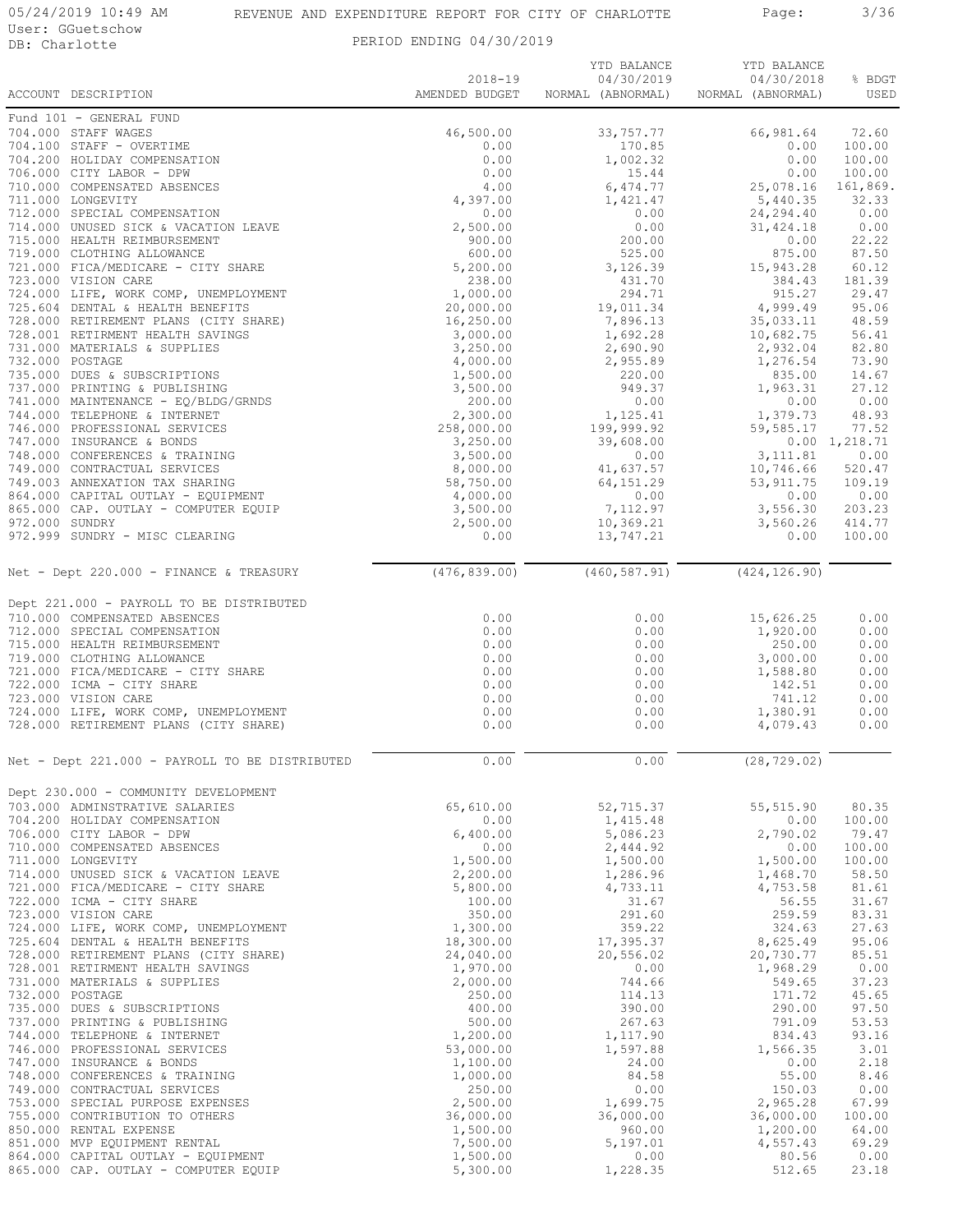# User: GGuetschow DB: Charlotte PERIOD ENDING 04/30/2019

### 05/24/2019 10:49 AM REVENUE AND EXPENDITURE REPORT FOR CITY OF CHARLOTTE Page: 4/36

|                                                                      |                         | YTD BALANCE                       | YTD BALANCE             |                  |
|----------------------------------------------------------------------|-------------------------|-----------------------------------|-------------------------|------------------|
|                                                                      | 2018-19                 | 04/30/2019                        | 04/30/2018              | % BDGT<br>USED   |
| ACCOUNT DESCRIPTION                                                  | AMENDED BUDGET          | NORMAL (ABNORMAL)                 | NORMAL (ABNORMAL)       |                  |
| Fund 101 - GENERAL FUND                                              |                         |                                   |                         |                  |
| 972.000 SUNDRY                                                       | 250.00                  | 4,943.71                          | 1,000.00 1,977.48       |                  |
|                                                                      |                         |                                   |                         |                  |
| Net - Dept 230.000 - COMMUNITY DEVELOPMENT                           | (241, 820.00)           | (162, 185.55)                     | (148, 717.71)           |                  |
|                                                                      |                         |                                   |                         |                  |
| Dept 300.000 - POLICE DEPARTMENT                                     |                         |                                   |                         |                  |
| 703.000 ADMINSTRATIVE SALARIES                                       | 80,000.00               | 63,784.77                         | 64,647.66               | 79.73            |
| 704.000 STAFF WAGES<br>704.100 STAFF - OVERTIME                      | 731,890.00<br>93,790.00 | 577, 339.51<br>83,678.64          | 543,965.46<br>92,666.91 | 78.88<br>89.22   |
| 704.200 HOLIDAY COMPENSATION                                         | 44,310.00               | 37,091.94                         | 33,537.73               | 83.71            |
| 706.000 CITY LABOR - DPW                                             | 250.00                  | 215.97                            | 0.00                    | 86.39            |
| 710.000 COMPENSATED ABSENCES                                         | 0.00                    | 60,505.01                         | 75,758.14               | 100.00           |
| 711.000 LONGEVITY                                                    | 11,040.00               | 11,209.20                         | 12,427.76               | 101.53           |
| 712.000 SPECIAL COMPENSATION<br>714.000 UNUSED SICK & VACATION LEAVE | 4,500.00<br>40,000.00   | 11,075.97<br>4,472.06             | 2,468.99<br>27,357.44   | 246.13<br>11.18  |
| 715.000 HEALTH REIMBURSEMENT                                         | 9,000.00                | 5,000.00                          | 5,000.00                | 55.56            |
| 719.000 CLOTHING ALLOWANCE                                           | 0.00                    | 500.00                            | 500.00                  | 100.00           |
| 721.000 FICA/MEDICARE - CITY SHARE                                   | 16,600.00               | 14,645.53                         | 14,483.12               | 88.23            |
| 722.000 ICMA - CITY SHARE                                            | 24,500.00               | 20,667.66                         | 18,792.00               | 84.36            |
| 723.000 VISION CARE<br>724.000 LIFE, WORK COMP, UNEMPLOYMENT         | 5,450.00<br>31,840.00   | 3,405.87<br>5,379.34              | 3,443.56<br>4,446.58    | 62.49<br>16.89   |
| 725.603 RETIREMENT HEALTH BENEFITS                                   | 35,070.00               | 13,396.90                         | 22,319.58               | 38.20            |
| 725.604 DENTAL & HEALTH BENEFITS                                     | 200,600.00              | 190,683.76                        | 98,451.49               | 95.06            |
| 728.000 RETIREMENT PLANS (CITY SHARE)                                | 317,650.00              | 249,546.09                        | 255,067.55              | 78.56            |
| 728.001 RETIRMENT HEALTH SAVINGS                                     | 9,820.00                | 6, 163.16                         | 9,540.09                | 62.76            |
| 730.000 SAFETY SUPPLIES                                              | 8,500.00                | 5,732.14                          | 9,490.87<br>17,906.51   | 67.44<br>81.58   |
| 731.000 MATERIALS & SUPPLIES<br>732.000 POSTAGE                      | 22,000.00<br>3,000.00   | 17,947.45<br>2,136.70             | 2,949.51                | 71.22            |
| 733.000 UNIFORM & CLEANING                                           | 20,000.00               | 12,006.58                         | 14,623.49               | 60.03            |
| 734.000 GASOLINE & OIL                                               | 25,000.00               | 21, 262.95                        | 20,876.86               | 85.05            |
| 735.000 DUES & SUBSCRIPTIONS                                         | 1,500.00                | 1,181.00                          | 1,213.00                | 78.73            |
| 737.000 PRINTING & PUBLISHING                                        | 3,200.00                | 4,302.14                          | 3,049.81                | 134.44           |
| 740.000 VEHICLE MAINTENANCE<br>741.000 MAINTENANCE - EQ/BLDG/GRNDS   | 14,000.00<br>350.00     | 14, 144.58<br>0.00                | 11,295.69<br>427.50     | 101.03<br>0.00   |
| 744.000 TELEPHONE & INTERNET                                         | 10,000.00               | 8,069.13                          | 6,773.68                | 80.69            |
| 746.000 PROFESSIONAL SERVICES                                        | 104,200.00              | 93, 192.51                        | 86,644.97               | 89.44            |
| 747.000 INSURANCE & BONDS                                            | 43,000.00               | 24,682.00                         | 0.00                    | 57.40            |
| 748.000 CONFERENCES & TRAINING                                       | 14,650.00               | 13,616.22                         | 5,168.30                | 92.94            |
| 749.000 CONTRACTUAL SERVICES<br>850.000 RENTAL EXPENSE               | 18,460.00<br>7,760.00   | 6,725.25<br>5,176.00              | 5,035.30<br>6,470.00    | 36.43<br>66.70   |
| 851.000 MVP EQUIPMENT RENTAL                                         | 50.00                   | 106.62                            | 18.65                   | 213.24           |
| 862.000 CAP. OUTLAY-IMPROVEMENTS                                     | 5,500.00                | 9,858.69                          | 0.00                    | 179.25           |
| 863.000 CAP. OUTLAY - MOTOR VEHICLES                                 | 57,400.00               | 63,067.00                         | 0.00                    | 109.87           |
| 864.000 CAPITAL OUTLAY - EQUIPMENT                                   | 15,000.00               | 0.00                              | 65,649.00               | 0.00             |
| 865.000 CAP. OUTLAY - COMPUTER EQUIP<br>970.000 MILEAGE ALLOWANCE    | 57,250.00<br>250.00     | 29,928.04<br>0.00                 | 26,321.21<br>0.00       | 52.28<br>0.00    |
| 972.000 SUNDRY                                                       | 1,500.00                | 379.32                            | 75.00                   | 25.29            |
|                                                                      |                         |                                   |                         |                  |
| Net - Dept 300.000 - POLICE DEPARTMENT                               |                         | $(2,088,880.00)$ $(1,692,275.70)$ | (1, 568, 863.41)        |                  |
|                                                                      |                         |                                   |                         |                  |
| Dept 350.000 - FIRE DEPARTMENT                                       |                         |                                   |                         |                  |
| 704.000 STAFF WAGES                                                  | 311,820.00              | 236,569.59                        | 242,632.41              | 75.87            |
| 704.100 STAFF - OVERTIME                                             | 60,000.00               | 49,731.38                         | 62,117.01               | 82.89            |
| 704.200 HOLIDAY COMPENSATION                                         | 20,420.00               | 17,981.56                         | 18, 412.77              | 88.06            |
| 706.000 CITY LABOR - DPW                                             | 300.00                  | 96.41                             | 155.83                  | 32.14            |
| 707.000 PART-TIME STAFF WAGES<br>710.000 COMPENSATED ABSENCES        | 18,000.00<br>0.00       | 26,160.72<br>57,608.38            | 13,622.93<br>21,841.15  | 145.34<br>100.00 |
| 711.000 LONGEVITY                                                    | 7,530.00                | 8,179.17                          | 6,549.27                | 108.62           |
| 712.000 SPECIAL COMPENSATION                                         | 0.00                    | 7,336.98                          | 0.00                    | 100.00           |
| 714.000 UNUSED SICK & VACATION LEAVE                                 | 56,000.00               | 5,873.04                          | 9,309.74                | 10.49            |
| 715.000 HEALTH REIMBURSEMENT                                         | 3,000.00                | 2,000.00                          | 2,500.00                | 66.67            |
| 721.000 FICA/MEDICARE - CITY SHARE<br>722.000 ICMA - CITY SHARE      | 7,570.00                | 7,920.23                          | 6,365.22                | 104.63           |
| 723.000 VISION CARE                                                  | 14,000.00<br>1,470.00   | 21,055.87<br>1,132.05             | 11,640.88<br>833.00     | 150.40<br>77.01  |
| 724.000 LIFE, WORK COMP, UNEMPLOYMENT                                | 15,000.00               | 2,334.91                          | 1,748.09                | 15.57            |
| 725.603 RETIREMENT HEALTH BENEFITS                                   | 23,380.00               | 10,378.36                         | 17,290.63               | 44.39            |
| 725.604 DENTAL & HEALTH BENEFITS                                     | 56,100.00               | 53, 326.82                        | 32,963.66               | 95.06            |
| 728.000 RETIREMENT PLANS (CITY SHARE)                                | 149,170.00              | 128, 237.54                       | 124,654.02              | 85.97            |
| 728.001 RETIRMENT HEALTH SAVINGS<br>731.000 MATERIALS & SUPPLIES     | 3,000.00<br>6,000.00    | 150.00<br>3,364.19                | 1,725.00<br>4,752.28    | 5.00<br>56.07    |
| 732.000 POSTAGE                                                      | 1,200.00                | 741.83                            | 1,116.16                | 61.82            |
| 733.000 UNIFORM & CLEANING                                           | 25,000.00               | 11,045.05                         | 17,400.66               | 44.18            |
| 734.000 GASOLINE & OIL                                               | 6,500.00                | 8,055.83                          | 5,439.62                | 123.94           |
| 735.000 DUES & SUBSCRIPTIONS                                         | 3,500.00                | 3,337.20                          | 2,466.24                | 95.35            |
| 737.000 PRINTING & PUBLISHING<br>738.000 OPERATING SUPPLIES          | 1,100.00<br>9,000.00    | 1,100.33<br>6,379.61              | 957.86<br>6,302.48      | 100.03<br>70.88  |
| 738.001 HAZ-MAT SUPPLIES                                             | 5,000.00                | 3, 475.14                         | 3,909.03                | 69.50            |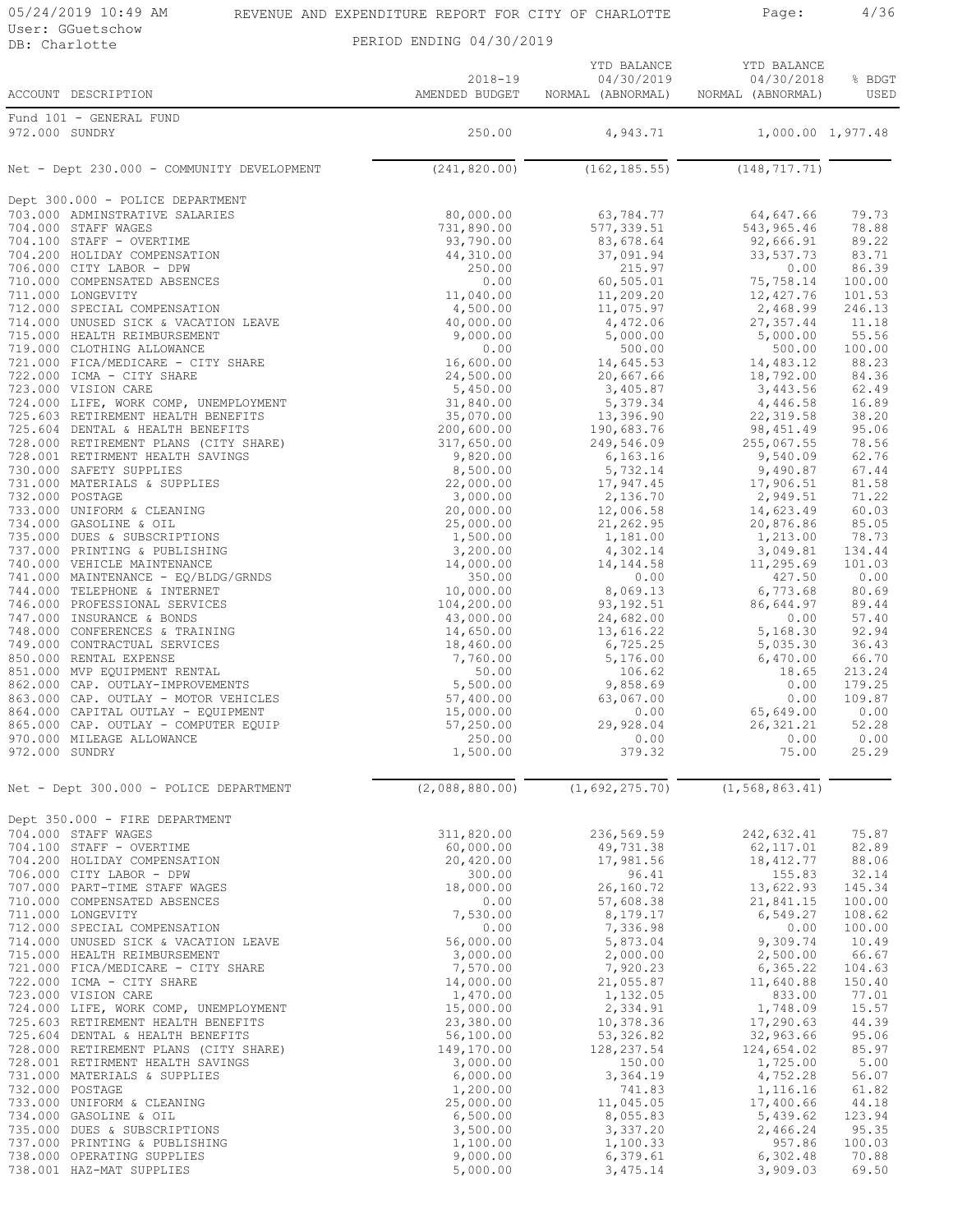## 05/24/2019 10:49 AM REVENUE AND EXPENDITURE REPORT FOR CITY OF CHARLOTTE Page: 5/36

PERIOD ENDING 04/30/2019

|                                                                                                                                                                                                                                                                                                  | $2018 - 19$            | YTD BALANCE<br>04/30/2019                             | YTD BALANCE<br>04/30/2018 | % BDGT           |
|--------------------------------------------------------------------------------------------------------------------------------------------------------------------------------------------------------------------------------------------------------------------------------------------------|------------------------|-------------------------------------------------------|---------------------------|------------------|
| ACCOUNT DESCRIPTION                                                                                                                                                                                                                                                                              | AMENDED BUDGET         | NORMAL (ABNORMAL)                                     | NORMAL (ABNORMAL)         | USED             |
| Fund 101 - GENERAL FUND                                                                                                                                                                                                                                                                          |                        |                                                       |                           |                  |
| 740.000 VEHICLE MAINTENANCE<br>741.000 MAINTENANCE - EQ/BLDG/GRNDS                                                                                                                                                                                                                               | 12,000.00<br>10,000.00 | 11,480.48<br>7,713.47                                 | 10,884.05<br>2,458.80     | 95.67<br>77.13   |
| 744.000 TELEPHONE & INTERNET                                                                                                                                                                                                                                                                     | 4,100.00               | 3,387.23                                              | 2,977.26                  | 82.62            |
| 147.000 INSURANCE & BONDS<br>748.000 CONFERENCES & TRAINING<br>749.000 CONFERENCES & TRAINING<br>749.000 CONTRACTUAL SERVICES<br>750.000 OTHER COMPENSATION<br>756.000 AMBULANCE EXPENSE<br>51.000 MVP EQUIPMENT RENTAL<br>53.000 CAP. OUTLA                                                     | 35,000.00              | 34,897.84                                             | 29,808.44                 | 99.71            |
|                                                                                                                                                                                                                                                                                                  | 66,000.00              | 64,645.12                                             | 64, 215.67                | 97.95            |
|                                                                                                                                                                                                                                                                                                  | 19,000.00              | 14,022.00                                             | 0.00                      | 73.80            |
|                                                                                                                                                                                                                                                                                                  | 10,000.00<br>19,000.00 | 3,048.60<br>22, 434.73                                | 1,236.81<br>14,173.65     | 30.49<br>118.08  |
|                                                                                                                                                                                                                                                                                                  | 55,000.00              | 47,107.00                                             | 37,182.00                 | 85.65            |
|                                                                                                                                                                                                                                                                                                  | 32,300.00              | 32,293.00                                             | 29,357.00                 | 99.98            |
|                                                                                                                                                                                                                                                                                                  | 500.00                 | 503.71                                                | 56.32                     | 100.74           |
| 851.000 MVF EQUIFMENT RENTAL<br>863.000 CAP. OUTLAY - MOTOR VEHICLES<br>864.000 CAP. OUTLAY - MOTOR VEHICLES<br>864.000 CAPITAL OUTLAY - EQUIPMENT<br>865.000 CAP. OUTLAY - COMPUTER EQUIP                                                                                                       | 7,900.00<br>800,000.00 | 5,136.00<br>0.00                                      | 6,420.00<br>0.00          | 65.01<br>0.00    |
|                                                                                                                                                                                                                                                                                                  | 42,900.00              | 22,939.85                                             | 12,496.73                 | 53.47            |
|                                                                                                                                                                                                                                                                                                  | 28,850.00              | 18,045.90                                             | 9,917.77                  | 62.55            |
| 871.000 PRINCIPAL                                                                                                                                                                                                                                                                                | 31,050.00              | 155,296.00                                            | 25,370.00                 | 500.15           |
| 872.000 INTEREST EXPENSE                                                                                                                                                                                                                                                                         | 3,470.00               | 33,820.00                                             | 3,400.00                  | 974.64           |
| 970.000 MILEAGE ALLOWANCE<br>972.000 SUNDRY                                                                                                                                                                                                                                                      | 1,000.00<br>2,500.00   | 0.00<br>821.06                                        | 0.00<br>0.00              | 0.00<br>32.84    |
| Net - Dept 350.000 - FIRE DEPARTMENT                                                                                                                                                                                                                                                             |                        | $(1, 984, 630.00)$ $(1, 151, 164.18)$ $(866, 660.44)$ |                           |                  |
|                                                                                                                                                                                                                                                                                                  |                        |                                                       |                           |                  |
| Dept 410.000 - PUBLIC WORKS ADMINISTRATION<br>Dept 410.000 - POBLIC WORKS ADMINISTRATION<br>704.000 ADMINSTRATIVE SALARIES<br>704.000 STAFF WAGES<br>704.100 STAFF - OVERTIME<br>704.200 HOLIDAY COMPENSATION<br>706.000 CITY LABOR - DPW<br>710.000 COMPENSATED ABSENCES<br>711.000 UNUSED SICK | 35,890.00              | 28,876.80                                             | 30,370.37                 | 80.46            |
|                                                                                                                                                                                                                                                                                                  | 7,870.00               | 3,746.77                                              | 5,722.14                  | 47.61            |
|                                                                                                                                                                                                                                                                                                  | 0.00                   | 894.46                                                | 0.00                      | 100.00           |
|                                                                                                                                                                                                                                                                                                  | 0.00                   | 6,048.45                                              | 0.00                      | 100.00           |
|                                                                                                                                                                                                                                                                                                  | 0.00                   | 25,042.23                                             | 0.00                      | 100.00<br>210.52 |
|                                                                                                                                                                                                                                                                                                  | 8,200.00<br>1,900.00   | 17,262.56<br>951.52                                   | 5,475.39<br>1,132.79      | 50.08            |
|                                                                                                                                                                                                                                                                                                  | 1,000.00               | 2,406.19                                              | 565.49                    | 240.62           |
|                                                                                                                                                                                                                                                                                                  | 1,600.00               | 1,810.97                                              | 618.65                    | 113.19           |
|                                                                                                                                                                                                                                                                                                  | 1,000.00               | 599.99<br>768.68                                      | 994.63<br>768.68          | 60.00<br>84.47   |
|                                                                                                                                                                                                                                                                                                  | 910.00<br>980.00       | 1,089.93                                              | 882.84                    | 111.22           |
| 715.000 HEALTH REIMBURSEMENT<br>718.000 AUTO ALLOWANCE<br>719.000 CLOTHING ALLOWANCE<br>721.000 FICA/MEDICARE - CITY SHARE<br>721.000 FICA/MEDICARE - CITY SHARE                                                                                                                                 | 4,540.00               | 6,745.23                                              | 3,345.03                  | 148.57           |
| 722.000 ICMA - CITY SHARE                                                                                                                                                                                                                                                                        | 800.00                 | 131.33                                                | 340.80                    | 16.42            |
| 723.000 VISION CARE                                                                                                                                                                                                                                                                              | 520.00<br>4,250.00     | 391.71                                                | 243.07                    | 75.33            |
| 724.000 LIFE, WORK COMP, UNEMPLOYMENT                                                                                                                                                                                                                                                            | 35,070.00              | 1,905.58<br>11,463.68                                 | 1,588.34<br>19,098.79     | 44.84<br>32.69   |
|                                                                                                                                                                                                                                                                                                  | 26,940.00              | 25,608.28                                             | 17,745.45                 | 95.06            |
|                                                                                                                                                                                                                                                                                                  | 15,350.00              | 24,039.12                                             | 12,804.08                 | 156.61           |
|                                                                                                                                                                                                                                                                                                  | 1,830.00               | (921.65)                                              | 326.17                    | (50.36)          |
| 725.603 RETREMENT HEALTH BENEFITS<br>725.603 RETREMENT HEALTH BENEFITS<br>728.000 RETIREMENT PLANS (CITY SHARE)<br>728.000 RETIREMENT PLANS (CITY SHARE)<br>730.000 SAFETY SUPPLIES<br>731.000 MATERIALS & SUPPLIES<br>732.000 POSTAGE                                                           | 200.00<br>2,700.00     | 0.00<br>3,266.29                                      | 76.73<br>2,717.37         | 0.00<br>120.97   |
| 732.000 POSTAGE                                                                                                                                                                                                                                                                                  | 3,000.00               | 1,997.23                                              | $3,005.03$ 66.57          |                  |
| 735.000 DUES & SUBSCRIPTIONS                                                                                                                                                                                                                                                                     | 1,400.00               | 1,335.00                                              | 1,579.75                  | 95.36            |
| 737.000 PRINTING & PUBLISHING                                                                                                                                                                                                                                                                    | 3,500.00               | 3,096.00                                              | 2,694.34                  | 88.46            |
| 744.000 TELEPHONE & INTERNET                                                                                                                                                                                                                                                                     | 4,800.00               | 5,338.96                                              | 3,618.56                  | 111.23           |
| 746.000 PROFESSIONAL SERVICES<br>747.000 INSURANCE & BONDS                                                                                                                                                                                                                                       | 23,000.00<br>20,500.00 | 17,525.63<br>826.00                                   | 16,087.88                 | 76.20<br>4.03    |
| 748.000 CONFERENCES & TRAINING                                                                                                                                                                                                                                                                   | 4,000.00               | 3,912.65                                              | 0.00<br>2,780.38          | 97.82            |
| 749.000 CONTRACTUAL SERVICES                                                                                                                                                                                                                                                                     | 8,100.00               | 3,188.40                                              | 2,933.70                  | 39.36            |
| 864.000 CAPITAL OUTLAY - EQUIPMENT                                                                                                                                                                                                                                                               | 200.00                 | 0.00                                                  | 0.00                      | 0.00             |
| 865.000 CAP. OUTLAY - COMPUTER EQUIP                                                                                                                                                                                                                                                             | 11,700.00              | 17, 122.01                                            | 13,916.02                 | 146.34           |
| 868.000 EATON COUNTY DRAIN ASSESSMENT<br>972.000 SUNDRY                                                                                                                                                                                                                                          | 0.00<br>200.00         | 4,050.58<br>452.72                                    | 0.00<br>89.60             | 100.00<br>226.36 |
| Net - Dept 410.000 - PUBLIC WORKS ADMINISTRATIO                                                                                                                                                                                                                                                  | (231, 950.00)          | (220, 973.30)                                         | (151, 522.07)             |                  |
| Dept 422.000 - LEAF COLLECTION                                                                                                                                                                                                                                                                   |                        |                                                       |                           |                  |
| 706.000 CITY LABOR - DPW                                                                                                                                                                                                                                                                         | 9,000.00               | 6,376.67                                              | 9,266.55                  | 70.85            |
| 721.000 FICA/MEDICARE - CITY SHARE                                                                                                                                                                                                                                                               | 540.00                 | 484.75                                                | 707.91                    | 89.77            |
| 722.000 ICMA - CITY SHARE                                                                                                                                                                                                                                                                        | 100.00                 | 48.45                                                 | 51.70                     | 48.45            |
| 728.000 RETIREMENT PLANS (CITY SHARE)<br>731.000 MATERIALS & SUPPLIES                                                                                                                                                                                                                            | 1,560.00<br>1,500.00   | 1,408.00<br>209.00                                    | 2,419.19<br>0.00          | 90.26<br>13.93   |
| 749.000 CONTRACTUAL SERVICES                                                                                                                                                                                                                                                                     | 14,000.00              | 2,400.00                                              | 2,400.00                  | 17.14            |
| 851.000 MVP EQUIPMENT RENTAL                                                                                                                                                                                                                                                                     | 7,500.00               | 6,910.20                                              | 11,868.04                 | 92.14            |
| Net - Dept 422.000 - LEAF COLLECTION                                                                                                                                                                                                                                                             | (34, 200.00)           | (17, 837.07)                                          | (26, 713.39)              |                  |
| Dept 424.000 - PARKING SERVICES                                                                                                                                                                                                                                                                  |                        |                                                       |                           |                  |
| 706.000 CITY LABOR - DPW                                                                                                                                                                                                                                                                         | 1,800.00               | 4,332.30                                              | 2,147.54                  | 240.68           |
| 721.000 FICA/MEDICARE - CITY SHARE                                                                                                                                                                                                                                                               | 140.00                 | 331.59                                                | 163.74                    | 236.85           |

722.000 ICMA - CITY SHARE 30.00 40.10 6.29 133.67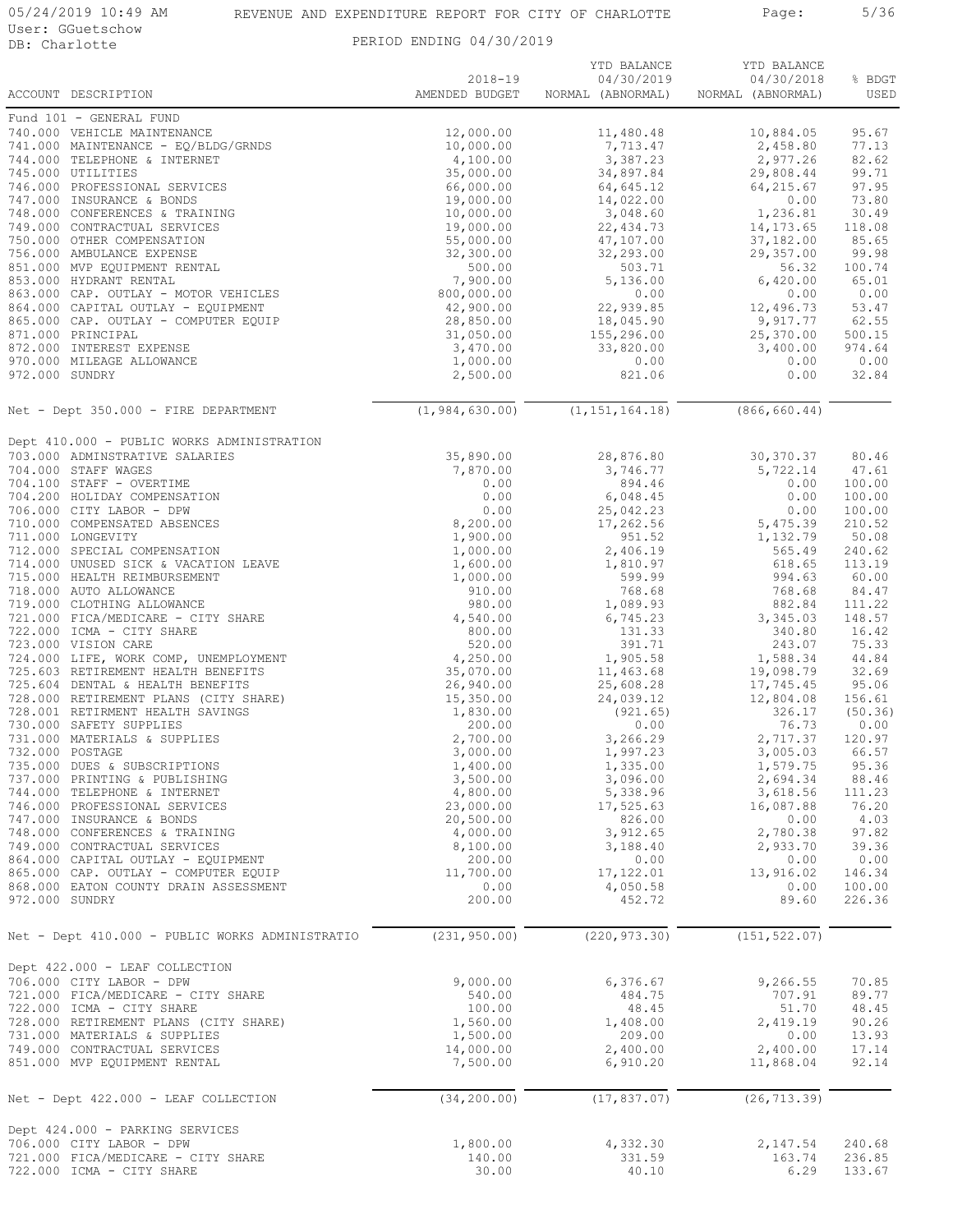## 05/24/2019 10:49 AM REVENUE AND EXPENDITURE REPORT FOR CITY OF CHARLOTTE Page: 6/36<br>User: GGuetschow

PERIOD ENDING 04/30/2019

| ACCOUNT DESCRIPTION                                             | $2018 - 19$<br>AMENDED BUDGET | YTD BALANCE<br>04/30/2019<br>NORMAL (ABNORMAL) | YTD BALANCE<br>04/30/2018<br>NORMAL (ABNORMAL) | % BDGT<br>USED   |
|-----------------------------------------------------------------|-------------------------------|------------------------------------------------|------------------------------------------------|------------------|
| Fund 101 - GENERAL FUND                                         |                               |                                                |                                                |                  |
| 728.000 RETIREMENT PLANS (CITY SHARE)                           | 400.00                        | 988.10                                         | 573.35                                         | 247.03           |
| 731.000 MATERIALS & SUPPLIES                                    | 4,000.00                      | 4,281.19                                       | 750.79                                         | 107.03           |
| 745.000 UTILITIES                                               | 5,400.00                      | 5,569.37                                       | 4,894.16                                       | 103.14           |
| 746.000 PROFESSIONAL SERVICES<br>749.000 CONTRACTUAL SERVICES   | 23,000.00<br>800.00           | 26,920.00<br>480.00                            | 0.00<br>448.00                                 | 117.04<br>60.00  |
| 851.000 MVP EQUIPMENT RENTAL                                    | 2,000.00                      | 5,445.57                                       | 1,419.86                                       | 272.28           |
|                                                                 |                               |                                                |                                                |                  |
| Net - Dept 424.000 - PARKING SERVICES                           | (37, 570.00)                  | (48, 388.22)                                   | (10, 403, 73)                                  |                  |
| Dept 425.000 - PARKING SERVICES/WINTER MAINT.                   |                               |                                                |                                                |                  |
| 704.100 STAFF - OVERTIME                                        | 0.00                          | 1,982.10                                       | 0.00                                           | 100.00           |
| 704.200 CASH - POOLED ACCOUNT                                   | 0.00                          | 345.43                                         | 0.00                                           | 100.00           |
| 706.000 CITY LABOR - DPW<br>721.000 FICA/MEDICARE - CITY SHARE  | 5,500.00<br>420.00            | 7,921.64<br>784.19                             | 7,170.92<br>548.14                             | 144.03<br>186.71 |
| 722.000 ICMA - CITY SHARE                                       | 80.00                         | 89.12                                          | 37.53                                          | 111.40           |
| 728.000 RETIREMENT PLANS (CITY SHARE)                           | 1,220.00                      | 2,239.30                                       | 1,865.56                                       | 183.55           |
| 731.000 MATERIALS & SUPPLIES                                    | 6, 200.00                     | 11,587.68                                      | 5,606.33                                       | 186.90           |
| 851.000 MVP EQUIPMENT RENTAL                                    | 9,500.00                      | 17,600.79                                      | 12,419.47                                      | 185.27           |
| Net - Dept 425.000 - PARKING SERVICES/WINTER MA                 | (22, 920.00)                  | (42, 550.25)                                   | (27, 647.95)                                   |                  |
|                                                                 |                               |                                                |                                                |                  |
| Dept 430.000 - STORM SEWERS                                     |                               |                                                |                                                |                  |
| 706.000 CITY LABOR - DPW<br>721.000 FICA/MEDICARE - CITY SHARE  | 0.00<br>0.00                  | 65.37<br>4.97                                  | 0.00<br>0.00                                   | 100.00<br>100.00 |
| 728.000 RETIREMENT PLANS (CITY SHARE)                           | 0.00                          | 14.88                                          | 0.00                                           | 100.00           |
|                                                                 |                               |                                                |                                                |                  |
| Net - Dept 430.000 - STORM SEWERS                               | 0.00                          | (85.22)                                        | 0.00                                           |                  |
| Dept 452.000 - TREE WORK                                        |                               |                                                |                                                |                  |
| 704.100 STAFF - OVERTIME                                        | 0.00                          | 384.35                                         | 0.00                                           | 100.00           |
| 706.000 CITY LABOR - DPW                                        | 16,950.00                     | 19,145.30                                      | 27,325.74                                      | 112.95           |
| 721.000 FICA/MEDICARE - CITY SHARE<br>722.000 ICMA - CITY SHARE | 1,300.00                      | 1,479.06                                       | 2,089.29<br>110.36                             | 113.77<br>80.84  |
| 728.000 RETIREMENT PLANS (CITY SHARE)                           | 230.00<br>3,770.00            | 185.93<br>4,238.23                             | 7,202.36                                       | 112.42           |
| 731.000 MATERIALS & SUPPLIES                                    | 7,000.00                      | 3,733.25                                       | 3,782.94                                       | 53.33            |
| 749.000 CONTRACTUAL SERVICES                                    | 35,000.00                     | 13,686.35                                      | 6,174.60                                       | 39.10            |
| 851.000 MVP EQUIPMENT RENTAL                                    | 50,000.00                     | 33,869.02                                      | 69,732.69                                      | 67.74            |
|                                                                 |                               |                                                |                                                |                  |
| Net - Dept $452.000$ - TREE WORK                                | (114, 250.00)                 | (76, 721.49)                                   | (116, 417.98)                                  |                  |
| Dept 621.000 - SEWER MAINTENANCE MAINS                          |                               |                                                |                                                |                  |
| 704.200 HOLIDAY COMPENSATION                                    | 0.00                          | 418.16                                         | 0.00                                           | 100.00           |
| 706.000 CITY LABOR - DPW<br>721.000 FICA/MEDICARE - CITY SHARE  | 0.00<br>0.00                  | 265.68<br>51.75                                | 0.00<br>0.00                                   | 100.00<br>100.00 |
| 728.000 RETIREMENT PLANS (CITY SHARE)                           | 0.00                          | 158.12                                         | 0.00                                           | 100.00           |
|                                                                 |                               |                                                |                                                |                  |
| Net - Dept 621.000 - SEWER MAINTENANCE MAINS                    | 0.00                          | (893.71)                                       | 0.00                                           |                  |
| Dept 622.000 - SEWER MAINTENANCE SERVICES                       |                               |                                                |                                                |                  |
| 706.000 CITY LABOR - DPW                                        | 0.00                          | 44.31                                          | 0.00                                           | 100.00           |
| 721.000 FICA/MEDICARE - CITY SHARE                              | 0.00                          | 3.26                                           | 0.00                                           | 100.00           |
| 728.000 RETIREMENT PLANS (CITY SHARE)                           | 0.00                          | 10.08                                          | 0.00                                           | 100.00           |
| Net - Dept 622.000 - SEWER MAINTENANCE SERVICES                 | 0.00                          | (57.65)                                        | 0.00                                           |                  |
| Dept 624.000 - REYNOLDS LIFT STATION                            |                               |                                                |                                                |                  |
| 706.000 CITY LABOR - DPW                                        | 0.00                          | 49.03                                          | 0.00                                           | 100.00           |
| 721.000 FICA/MEDICARE - CITY SHARE                              | 0.00                          | 3.65                                           | 0.00                                           | 100.00           |
| 728.000 RETIREMENT PLANS (CITY SHARE)                           | 0.00                          | 11.16                                          | 0.00                                           | 100.00           |
| Net - Dept 624.000 - REYNOLDS LIFT STATION                      | 0.00                          | (63.84)                                        | 0.00                                           |                  |
| Dept 663.000 - CITY PROPERTY MAINTENANCE                        |                               |                                                |                                                |                  |
| 706.000 CITY LABOR - DPW                                        | 100.00                        | 0.00                                           | 0.00                                           | 0.00             |
| 721.000 FICA/MEDICARE - CITY SHARE                              | 10.00                         | 0.00                                           | 0.00                                           | 0.00             |
| 728.000 RETIREMENT PLANS (CITY SHARE)                           | 30.00                         | 0.00<br>0.00                                   | 0.00<br>0.00                                   | 0.00             |
| 731.000 MATERIALS & SUPPLIES<br>745.000 UTILITIES               | 50.00<br>74,500.00            | 79,117.54                                      | 65,719.06                                      | 0.00<br>106.20   |
| 749.000 CONTRACTUAL SERVICES                                    | 600.00                        | 1,010.00                                       | 560.00                                         | 168.33           |

851.000 MVP EQUIPMENT RENTAL 100.00 0.00 0.00 0.00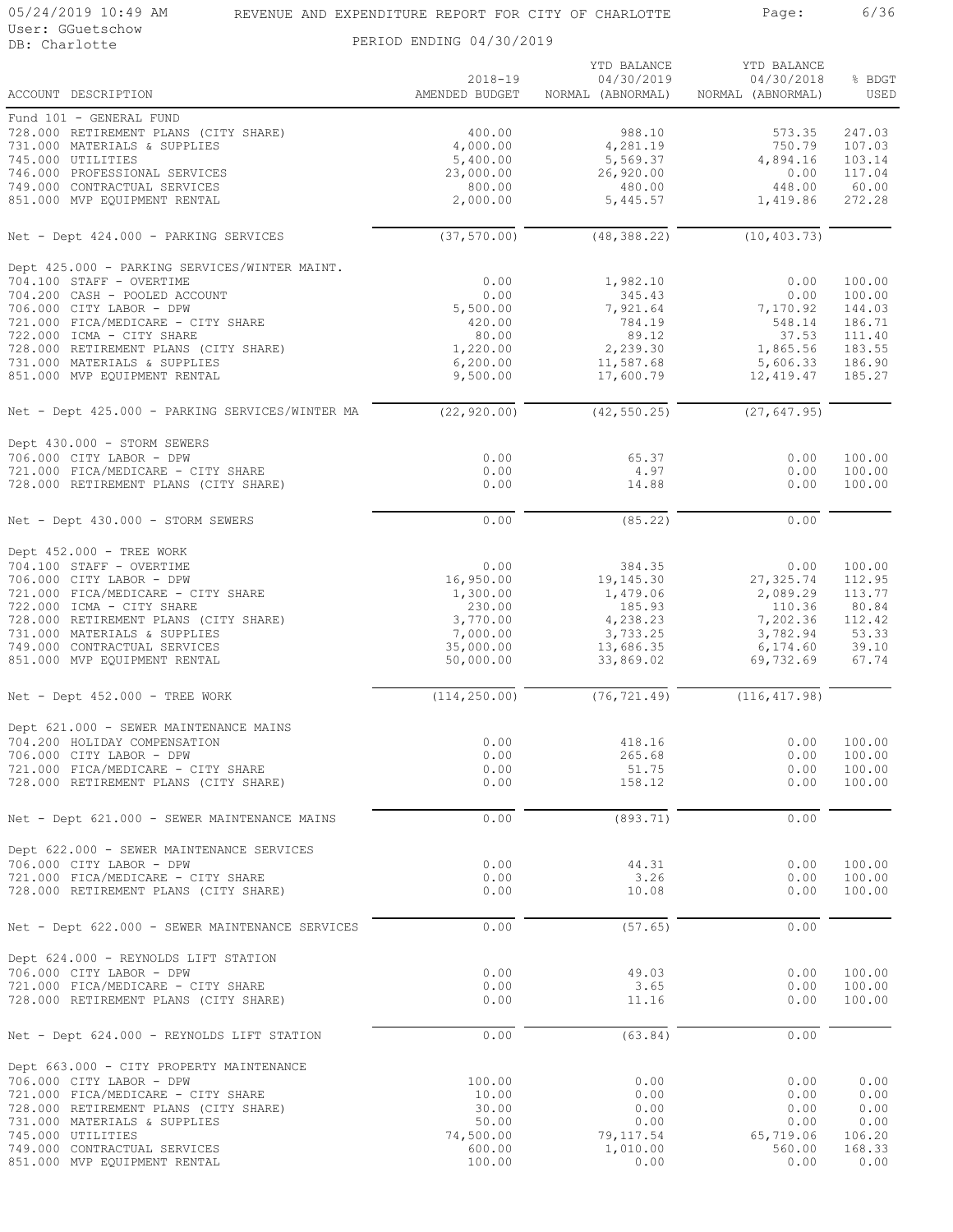### 05/24/2019 10:49 AM REVENUE AND EXPENDITURE REPORT FOR CITY OF CHARLOTTE Page: 7/36

|                                                                                | $2018 - 19$           | YTD BALANCE<br>04/30/2019 | YTD BALANCE<br>04/30/2018 | % BDGT           |
|--------------------------------------------------------------------------------|-----------------------|---------------------------|---------------------------|------------------|
| ACCOUNT DESCRIPTION                                                            | AMENDED BUDGET        | NORMAL (ABNORMAL)         | NORMAL (ABNORMAL)         | USED             |
| Fund 101 - GENERAL FUND                                                        |                       |                           |                           |                  |
| Net - Dept 663.000 - CITY PROPERTY MAINTENANCE                                 | (75, 390.00)          | (80, 127.54)              | (66, 279.06)              |                  |
|                                                                                |                       |                           |                           |                  |
| Dept 664.000 - CITY HALL BUILDING & GROUNDS<br>706.000 CITY LABOR - DPW        |                       | 773.04                    | 2,981.48                  | 77.30            |
| 707.000 PART-TIME STAFF WAGES                                                  | 1,000.00<br>500.00    | 0.00                      | 0.25                      | 0.00             |
| 721.000 FICA/MEDICARE - CITY SHARE                                             | 110.00                | 59.00                     | 644.93                    | 53.64            |
| 722.000 ICMA - CITY SHARE                                                      | 10.00                 | 3.35                      | 12.09                     | 33.50            |
| 724.000 LIFE, WORK COMP, UNEMPLOYMENT<br>728.000 RETIREMENT PLANS (CITY SHARE) | 500.00<br>300.00      | 6.20<br>191.91            | 0.39<br>787.33            | 1.24<br>63.97    |
| 731.000 MATERIALS & SUPPLIES                                                   | 8,000.00              | 1,588.51                  | 2,708.10                  | 19.86            |
| 745.000 UTILITIES                                                              | 62,000.00             | 44,019.21                 | 52,854.09                 | 71.00            |
| 747.000 INSURANCE & BONDS                                                      | 0.00                  | 2,697.00                  | 0.00                      | 100.00           |
| 749.000 CONTRACTUAL SERVICES<br>851.000 MVP EQUIPMENT RENTAL                   | 44,700.00<br>500.00   | 40,119.99<br>450.68       | 28,873.48<br>832.74       | 89.75<br>90.14   |
| 862.000 CAP. OUTLAY-IMPROVEMENTS                                               | 29,600.00             | 6,815.47                  | 2,553.05                  | 23.03            |
| 864.000 CAPITAL OUTLAY - EQUIPMENT                                             | 2,500.00              | 751.80                    | 0.00                      | 30.07            |
| 972.000 SUNDRY                                                                 | 1,000.00              | 516.98                    | 642.82                    | 51.70            |
| Net - Dept 664.000 - CITY HALL BUILDING & GROUN                                | (150, 720.00)         | (97, 993.14)              | (92, 890.75)              |                  |
| Dept 713.000 - DPW GARAGE BLDG & GROUNDS                                       |                       |                           |                           |                  |
| 706.000 CITY LABOR - DPW                                                       | 0.00                  | 182.34                    | 0.00                      | 100.00           |
| 721.000 FICA/MEDICARE - CITY SHARE                                             | 0.00                  | 13.68                     | 0.00                      | 100.00           |
| 728.000 RETIREMENT PLANS (CITY SHARE)                                          | 0.00                  | 41.50                     | 0.00                      | 100.00           |
| Net - Dept 713.000 - DPW GARAGE BLDG & GROUNDS                                 | 0.00                  | (237.52)                  | 0.00                      |                  |
|                                                                                |                       |                           |                           |                  |
| Dept 825.000 - PARKS & RECREATION                                              |                       |                           |                           |                  |
| 704.100 STAFF - OVERTIME<br>706.000 CITY LABOR - DPW                           | 0.00<br>18,000.00     | 345.07<br>15,250.20       | 0.00<br>15,085.48         | 100.00<br>84.72  |
| 707.000 PART-TIME STAFF WAGES                                                  | 10,000.00             | 0.00                      | 5,451.00                  | 0.00             |
| 721.000 FICA/MEDICARE - CITY SHARE                                             | 2,150.00              | 1,190.50                  | 2,624.77                  | 55.37            |
| 722.000 ICMA - CITY SHARE                                                      | 300.00                | 89.60                     | 111.96                    | 29.87            |
| 728.000 RETIREMENT PLANS (CITY SHARE)<br>731.000 MATERIALS & SUPPLIES          | 5,000.00<br>12,000.00 | 2,419.62<br>6,797.74      | 10,385.84<br>2,867.62     | 48.39<br>56.65   |
| 745.000 UTILITIES                                                              | 6,200.00              | 5,576.72                  | 5,571.16                  | 89.95            |
| 746.000 PROFESSIONAL SERVICES                                                  | 18,000.00             | 3,436.00                  | 0.00                      | 19.09            |
| 747.000 INSURANCE & BONDS                                                      | 2,700.00              | 1,255.00                  | 0.00                      | 46.48            |
| 749.000 CONTRACTUAL SERVICES<br>753.000 SPECIAL PURPOSE EXPENSES               | 16,000.00<br>2,000.00 | 11,750.68<br>471.30       | 7,108.81<br>720.58        | 73.44<br>23.57   |
| 755.000 CONTRIBUTION TO OTHERS                                                 | 30,000.00             | 0.00                      | 14,972.10                 | 0.00             |
| 757.000 SCIENCE CAMP EXPENSES                                                  | 0.00                  | 968.18                    | 0.00                      | 100.00           |
| 851.000 MVP EQUIPMENT RENTAL                                                   | 24,000.00             | 15,884.83                 | 20,071.53                 | 66.19            |
| 864.000 CAPITAL OUTLAY - EQUIPMENT<br>864.002 CAPITAL OUTLAY - BENNETT PARK    | 3,000.00<br>20,000.00 | 0.00<br>0.00              | 2,230.00 0.00<br>0.00     | 0.00             |
| 864.007 CAPITAL OUTLAY-SOUTHRIDGE PAR                                          | 4,000.00              | 0.00                      | 0.00                      | 0.00             |
| 864.008 CAPITAL OUTLAY - POCKET PARK                                           | 215,000.00            | 12,785.00                 | 40,105.00                 | 5.95             |
| 972.000 SUNDRY                                                                 | 500.00                | 0.00                      | 0.00                      | 0.00             |
| Net - Dept 825.000 - PARKS & RECREATION                                        | (388, 850.00)         | (78, 220.44)              | (127, 305.85)             |                  |
| Dept 830.000 - AIRPORT                                                         |                       |                           |                           |                  |
| 706.000 CITY LABOR - DPW                                                       | 0.00                  | 18.44                     | 0.00                      | 100.00           |
| 721.000 FICA/MEDICARE - CITY SHARE                                             | 0.00<br>0.00          | 1.41<br>4.20              | 0.00<br>0.00              | 100.00<br>100.00 |
| 728.000 RETIREMENT PLANS (CITY SHARE)<br>745.000 UTILITIES                     | 0.00                  | 1,359.15                  | 0.00                      | 100.00           |
|                                                                                |                       |                           |                           |                  |
| Net - Dept 830.000 - AIRPORT                                                   | 0.00                  | (1, 383.20)               | 0.00                      |                  |
| Dept 950.000 - HEALTH INSURANCE EXPENSES                                       |                       |                           |                           |                  |
| 725.000 MEDICAL CLAIMS DEDUCTABLE<br>727.000 HEALTH INSURANCE PREMIUMS         | 0.00<br>0.00          | 0.00<br>0.00              | 50,353.26<br>146,547.58   | 0.00<br>0.00     |
| 729.000 DENTAL PREMIUMS                                                        | 0.00                  | 0.00                      | 12,601.60                 | 0.00             |
| 749.000 CONTRACTUAL SERVICES                                                   | 0.00                  | 0.00                      | 102.71                    | 0.00             |
| Net - Dept 950.000 - HEALTH INSURANCE EXPENSES                                 | 0.00                  | 0.00                      | (209, 605.15)             |                  |
| Dept 955.000 - RETIREMENT HEALTH BENEFITS                                      |                       |                           |                           |                  |
| 725.000 MEDICAL CLAIMS DEDUCTABLE                                              | 0.00                  | 0.00                      | 1,590.04                  | 0.00             |
| 727.000 HEALTH INSURANCE PREMIUMS                                              | 0.00                  | 0.00                      | 25, 253.48                | 0.00             |
| 729.000 DENTAL PREMIUMS                                                        | 0.00                  | 0.00                      | 78.92                     | 0.00             |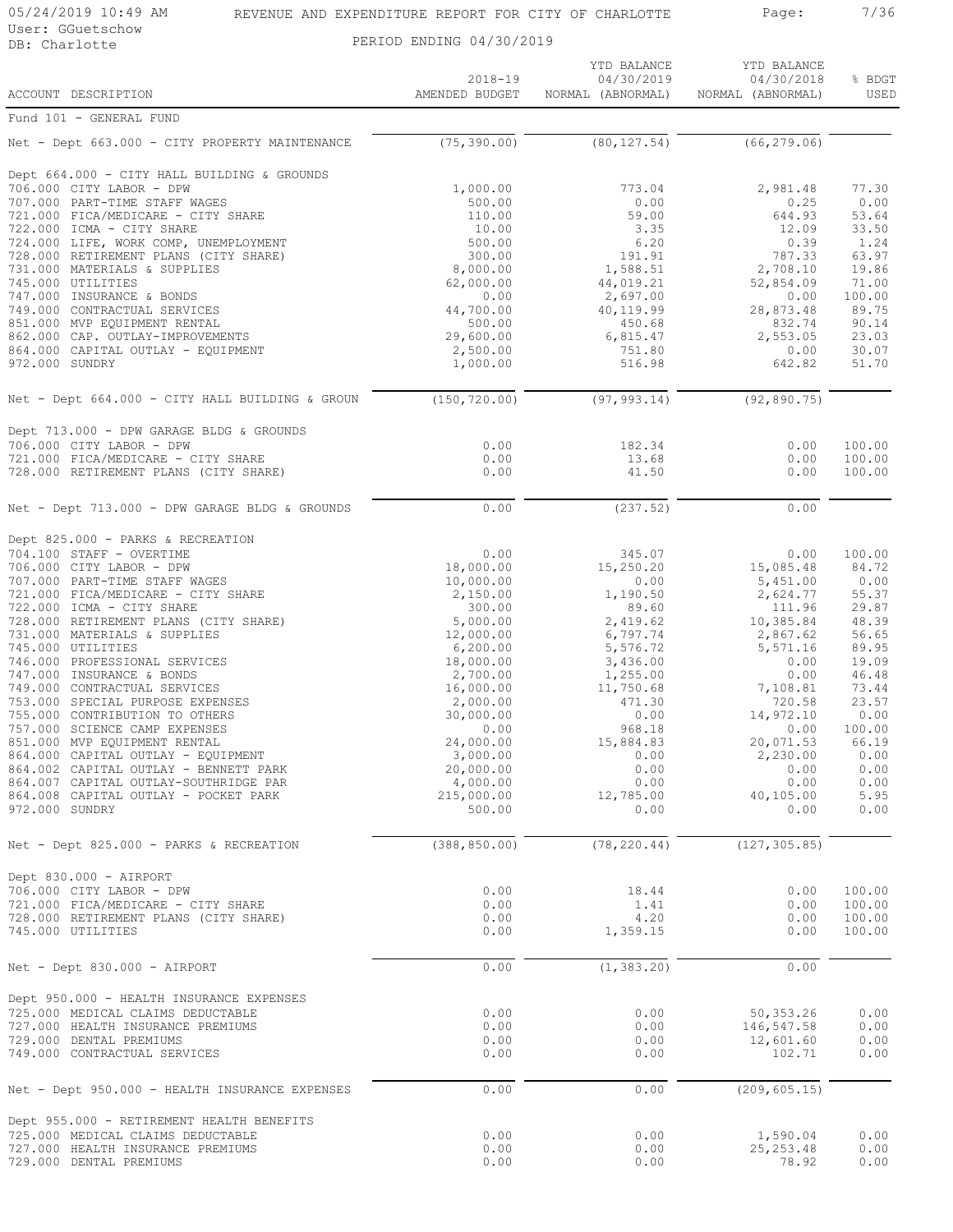## 05/24/2019 10:49 AM REVENUE AND EXPENDITURE REPORT FOR CITY OF CHARLOTTE Page: 8/36

|                                                                             | $2018 - 19$           | YTD BALANCE<br>04/30/2019 | YTD BALANCE<br>04/30/2018 | % BDGT          |
|-----------------------------------------------------------------------------|-----------------------|---------------------------|---------------------------|-----------------|
| ACCOUNT DESCRIPTION                                                         | AMENDED BUDGET        | (ABNORMAL)<br>NORMAL      | (ABNORMAL)<br>NORMAL      | USED            |
| Fund 101 - GENERAL FUND                                                     |                       |                           |                           |                 |
| Net - Dept 955.000 - RETIREMENT HEALTH BENEFITS                             | 0.00                  | 0.00                      | (26, 922.44)              |                 |
| Dept 999.000 - GASB 34                                                      |                       |                           |                           |                 |
| 859.203 CONTRIB. TO LOCAL STREET FUND                                       | 18,000.00             | 12,000.00                 | 15,000.00                 | 66.67           |
| 859.240 CONTRIB. TO POL. TRAINING FUN<br>859.280<br>CONTRIB TO AIRPORT FUND | 7,000.00<br>26,860.00 | 4,336.00                  | 5,420.00                  | 61.94<br>110.35 |
| 859.500<br>CONTRIB TO RECYCLING FUND                                        | 9,100.00              | 29,640.00<br>5,824.00     | 37,050.00<br>7,280.00     | 64.00           |
|                                                                             |                       |                           |                           |                 |
| Net - Dept 999.000 - GASB 34                                                | (60, 960.00)          | (51, 800, 00)             | (64, 750.00)              |                 |
|                                                                             |                       |                           |                           |                 |
| Fund 101 - GENERAL FUND:                                                    |                       |                           |                           |                 |
| TOTAL REVENUES                                                              | 6,253,740.00          | 4,928,730.80              | 4,881,943.79              | 78.81           |
| TOTAL EXPENDITURES                                                          | 6,623,479.00          | 4,815,596.77              | 4,428,484.35              | 72.70           |
| NET OF REVENUES & EXPENDITURES                                              | (369, 739.00)         | 113, 134.03               | 453, 459. 44              | 30.60           |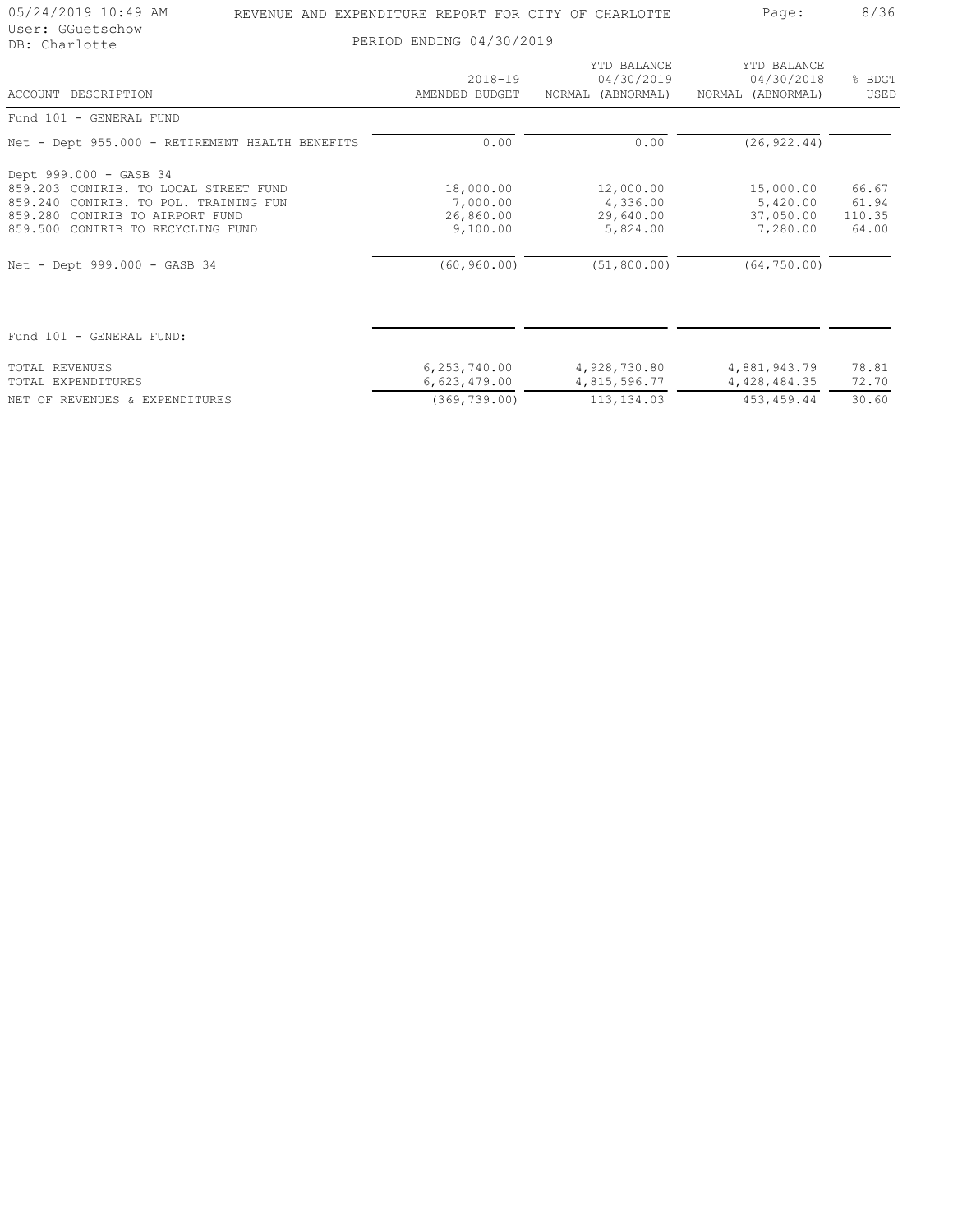### 05/24/2019 10:49 AM REVENUE AND EXPENDITURE REPORT FOR CITY OF CHARLOTTE Page: 9/36

| ACCOUNT DESCRIPTION                                                                                                                                                                                                                                                                                                                                                                                                                                                                                                                                                                                                                                                                    | 2018-19<br>AMENDED BUDGET                                                                                                                                                                                          | YTD BALANCE<br>04/30/2019<br>NORMAL (ABNORMAL)                                                                                                                                                                | YTD BALANCE<br>04/30/2018<br>NORMAL (ABNORMAL)                                                                                                                                                                | % BDGT<br>USED                                                                                                                                                                       |
|----------------------------------------------------------------------------------------------------------------------------------------------------------------------------------------------------------------------------------------------------------------------------------------------------------------------------------------------------------------------------------------------------------------------------------------------------------------------------------------------------------------------------------------------------------------------------------------------------------------------------------------------------------------------------------------|--------------------------------------------------------------------------------------------------------------------------------------------------------------------------------------------------------------------|---------------------------------------------------------------------------------------------------------------------------------------------------------------------------------------------------------------|---------------------------------------------------------------------------------------------------------------------------------------------------------------------------------------------------------------|--------------------------------------------------------------------------------------------------------------------------------------------------------------------------------------|
| Fund 202 - MAJOR STREET FUND                                                                                                                                                                                                                                                                                                                                                                                                                                                                                                                                                                                                                                                           |                                                                                                                                                                                                                    |                                                                                                                                                                                                               |                                                                                                                                                                                                               |                                                                                                                                                                                      |
| Dept 000.000<br>418.000 COUNTY ROAD MILLAGE FUNDS<br>431.000 STATE AID<br>435.000 STATE REV SHARING-TRUNKLINES<br>436.000 METRO ACT<br>437.000 STATE GRANTS<br>501.000 INTEREST INCOME                                                                                                                                                                                                                                                                                                                                                                                                                                                                                                 | 0.00<br>600,000.00<br>11,000.00<br>29,000.00<br>375,000.00<br>4,200.00                                                                                                                                             | 105,778.61<br>415,909.67<br>15,215.04<br>0.00<br>0.00<br>4,196.76                                                                                                                                             | 105,087.24<br>490,052.21<br>11,363.85<br>0.00<br>0.00<br>4,788.45<br>35,364.24                                                                                                                                | 100.00<br>69.32<br>138.32<br>0.00<br>0.00<br>99.92                                                                                                                                   |
| 596.000 SUNDRY REVENUE                                                                                                                                                                                                                                                                                                                                                                                                                                                                                                                                                                                                                                                                 | 10,000.00                                                                                                                                                                                                          | 9,014.00                                                                                                                                                                                                      |                                                                                                                                                                                                               | 90.14                                                                                                                                                                                |
| Net - Dept 000.000                                                                                                                                                                                                                                                                                                                                                                                                                                                                                                                                                                                                                                                                     | 1,029,200.00                                                                                                                                                                                                       | 550, 114.08                                                                                                                                                                                                   | 646, 655.99                                                                                                                                                                                                   |                                                                                                                                                                                      |
| Dept 430.000 - STORM SEWERS<br>704.100 STAFF - OVERTIME<br>704.100 STAFF - OVERTIME<br>706.000 CITY LABOR - DPW<br>721.000 FICA/MEDICARE - CITY SHARE<br>722.000 ICMA - CITY SHARE<br>728.000 RETIREMENT PLANS (CITY SHARE)<br>731.000 MATERIALS & SUPPLIES<br>749.000 CONTRACTUAL SERVICES<br>851.000 MVP EQUIPMENT RENTAL<br>868.000 EATON COUNTY DRAIN ASSESSMENT                                                                                                                                                                                                                                                                                                                   | 0.00<br>3,200.00<br>250.00<br>20.00<br>880.00<br>200.00<br>0.00<br>4,000.00<br>21,000.00                                                                                                                           | 100.86<br>1,004.91<br>77.28<br>6.72<br>248.82<br>0.00<br>0.00<br>1,293.17<br>0.00                                                                                                                             | 0.00<br>1,189.98 31.40<br>91.23<br>16.63<br>296.01<br>405.05 0.00<br>2,200.00<br>1,334.27<br>20,824.78 0.00                                                                                                   | 100.00<br>30.91<br>33.60<br>28.28<br>0.00<br>32.33                                                                                                                                   |
| Net - Dept 430.000 - STORM SEWERS                                                                                                                                                                                                                                                                                                                                                                                                                                                                                                                                                                                                                                                      | (29, 550.00)                                                                                                                                                                                                       | (2, 731.76)                                                                                                                                                                                                   | (26, 357.95)                                                                                                                                                                                                  |                                                                                                                                                                                      |
| Dept 440.000 - SIDEWALK MAINTENANCE<br>706.000 CITY LABOR - DPW<br>721.000 FICA/MEDICARE - CITY SHARE<br>722.000 FICA/MEDICARE - CITY SHARE<br>722.000 ICMA - CITY SHARE<br>728.000 RETIREMENT PLANS (CITY SHARE)<br>731.000 MATERIALS & SUPPLIES<br>746.000 PROFESSIONAL SERVICES<br>851.000 MVP EQUIPMENT RENTAL                                                                                                                                                                                                                                                                                                                                                                     | 5,200.00<br>400.00<br>30.00<br>1,440.00<br>5,000.00<br>200.00<br>3,000.00                                                                                                                                          | 2,651.51<br>203.71<br>44.21<br>528.46<br>4,006.92<br>0.00<br>3,438.72                                                                                                                                         | 2,082.53 50.99<br>159.79<br>23.26<br>523.69<br>1,025.36<br>0.00<br>790.13                                                                                                                                     | 50.93<br>147.37<br>36.70<br>80.14<br>0.00<br>114.62                                                                                                                                  |
| Net - Dept 440.000 - SIDEWALK MAINTENANCE                                                                                                                                                                                                                                                                                                                                                                                                                                                                                                                                                                                                                                              | (15, 270.00)                                                                                                                                                                                                       | (10, 873.53)                                                                                                                                                                                                  | (4, 604.76)                                                                                                                                                                                                   |                                                                                                                                                                                      |
| Dept 442.000 - HANDI-CAP RAMPS<br>706.000 CITY LABOR - DPW<br>721.000 FICA/MEDICARE - CITY SHARE<br>728.000 RETIREMENT PLANS (CITY SHARE)<br>731.000 MATERIALS & SUPPLIES<br>749.000 CONTRACTUAL SERVICES<br>851.000 MVP EQUIPMENT RENTAL                                                                                                                                                                                                                                                                                                                                                                                                                                              | 100.00<br>10.00<br>30.00<br>500.00<br>300.00<br>200.00                                                                                                                                                             | 0.00<br>0.00<br>0.00<br>0.00<br>0.00<br>1,028.80                                                                                                                                                              | 0.00<br>0.00<br>0.00<br>0.00<br>0.00<br>0.00                                                                                                                                                                  | 0.00<br>0.00<br>0.00<br>0.00<br>0.00<br>514.40                                                                                                                                       |
| Net - Dept 442.000 - HANDI-CAP RAMPS                                                                                                                                                                                                                                                                                                                                                                                                                                                                                                                                                                                                                                                   | (1, 140.00)                                                                                                                                                                                                        | (1,028.80)                                                                                                                                                                                                    | 0.00                                                                                                                                                                                                          |                                                                                                                                                                                      |
| Dept 520.000 - STREET ADMINISTRATION<br>703.000 ADMINSTRATIVE SALARIES<br>704.000 STAFF WAGES<br>704.200 HOLIDAY COMPENSATION<br>706.000 CITY LABOR - DPW<br>710.000 COMPENSATED ABSENCES<br>711.000 LONGEVITY<br>712.000 SPECIAL COMPENSATION<br>714.000 UNUSED SICK & VACATION LEAVE<br>715.000 HEALTH REIMBURSEMENT<br>718.000 AUTO ALLOWANCE<br>719.000 CLOTHING ALLOWANCE<br>721.000 FICA/MEDICARE - CITY SHARE<br>722.000 ICMA - CITY SHARE<br>723.000 VISION CARE<br>724.000 LIFE, WORK COMP, UNEMPLOYMENT<br>725.604 DENTAL & HEALTH BENEFITS<br>728.000 RETIREMENT PLANS (CITY SHARE)<br>728.001 RETIRMENT HEALTH SAVINGS<br>748.000 CONFERENCES & TRAINING<br>972.000 SUNDRY | 23,290.00<br>1,970.00<br>0.00<br>0.00<br>7,290.00<br>330.00<br>300.00<br>1,620.00<br>150.00<br>460.00<br>680.00<br>2,780.00<br>0.00<br>340.00<br>3,380.00<br>20,030.00<br>8,640.00<br>1,020.00<br>200.00<br>300.00 | 18,708.61<br>987.60<br>441.81<br>27.95<br>2,361.36<br>368.93<br>783.55<br>44.75<br>112.50<br>384.34<br>431.00<br>1,882.60<br>42.61<br>192.70<br>389.21<br>19,039.86<br>7,540.29<br>(64.97)<br>161.69<br>15.00 | 19,714.01<br>1,389.94<br>0.00<br>0.00<br>1,642.42<br>377.50<br>186.61<br>263.51<br>288.21<br>384.34<br>292.59<br>1,660.08<br>111.13<br>130.87<br>141.62<br>5,768.64<br>6,717.58<br>321.13<br>286.99<br>(9.73) | 80.33<br>50.13<br>100.00<br>100.00<br>32.39<br>111.80<br>261.18<br>2.76<br>75.00<br>83.55<br>63.38<br>67.72<br>100.00<br>56.68<br>11.52<br>95.06<br>87.27<br>(6.37)<br>80.85<br>5.00 |
| Net - Dept 520.000 - STREET ADMINISTRATION                                                                                                                                                                                                                                                                                                                                                                                                                                                                                                                                                                                                                                             | (72, 780.00)                                                                                                                                                                                                       | (53, 851.39)                                                                                                                                                                                                  | (39, 667.44)                                                                                                                                                                                                  |                                                                                                                                                                                      |
| Dept 522.000 - STREET REPAIR<br>706.000 CITY LABOR - DPW<br>721.000 FICA/MEDICARE - CITY SHARE<br>722.000 ICMA - CITY SHARE                                                                                                                                                                                                                                                                                                                                                                                                                                                                                                                                                            | 16,000.00<br>1,230.00<br>100.00                                                                                                                                                                                    | 6,322.36<br>480.96<br>0.00                                                                                                                                                                                    | 9,343.37<br>708.86<br>1.61                                                                                                                                                                                    | 39.51<br>39.10<br>0.00                                                                                                                                                               |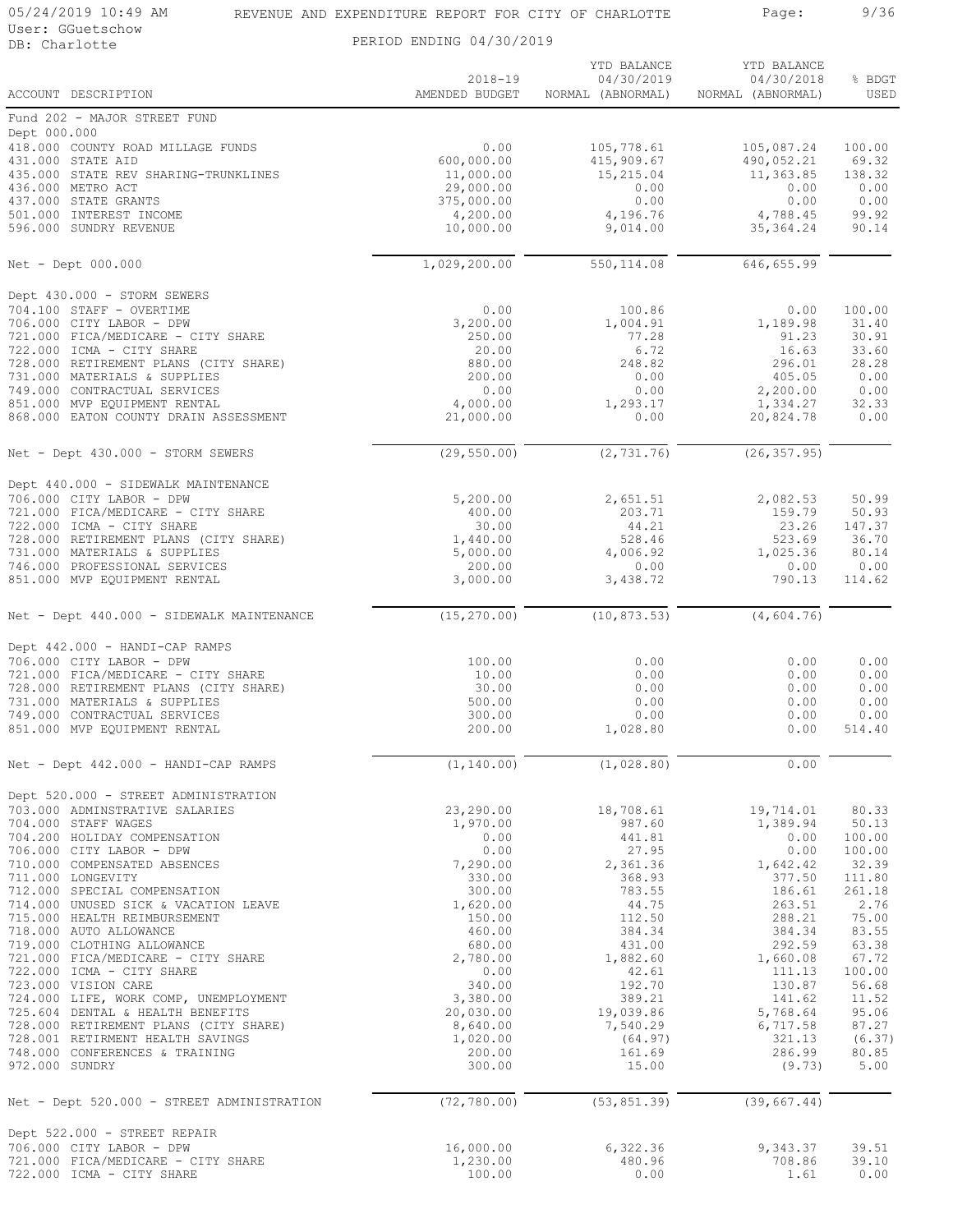### 05/24/2019 10:49 AM REVENUE AND EXPENDITURE REPORT FOR CITY OF CHARLOTTE Page: 10/36

| OPET ' GAMELPCHOM<br>DB: Charlotte                                          | PERIOD ENDING 04/30/2019      |                                                |                                                |                  |
|-----------------------------------------------------------------------------|-------------------------------|------------------------------------------------|------------------------------------------------|------------------|
| ACCOUNT DESCRIPTION                                                         | $2018 - 19$<br>AMENDED BUDGET | YTD BALANCE<br>04/30/2019<br>NORMAL (ABNORMAL) | YTD BALANCE<br>04/30/2018<br>NORMAL (ABNORMAL) | % BDGT<br>USED   |
| Fund 202 - MAJOR STREET FUND                                                |                               |                                                |                                                |                  |
| 728.000 RETIREMENT PLANS (CITY SHARE)                                       | 4,420.00                      | 1,576.62                                       | 2,522.69                                       | 35.67            |
| 731.000 MATERIALS & SUPPLIES                                                | 200.00                        | 0.00                                           | 0.00                                           | 0.00             |
| 749.000 CONTRACTUAL SERVICES<br>851.000 MVP EQUIPMENT RENTAL                | 10,000.00<br>4,800.00         | 0.00<br>4,027.28                               | 0.00<br>4,159.84                               | 0.00<br>83.90    |
|                                                                             |                               |                                                |                                                |                  |
| Net - Dept 522.000 - STREET REPAIR                                          | (36, 750.00)                  | (12, 407.22)                                   | (16, 736.37)                                   |                  |
| Dept 524.000 - STREET MAINTENANCE                                           |                               |                                                |                                                |                  |
| 704.100 STAFF - OVERTIME                                                    | 0.00                          | 368.36                                         | 0.00                                           | 100.00           |
| 706.000 CITY LABOR - DPW                                                    | 7,000.00                      | 5,380.72                                       | 5,740.01                                       | 76.87            |
| 721.000 FICA/MEDICARE - CITY SHARE<br>722.000 ICMA - CITY SHARE             | 540.00<br>40.00               | 435.84<br>14.60                                | 438.31<br>3.62                                 | 80.71<br>36.50   |
| 728.000 RETIREMENT PLANS (CITY SHARE)                                       | 1,930.00                      | 1,257.82                                       | 1,545.85                                       | 65.17            |
| 731.000 MATERIALS & SUPPLIES                                                | 7,000.00                      | 7,495.69                                       | 4,550.29                                       | 107.08           |
| 746.000 PROFESSIONAL SERVICES                                               | 101,000.00                    | 132,203.58                                     | 88,500.00                                      | 130.89           |
| 749.000 CONTRACTUAL SERVICES<br>851.000 MVP EQUIPMENT RENTAL                | 1,500.00<br>6,000.00          | 1,479.00<br>10,071.13                          | 1,040.00<br>7,726.05                           | 98.60<br>167.85  |
| 862.000 CAP. OUTLAY-IMPROVEMENTS                                            | 1,300,000.00                  | 1,946,557.30                                   | 172,595.53                                     | 149.74           |
| Net - Dept 524.000 - STREET MAINTENANCE                                     | (1, 425, 010.00)              | (2, 105, 264.04)                               | (282, 139.66)                                  |                  |
| Dept 526.000 - STREET SWEEPING                                              |                               |                                                |                                                |                  |
| 706.000 CITY LABOR - DPW                                                    | 6,100.00                      | 2,210.08                                       | 1,678.36                                       | 36.23            |
| 721.000 FICA/MEDICARE - CITY SHARE                                          | 470.00                        | 168.24                                         | 128.39                                         | 35.80            |
| 722.000 ICMA - CITY SHARE<br>728.000 RETIREMENT PLANS (CITY SHARE)          | 40.00                         | 3.48<br>534.44                                 | 0.00<br>453.67                                 | 8.70<br>31.81    |
| 851.000 MVP EQUIPMENT RENTAL                                                | 1,680.00<br>12,000.00         | 7,668.28                                       | 8,207.67                                       | 63.90            |
| 853.000 HYDRANT RENTAL                                                      | 8,200.00                      | 5,736.00                                       | 7,170.00                                       | 69.95            |
| Net - Dept 526.000 - STREET SWEEPING                                        | (28, 490.00)                  | (16, 320.52)                                   | (17, 638.09)                                   |                  |
| Dept 530.000 - WINTER STREET MAINTENANCE                                    |                               |                                                |                                                |                  |
| 704.100 STAFF - OVERTIME                                                    | 0.00                          | 2,562.32                                       | 0.00                                           | 100.00           |
| 704.200 HOLIDAY COMPENSATION                                                | 0.00                          | 332.56                                         | 0.00                                           | 100.00           |
| 706.000 CITY LABOR - DPW<br>721.000 FICA/MEDICARE - CITY SHARE              | 8,000.00<br>620.00            | 3,906.11<br>514.22                             | 7,636.01<br>582.99                             | 48.83<br>82.94   |
| 722.000 ICMA - CITY SHARE                                                   | 50.00                         | 23.69                                          | 37.86                                          | 47.38            |
| 728.000 RETIREMENT PLANS (CITY SHARE)                                       | 2,210.00                      | 1,529.23                                       | 1,991.23                                       | 69.20            |
| 731.000 MATERIALS & SUPPLIES<br>749.000 CONTRACTUAL SERVICES                | 16,000.00<br>4,500.00         | 19,435.81<br>0.00                              | 7,629.13<br>0.00                               | 121.47<br>0.00   |
| 851.000 MVP EQUIPMENT RENTAL                                                | 17,000.00                     | 12, 146.74                                     | 14,514.59                                      | 71.45            |
| Net - Dept 530.000 - WINTER STREET MAINTENANCE                              | (48, 380.00)                  | (40, 450.68)                                   | (32, 391.81)                                   |                  |
| Dept 540.000 - TRAFFIC SERVICES                                             |                               |                                                |                                                |                  |
| 706.000 CITY LABOR - DPW                                                    | 3,000.00                      | 1,295.82                                       | 927.70                                         | 43.19            |
| 721.000 FICA/MEDICARE - CITY SHARE                                          | 230.00                        | 99.18                                          | 71.21                                          | 43.12            |
| 722.000 ICMA - CITY SHARE<br>728.000 RETIREMENT PLANS (CITY SHARE)          | 20.00<br>830.00               | 13.99<br>308.17                                | 13.17<br>230.79                                | 69.95<br>37.13   |
| 731.000 MATERIALS & SUPPLIES                                                | 4,000.00                      | 2,283.03                                       | 1,225.89                                       | 57.08            |
| 749.000 CONTRACTUAL SERVICES                                                | 11,400.00                     | 1,007.12                                       | 663.60 8.83                                    |                  |
| 851.000 MVP EQUIPMENT RENTAL                                                | 1,200.00                      | 747.54                                         | 542.67                                         | 62.30            |
| Net - Dept 540.000 - TRAFFIC SERVICES                                       | (20, 680.00)                  | (5, 754.85)                                    | (3, 675.03)                                    |                  |
| Dept 561.000 - TRUNKLINE MAINTENANCE                                        |                               |                                                |                                                |                  |
| 706.000 CITY LABOR - DPW                                                    | 300.00                        | 604.34                                         | 656.59                                         | 201.45           |
| 721.000 FICA/MEDICARE - CITY SHARE<br>728.000 RETIREMENT PLANS (CITY SHARE) | 20.00<br>80.00                | 46.19<br>143.11                                | 50.21<br>175.85                                | 230.95<br>178.89 |
| 851.000 MVP EQUIPMENT RENTAL                                                | 3,100.00                      | 4,158.00                                       | 2,786.74                                       | 134.13           |
| 853.000 HYDRANT RENTAL                                                      | 2,800.00                      | 2,064.00                                       | 2,580.00                                       | 73.71            |
| Net - Dept 561.000 - TRUNKLINE MAINTENANCE                                  | (6, 300.00)                   | (7, 015.64)                                    | (6, 249.39)                                    |                  |
| Dept 562.000 - TRUNKLINE WINTER MAINTENANCE                                 |                               |                                                |                                                |                  |
| 704.100 STAFF - OVERTIME                                                    | 0.00                          | 581.89                                         | 0.00                                           | 100.00           |
| 706.000 CITY LABOR - DPW                                                    | 2,600.00                      | 1,487.48                                       | 2,683.74                                       | 57.21            |
| 721.000 FICA/MEDICARE - CITY SHARE<br>722.000 ICMA - CITY SHARE             | 200.00<br>20.00               | 157.21<br>15.00                                | 204.98<br>14.32                                | 78.61<br>75.00   |
| 728.000 RETIREMENT PLANS (CITY SHARE)                                       | 720.00                        | 464.21                                         | 698.69                                         | 64.47            |
| 851.000 MVP EQUIPMENT RENTAL                                                | 8,500.00                      | 3,989.10                                       | 4,778.06                                       | 46.93            |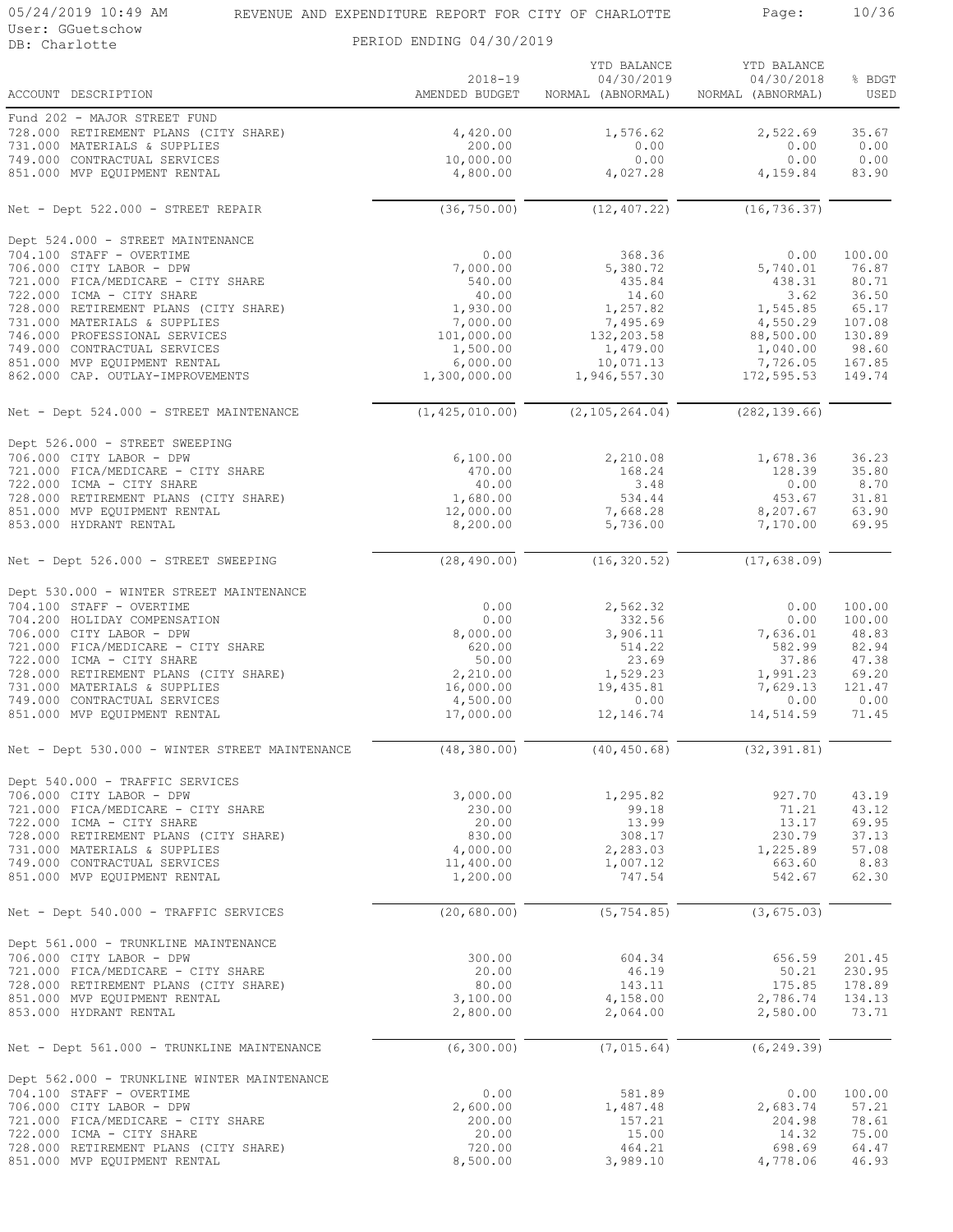## 05/24/2019 10:49 AM REVENUE AND EXPENDITURE REPORT FOR CITY OF CHARLOTTE Page: 11/36

|                                                                | $2018 - 19$     | YTD BALANCE<br>04/30/2019 | YTD BALANCE<br>04/30/2018 | % BDGT           |
|----------------------------------------------------------------|-----------------|---------------------------|---------------------------|------------------|
| ACCOUNT DESCRIPTION                                            | AMENDED BUDGET  | NORMAL (ABNORMAL)         | NORMAL (ABNORMAL)         | <b>USED</b>      |
| Fund 202 - MAJOR STREET FUND                                   |                 |                           |                           |                  |
| Net - Dept 562.000 - TRUNKLINE WINTER MAINTENAN                | (12, 040, 00)   | (6, 694.89)               | (8, 379, 79)              |                  |
| Dept 563.000 - TRUNKLINE TRAFFIC SERVICES                      |                 |                           |                           |                  |
| 704.100 STAFF - OVERTIME                                       | 0.00            | 834.59                    | 0.00                      | 100.00           |
| 706.000 CITY LABOR - DPW<br>721.000 FICA/MEDICARE - CITY SHARE | 200.00<br>20.00 | 449.20<br>98.60           | 59.22<br>4.45             | 224.60<br>493.00 |
| 722.000 ICMA - CITY SHARE                                      | 10.00           | 8.27                      | 0.00                      | 82.70            |
| 728.000 RETIREMENT PLANS (CITY SHARE)                          | 60.00           | 281.48                    | 16.01                     | 469.13           |
| 745.000 UTILITIES                                              | 4,500.00        | 3,716.46                  | 3,555.27                  | 82.59            |
| 851.000 MVP EQUIPMENT RENTAL                                   | 100.00          | 0.00                      | 35.62                     | 0.00             |
| Net - Dept 563.000 - TRUNKLINE TRAFFIC SERVICES                | (4, 890, 00)    | (5, 388, 60)              | (3, 670.57)               |                  |
| Dept 564.000 - TRUNKLINE STORM SEWER                           |                 |                           |                           |                  |
| 706.000 CITY LABOR - DPW                                       | 100.00          | 0.00                      | 0.00                      | 0.00             |
| 721.000 FICA/MEDICARE - CITY SHARE                             | 10.00           | 0.00                      | 0.00                      | 0.00             |
| 728.000 RETIREMENT PLANS (CITY SHARE)                          | 30.00           | 0.00                      | 0.00                      | 0.00             |
| Net - Dept 564.000 - TRUNKLINE STORM SEWER                     | (140.00)        | 0.00                      | 0.00                      |                  |
| Dept 999.000 - GASB 34                                         |                 |                           |                           |                  |
| 859.203 CONTRIB. TO LOCAL STREET FUND                          | 100,000.00      | 0.00                      | 0.00                      | 0.00             |
| Net - Dept 999.000 - GASB 34                                   | (100, 000.00)   | 0.00                      | 0.00                      |                  |
|                                                                |                 |                           |                           |                  |
| Fund 202 - MAJOR STREET FUND:                                  |                 |                           |                           |                  |
| TOTAL REVENUES                                                 | 1,029,200.00    | 550, 114.08               | 646,655.99                | 53.45            |
| TOTAL EXPENDITURES                                             | 1,801,420.00    | 2, 267, 781.92            | 441,510.86                | 125.89           |
| NET OF REVENUES & EXPENDITURES                                 | (772, 220.00)   | (1, 717, 667.84)          | 205, 145. 13              | 222.43           |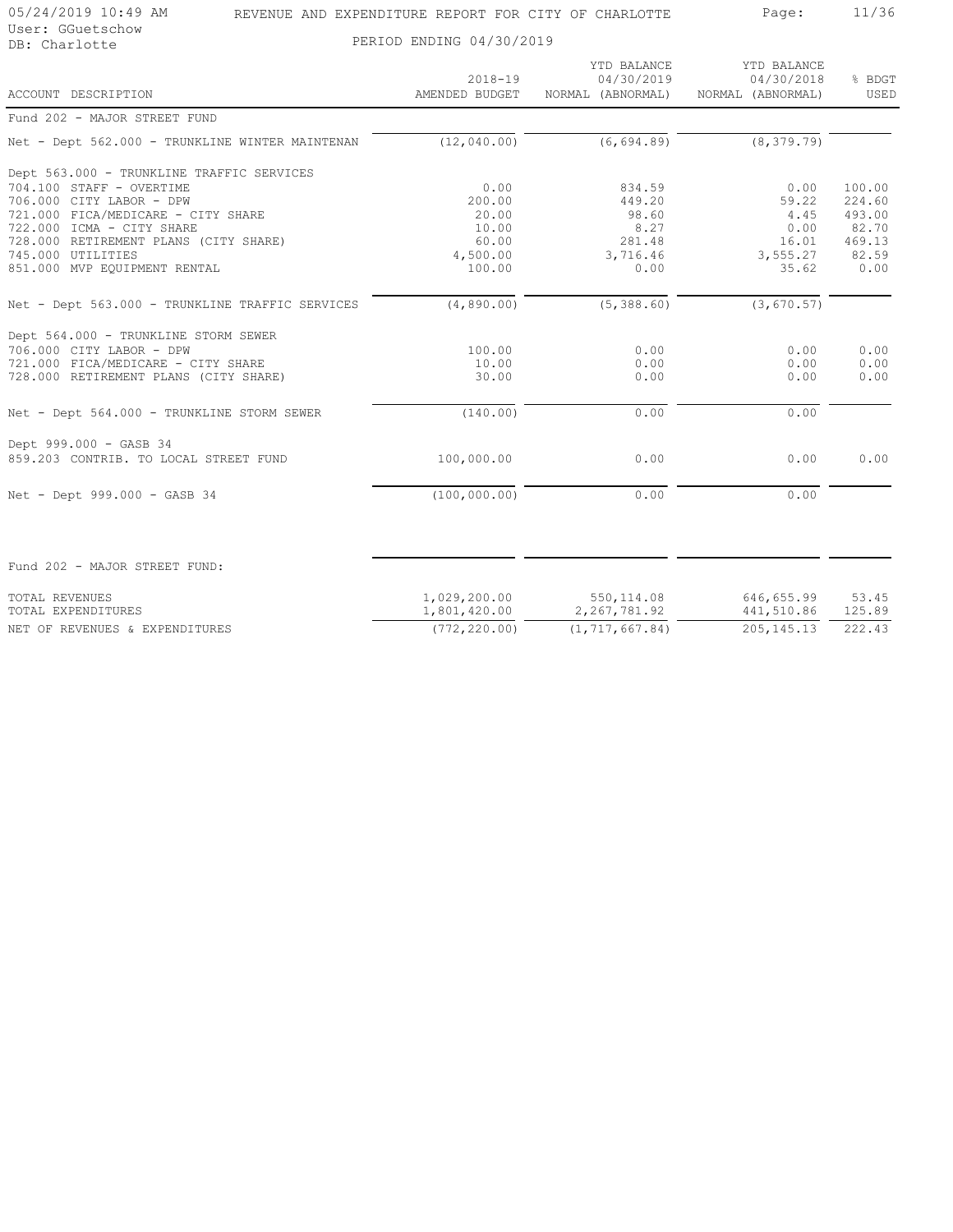# User: GGuetschow DB: Charlotte PERIOD ENDING 04/30/2019

### 05/24/2019 10:49 AM REVENUE AND EXPENDITURE REPORT FOR CITY OF CHARLOTTE Page: 12/36

|                                                                           |                               | YTD BALANCE                     | YTD BALANCE                     |                  |
|---------------------------------------------------------------------------|-------------------------------|---------------------------------|---------------------------------|------------------|
| ACCOUNT DESCRIPTION                                                       | $2018 - 19$<br>AMENDED BUDGET | 04/30/2019<br>NORMAL (ABNORMAL) | 04/30/2018<br>NORMAL (ABNORMAL) | % BDGT<br>USED   |
|                                                                           |                               |                                 |                                 |                  |
| Fund 203 - LOCAL STREET FUND                                              |                               |                                 |                                 |                  |
| Dept 000.000<br>415.000 SPECIAL ASSESSMENT REVENUE                        | 0.00                          | 3,273.25                        | 3,220.83                        | 100.00           |
| 431.000 STATE AID                                                         | 0.00                          | 160,109.81                      | 249,078.94                      | 100.00           |
| 501.000 INTEREST INCOME                                                   | 0.00                          | 2,533.83                        | 249.04                          | 100.00           |
| 502.000 ASSESSMENT/LIEN INTEREST                                          | 0.00                          | 533.28                          | 611.14                          | 100.00           |
| 569.000 PA 207<br>596.000 SUNDRY REVENUE                                  | 0.00<br>0.00                  | 103,509.10<br>194.70            | 0.00<br>827.40                  | 100.00<br>100.00 |
| 605.101 CONTRIBUTION FROM GENERAL FUN                                     | 0.00                          | 12,000.00                       | 15,000.00                       | 100.00           |
|                                                                           |                               |                                 |                                 |                  |
| Net - Dept 000.000                                                        | 0.00                          | 282, 153.97                     | 268,987.35                      |                  |
|                                                                           |                               |                                 |                                 |                  |
| Dept 430.000 - STORM SEWERS                                               |                               |                                 |                                 |                  |
| 704.100 STAFF - OVERTIME                                                  | 0.00                          | 110.64                          | 0.00                            | 100.00           |
| 706.000 CITY LABOR - DPW<br>721.000 FICA/MEDICARE - CITY SHARE            | 4,500.00<br>350.00            | 4,508.05<br>347.36              | 3,132.49<br>239.45              | 100.18<br>99.25  |
| 722.000 ICMA - CITY SHARE                                                 | 50.00                         | 17.64                           | 8.17                            | 35.28            |
| 728.000 RETIREMENT PLANS (CITY SHARE)                                     | 1,220.00                      | 1,090.57                        | 832.46                          | 89.39            |
| 731.000 MATERIALS & SUPPLIES                                              | 900.00                        | 494.54                          | 595.68                          | 54.95            |
| 851.000 MVP EQUIPMENT RENTAL<br>868.000 EATON COUNTY DRAIN ASSESSMENT     | 4,000.00<br>20,825.00         | 12,449.80<br>0.00               | 5,424.15<br>20,824.78           | 311.25<br>0.00   |
|                                                                           |                               |                                 |                                 |                  |
| Net - Dept 430.000 - STORM SEWERS                                         | (31, 845.00)                  | (19, 018.60)                    | (31, 057, 18)                   |                  |
|                                                                           |                               |                                 |                                 |                  |
| Dept 440.000 - SIDEWALK MAINTENANCE                                       |                               |                                 |                                 |                  |
| 706.000 CITY LABOR - DPW                                                  | 6,000.00                      | 5,956.69                        | 5,400.49                        | 99.28            |
| 721.000 FICA/MEDICARE - CITY SHARE                                        | 460.00                        | 454.92                          | 413.57                          | 98.90            |
| 722.000 ICMA - CITY SHARE<br>728.000 RETIREMENT PLANS (CITY SHARE)        | 70.00<br>1,630.00             | 21.63<br>1,308.62               | 41.02<br>1,393.81               | 30.90<br>80.28   |
| 731.000 MATERIALS & SUPPLIES                                              | 7,000.00                      | 2,615.50                        | 4,056.72                        | 37.36            |
| 746.000 PROFESSIONAL SERVICES                                             | 200.00                        | 0.00                            | 0.00                            | 0.00             |
| 851.000 MVP EQUIPMENT RENTAL                                              | 7,000.00                      | 6,142.76                        | 6,584.71                        | 87.75            |
|                                                                           |                               |                                 |                                 |                  |
| Net - Dept 440.000 - SIDEWALK MAINTENANCE                                 | (22, 360.00)                  | (16, 500.12)                    | (17, 890.32)                    |                  |
|                                                                           |                               |                                 |                                 |                  |
| Dept 442.000 - HANDI-CAP RAMPS<br>706.000 CITY LABOR - DPW                | 100.00                        | 0.00                            | 0.00                            | 0.00             |
| 721.000 FICA/MEDICARE - CITY SHARE                                        | 10.00                         | 0.00                            | 0.00                            | 0.00             |
| 728.000 RETIREMENT PLANS (CITY SHARE)                                     | 30.00                         | 0.00                            | 0.00                            | 0.00             |
| 731.000 MATERIALS & SUPPLIES                                              | 200.00                        | 0.00                            | 0.00                            | 0.00             |
| 749.000 CONTRACTUAL SERVICES<br>851.000 MVP EQUIPMENT RENTAL              | 300.00<br>100.00              | 0.00<br>0.00                    | 0.00<br>0.00                    | 0.00<br>0.00     |
|                                                                           |                               |                                 |                                 |                  |
| Net - Dept 442.000 - HANDI-CAP RAMPS                                      | (740.00)                      | 0.00                            | 0.00                            |                  |
|                                                                           |                               |                                 |                                 |                  |
| Dept 520.000 - STREET ADMINISTRATION                                      |                               |                                 |                                 |                  |
| 703.000 ADMINSTRATIVE SALARIES                                            | 23,290.00                     | 18,708.51                       | 19,714.01                       | 80.33            |
| 704.000 STAFF WAGES                                                       | 1,970.00                      | 1,043.07                        | 1,389.94                        | 52.95            |
| 704.200 HOLIDAY COMPENSATION<br>706.000 CITY LABOR - DPW                  | 0.00<br>0.00                  | 707.40<br>43.72                 | 0.00<br>0.00                    | 100.00<br>100.00 |
| 710.000 COMPENSATED ABSENCES                                              | 10,620.00                     | 3,851.47                        | 2,406.34                        | 36.27            |
| 711.000 LONGEVITY                                                         | 1,530.00                      | 597.54                          | 585.37                          | 39.05            |
| 712.000 SPECIAL COMPENSATION<br>714.000 UNUSED SICK & VACATION LEAVE      | 700.00<br>1,620.00            | 1,286.88<br>72.49               | 286.47<br>307.30                | 183.84<br>4.47   |
| 715.000 HEALTH REIMBURSEMENT                                              | 150.00                        | 112.50                          | 375.52                          | 75.00            |
| 718.000 AUTO ALLOWANCE                                                    | 460.00                        | 384.34                          | 384.34                          | 83.55            |
| 719.000 CLOTHING ALLOWANCE                                                | 1,020.00                      | 633.53                          | 396.05                          | 62.11            |
| 721.000 FICA/MEDICARE - CITY SHARE<br>722.000 ICMA - CITY SHARE           | 3,110.00<br>840.00            | 2,092.43<br>70.30               | 1,763.71<br>168.45              | 67.28<br>8.37    |
| 723.000 VISION CARE                                                       | 480.00                        | 255.58                          | 158.86                          | 53.25            |
| 724.000 LIFE, WORK COMP, UNEMPLOYMENT                                     | 4,900.00                      | 520.62                          | 215.61                          | 10.62            |
| 725.604 DENTAL & HEALTH BENEFITS                                          | 28,140.00                     | 26,748.96                       | 7,581.64                        | 95.06            |
| 728.000 RETIREMENT PLANS (CITY SHARE)<br>728.001 RETIRMENT HEALTH SAVINGS | 9,160.00<br>1,020.00          | 8,359.64<br>(326.67)            | 6,965.87<br>321.13              | 91.26<br>(32.03) |
| 748.000 CONFERENCES & TRAINING                                            | 100.00                        | 0.00                            | 0.00                            | 0.00             |
|                                                                           |                               |                                 |                                 |                  |
| Net - Dept 520.000 - STREET ADMINISTRATION                                | (89, 110.00)                  | (65, 162.31)                    | (43, 020.61)                    |                  |
|                                                                           |                               |                                 |                                 |                  |
| Dept 522.000 - STREET REPAIR<br>706.000 CITY LABOR - DPW                  | 15,400.00                     | 6,056.53                        | 9,098.37                        | 39.33            |
| 721.000 FICA/MEDICARE - CITY SHARE                                        | 1,190.00                      | 460.67                          | 690.20                          | 38.71            |
| 722.000 ICMA - CITY SHARE                                                 | 170.00                        | 0.00                            | 0.00                            | 0.00             |
| 728.000 RETIREMENT PLANS (CITY SHARE)                                     | 4,170.00                      | 1,479.73                        | 2,459.32                        | 35.49            |

731.000 MATERIALS & SUPPLIES 1,000.00 0.00 0.00 0.00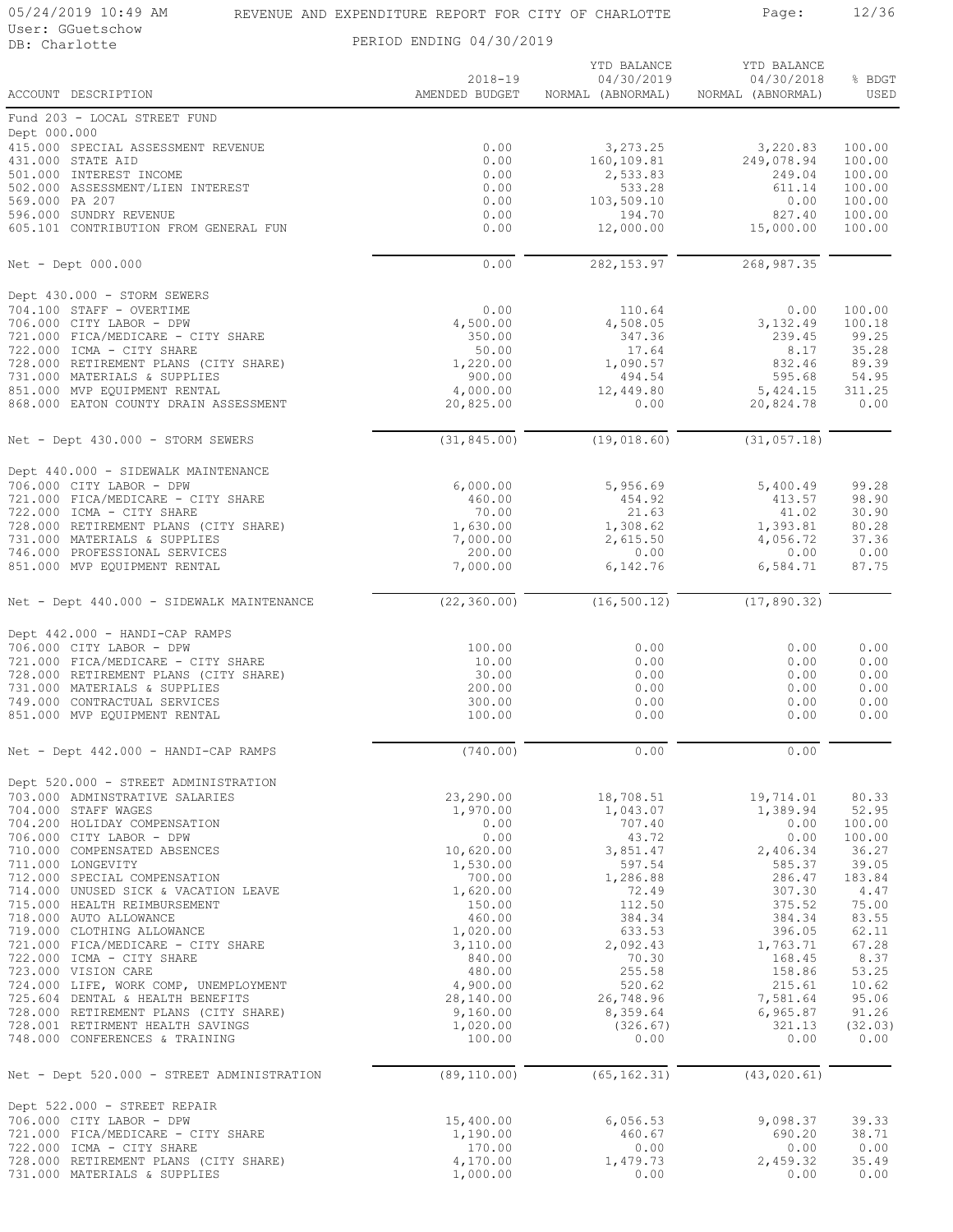# User: GGuetschow DB: Charlotte PERIOD ENDING 04/30/2019

#### 05/24/2019 10:49 AM REVENUE AND EXPENDITURE REPORT FOR CITY OF CHARLOTTE Page: 13/36

|                                                                       |                               | YTD BALANCE                     | YTD BALANCE                     |                      |
|-----------------------------------------------------------------------|-------------------------------|---------------------------------|---------------------------------|----------------------|
| ACCOUNT DESCRIPTION                                                   | $2018 - 19$<br>AMENDED BUDGET | 04/30/2019<br>NORMAL (ABNORMAL) | 04/30/2018<br>NORMAL (ABNORMAL) | % BDGT<br>USED       |
|                                                                       |                               |                                 |                                 |                      |
| Fund 203 - LOCAL STREET FUND<br>749.000 CONTRACTUAL SERVICES          | 10,000.00                     | 0.00                            | 0.00                            | 0.00                 |
| 851.000 MVP EQUIPMENT RENTAL                                          | 5,500.00                      | 4,467.86                        | 4,025.98                        | 81.23                |
|                                                                       |                               |                                 |                                 |                      |
| Net - Dept 522.000 - STREET REPAIR                                    | (37, 430.00)                  | (12, 464.79)                    | (16, 273.87)                    |                      |
|                                                                       |                               |                                 |                                 |                      |
| Dept 524.000 - STREET MAINTENANCE                                     |                               |                                 |                                 |                      |
| 704.100 STAFF - OVERTIME                                              | 0.00                          | 650.21                          | 0.00                            | 100.00               |
| 706.000 CITY LABOR - DPW<br>721.000 FICA/MEDICARE - CITY SHARE        | 10,000.00<br>770.00           | 8,776.31<br>712.36              | 7,114.48<br>543.82              | 87.76<br>92.51       |
| 722.000 ICMA - CITY SHARE                                             | 110.00                        | 11.24                           | 5.36                            | 10.22                |
| 728.000 RETIREMENT PLANS (CITY SHARE)                                 | 2,710.00                      | 2,076.79                        | 1,914.53 76.63                  |                      |
| 731.000 MATERIALS & SUPPLIES                                          | 8,000.00                      | 7,401.14                        | 5,672.93<br>0.00                | 92.51                |
| 746.000 PROFESSIONAL SERVICES<br>851.000 MVP EQUIPMENT RENTAL         | 2,000.00<br>14,000.00         | 1,210.40<br>16,061.24           | 11, 172.52                      | 60.52<br>114.72      |
|                                                                       |                               |                                 |                                 |                      |
| Net - Dept 524.000 - STREET MAINTENANCE                               | (37, 590.00)                  | (36, 899.69)                    | (26, 423.64)                    |                      |
|                                                                       |                               |                                 |                                 |                      |
| Dept 526.000 - STREET SWEEPING<br>704.100 STAFF - OVERTIME            |                               |                                 |                                 |                      |
| 706.000 CITY LABOR - DPW                                              | 0.00<br>12,000.00             | 107.16<br>7,729.94              | 0.00<br>4,907.77                | 100.00<br>64.42      |
| 721.000 FICA/MEDICARE - CITY SHARE                                    | 920.00                        | 598.58                          | 375.32                          | 65.06                |
| 722.000 ICMA - CITY SHARE                                             | 130.00                        | 8.79                            | 0.00                            | 6.76                 |
| 728.000 RETIREMENT PLANS (CITY SHARE)<br>851.000 MVP EQUIPMENT RENTAL | 3,250.00<br>39,000.00         | 1,919.64<br>37, 415.14          | 1,325.96                        | 59.07<br>95.94       |
| 853.000 HYDRANT RENTAL                                                | 15,600.00                     | 11,000.00                       | 26,146.92<br>13,750.00          | 70.51                |
|                                                                       |                               |                                 |                                 |                      |
| Net - Dept 526.000 - STREET SWEEPING                                  | (70, 900.00)                  | (58, 779.25)                    | (46, 505.97)                    |                      |
| Dept 529.000 - GRAVEL STREET MAINTENANCE                              |                               |                                 |                                 |                      |
| 704.100 STAFF - OVERTIME                                              | 0.00                          | 189.65                          | 0.00                            | 100.00               |
| 706.000 CITY LABOR - DPW                                              | 4,000.00                      | 2,963.20                        | 973.84                          | 74.08                |
| 721.000 FICA/MEDICARE - CITY SHARE                                    | 310.00                        | 240.02                          | 74.46                           | 77.43                |
| 722.000 ICMA - CITY SHARE<br>728.000 RETIREMENT PLANS (CITY SHARE)    | 40.00<br>1,080.00             | 50.07<br>696.12                 | 7.43<br>251.84                  | 125.18<br>64.46      |
| 731.000 MATERIALS & SUPPLIES                                          | 13,000.00                     | 7,446.36                        | 2,725.80                        | 57.28                |
| 749.000 CONTRACTUAL SERVICES                                          | 3,000.00                      | 1,170.00                        | 1,170.00                        | 39.00                |
| 851.000 MVP EQUIPMENT RENTAL                                          | 9,000.00                      | 8,331.97                        | 2,744.34                        | 92.58                |
| Net - Dept 529.000 - GRAVEL STREET MAINTENANCE                        | (30, 430.00)                  | (21, 087, 39)                   | (7, 947, 71)                    |                      |
|                                                                       |                               |                                 |                                 |                      |
| Dept 530.000 - WINTER STREET MAINTENANCE                              |                               |                                 |                                 |                      |
| 704.100 STAFF - OVERTIME                                              | 0.00                          | 1,669.83                        | 0.00                            | 100.00               |
| 704.200 HOLIDAY COMPENSATION<br>706.000 CITY LABOR - DPW              | 0.00<br>9,000.00              | 334.87<br>4,568.32              | 7,281.03                        | 0.00 100.00<br>50.76 |
| 721.000 FICA/MEDICARE - CITY SHARE                                    | 690.00                        | 494.73                          | 556.13                          | 71.70                |
| 722.000 ICMA - CITY SHARE                                             | 100.00                        | 19.62                           | 35.66                           | 19.62                |
| 728.000 RETIREMENT PLANS (CITY SHARE)                                 | 2,440.00                      | 1,497.44                        | 1,899.60                        | 61.37                |
| 731.000 MATERIALS & SUPPLIES<br>851.000 MVP EQUIPMENT RENTAL          | 16,000.00<br>18,000.00        | 16,547.44<br>11,978.02          | 8,096.35<br>14,681.50           | 103.42<br>66.54      |
|                                                                       |                               |                                 |                                 |                      |
| Net - Dept 530.000 - WINTER STREET MAINTENANCE                        | (46, 230, 00)                 | (37, 110.27)                    | (32, 550.27)                    |                      |
|                                                                       |                               |                                 |                                 |                      |
| Dept 540.000 - TRAFFIC SERVICES<br>706.000 CITY LABOR - DPW           | 3,000.00                      | 1,333.44                        | 1,209.24                        | 44.45                |
| 721.000 FICA/MEDICARE - CITY SHARE                                    | 230.00                        | 101.68                          | 92.65                           | 44.21                |
| 722.000 ICMA - CITY SHARE                                             | 30.00                         | 3.66                            | 9.82                            | 12.20                |
| 728.000 RETIREMENT PLANS (CITY SHARE)                                 | 810.00                        | 244.98                          | 309.75                          | 30.24                |
| 731.000 MATERIALS & SUPPLIES<br>749.000 CONTRACTUAL SERVICES          | 4,000.00<br>7,500.00          | 2,380.21<br>1,271.00            | 1,239.36<br>1,271.00            | 59.51<br>16.95       |
| 851.000 MVP EQUIPMENT RENTAL                                          | 15,000.00                     | 668.81                          | 1,205.31                        | 4.46                 |
|                                                                       |                               |                                 |                                 |                      |
| Net - Dept 540.000 - TRAFFIC SERVICES                                 | (30, 570.00)                  | (6,003.78)                      | (5, 337.13)                     |                      |
| Fund 203 - LOCAL STREET FUND:                                         |                               |                                 |                                 |                      |
| TOTAL REVENUES                                                        | 0.00                          | 282, 153.97                     | 268,987.35                      | 100.00               |
| TOTAL EXPENDITURES                                                    | 397,205.00                    | 273,026.20                      | 227,006.70                      | 68.74                |
| NET OF REVENUES & EXPENDITURES                                        | (397, 205.00)                 | 9,127.77                        | 41,980.65                       | 2.30                 |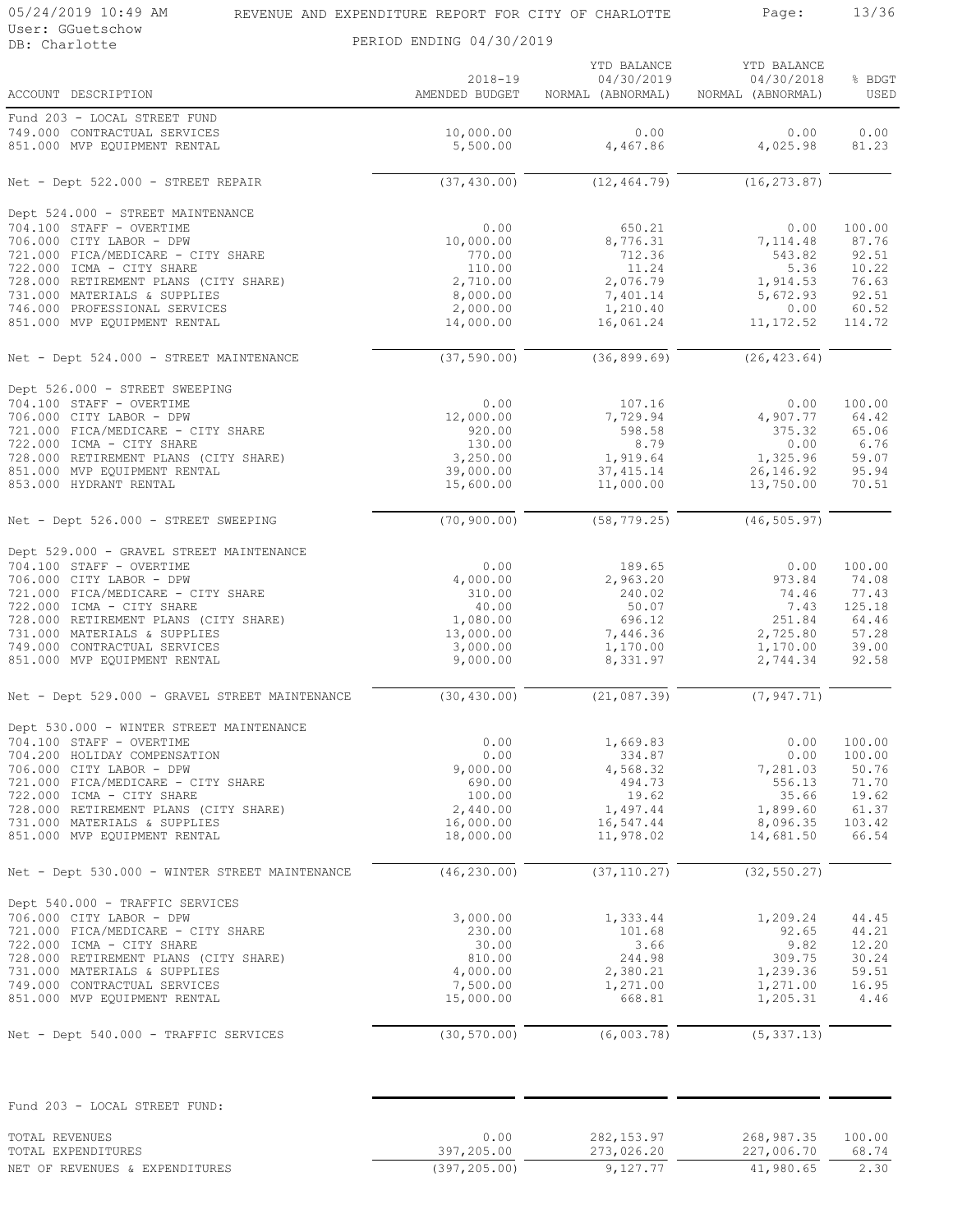| 05/24/2019 10:49 AM               | REVENUE AND EXPENDITURE REPORT FOR CITY OF CHARLOTTE |                          |             |                   | Page:             | 14/36  |
|-----------------------------------|------------------------------------------------------|--------------------------|-------------|-------------------|-------------------|--------|
| User: GGuetschow<br>DB: Charlotte |                                                      | PERIOD ENDING 04/30/2019 |             |                   |                   |        |
|                                   |                                                      |                          |             | YTD BALANCE       | YTD BALANCE       |        |
|                                   |                                                      |                          | $2018 - 19$ | 04/30/2019        | 04/30/2018        | % BDGT |
| ACCOUNT DESCRIPTION               |                                                      | AMENDED BUDGET           |             | NORMAL (ABNORMAL) | NORMAL (ABNORMAL) | USED   |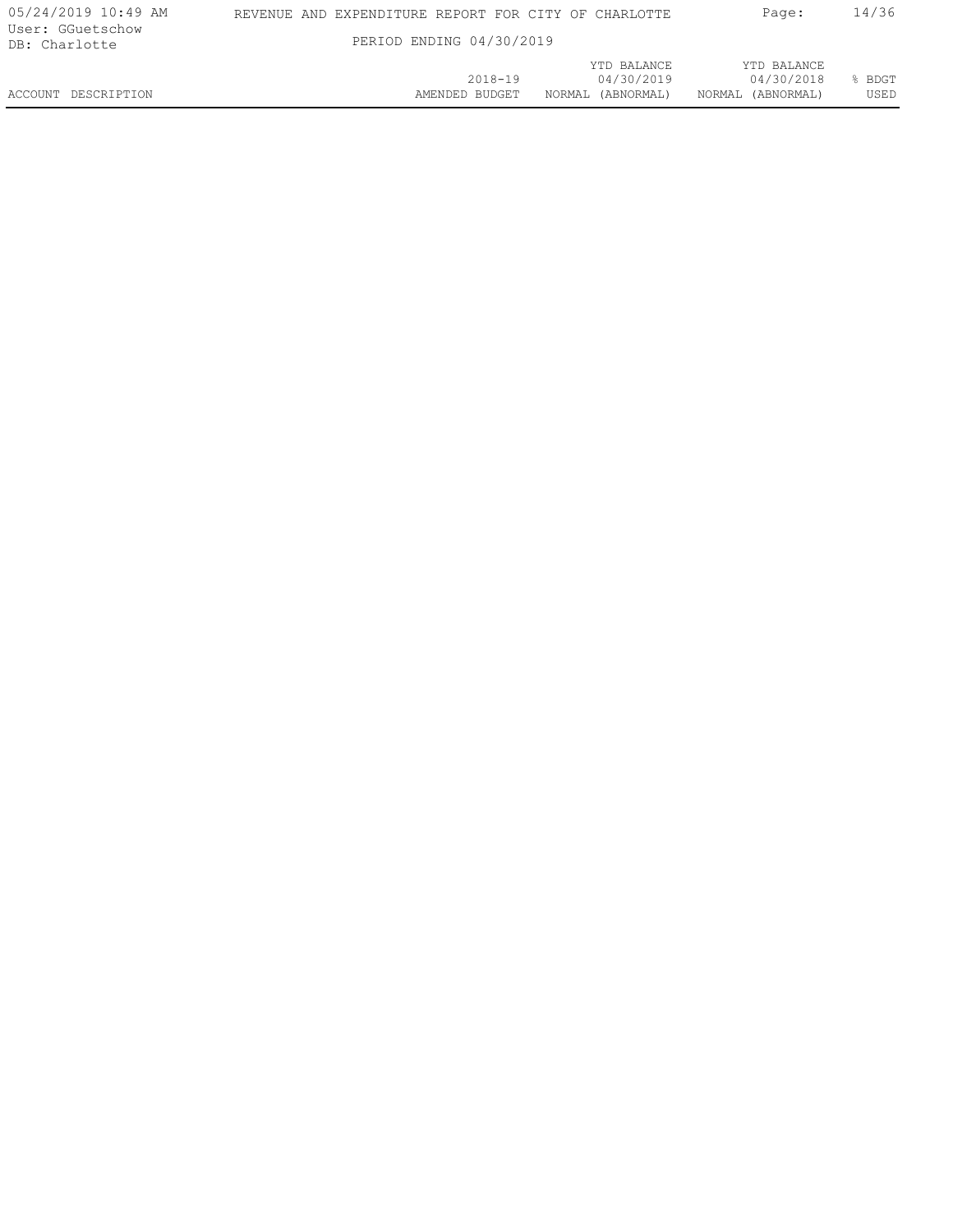## 05/24/2019 10:49 AM REVENUE AND EXPENDITURE REPORT FOR CITY OF CHARLOTTE Page: 15/36

| ACCOUNT DESCRIPTION                     | $2018 - 19$<br>AMENDED BUDGET | YTD BALANCE<br>04/30/2019<br>NORMAL<br>(ABNORMAL) | YTD BALANCE<br>04/30/2018<br>NORMAL (ABNORMAL) | % BDGT<br>USED |
|-----------------------------------------|-------------------------------|---------------------------------------------------|------------------------------------------------|----------------|
| Fund 230 - POLICE DRUG ENFORCEMENT      |                               |                                                   |                                                |                |
| Dept 000.000<br>501.000 INTEREST INCOME | 50.00                         | 148.41                                            | 39.78                                          | 296.82         |
| 581.000 FORFEITURES                     | 2,500.00                      | 0.00                                              | 1,419.75                                       | 0.00           |
| Net - Dept 000.000                      | 2,550.00                      | 148.41                                            | 1,459.53                                       |                |
| Dept 301.000 - DRUG ENFORCEMENT         |                               |                                                   |                                                |                |
| 731.000 MATERIALS & SUPPLIES            | 1,500.00                      | 1,491.89                                          | 0.00                                           | 99.46          |
| 759.000 FORFEITURE REIMBURSEMENTS       | 500.00                        | 0.00                                              | 0.00                                           | 0.00           |
| Net - Dept 301.000 - DRUG ENFORCEMENT   | (2,000.00)                    | (1, 491.89)                                       | 0.00                                           |                |
| Fund 230 - POLICE DRUG ENFORCEMENT:     |                               |                                                   |                                                |                |
| <b>TOTAL REVENUES</b>                   | 2,550.00                      | 148.41                                            | 1,459.53                                       | 5.82           |
| TOTAL EXPENDITURES                      | 2,000.00                      | 1,491.89                                          | 0.00                                           | 74.59          |
| NET OF REVENUES & EXPENDITURES          | 550.00                        | (1, 343.48)                                       | 1,459.53                                       | 244.27         |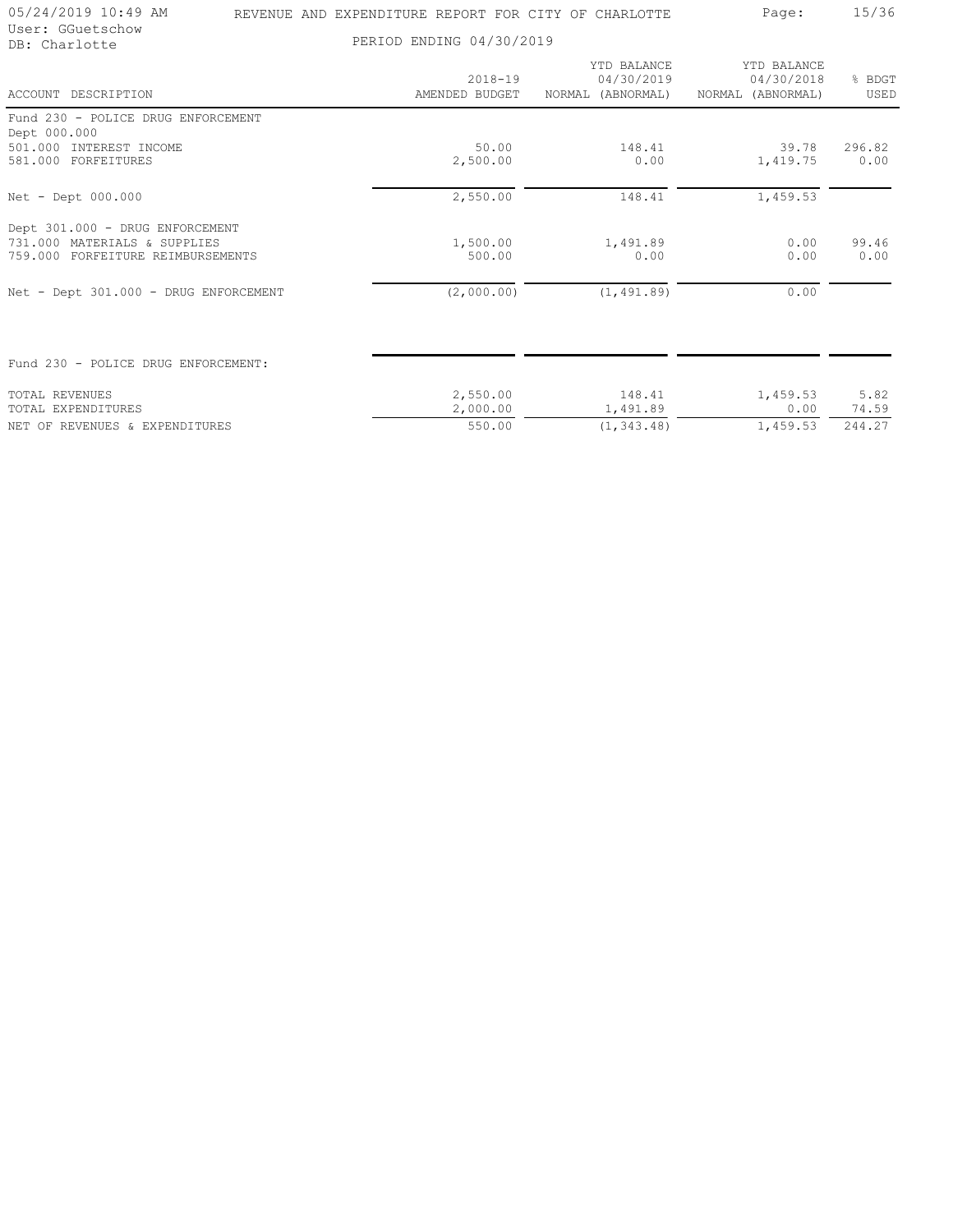#### 05/24/2019 10:49 AM REVENUE AND EXPENDITURE REPORT FOR CITY OF CHARLOTTE Page: 16/36

DB: Charlotte PERIOD ENDING 04/30/2019

| ACCOUNT DESCRIPTION                                                                                      | $2018 - 19$<br>AMENDED BUDGET | YTD BALANCE<br>04/30/2019<br>(ABNORMAL)<br>NORMAL | YTD BALANCE<br>04/30/2018<br>NORMAL<br>(ABNORMAL) | % BDGT<br>USED           |
|----------------------------------------------------------------------------------------------------------|-------------------------------|---------------------------------------------------|---------------------------------------------------|--------------------------|
| Fund 240 - ACT 302 POLICE TRAINING                                                                       |                               |                                                   |                                                   |                          |
| Dept 000.000<br>431,000 STATE AID<br>501.000<br>INTEREST INCOME<br>605.101 CONTRIBUTION FROM GENERAL FUN | 2,700.00<br>0.00<br>7,600.00  | 1,394.10<br>24.05<br>4,336.00                     | 1,437.15<br>0.00<br>5,420.00                      | 51.63<br>100.00<br>57.05 |
| Net - Dept 000.000                                                                                       | 10,300.00                     | 5,754.15                                          | 6,857.15                                          |                          |
| Dept 302.000 - ACT 302 POLICE TRAINING<br>748.000 CONFERENCES & TRAINING<br>748.302 302 TRAINING         | 7,600.00<br>2,700.00          | 2,336.70<br>1,389.00                              | 6,080.20<br>500.00                                | 30.75<br>51.44           |
| Net - Dept 302.000 - ACT 302 POLICE TRAINING                                                             | (10, 300.00)                  | (3, 725.70)                                       | (6, 580.20)                                       |                          |
|                                                                                                          |                               |                                                   |                                                   |                          |
| Fund 240 - ACT 302 POLICE TRAINING:                                                                      |                               |                                                   |                                                   |                          |
| <b>TOTAL REVENUES</b><br>TOTAL EXPENDITURES                                                              | 10,300.00<br>10,300.00        | 5,754.15<br>3,725.70                              | 6,857.15<br>6,580.20                              | 55.87<br>36.17           |
| NET OF REVENUES & EXPENDITURES                                                                           | 0.00                          | 2,028.45                                          | 276.95                                            | 100.00                   |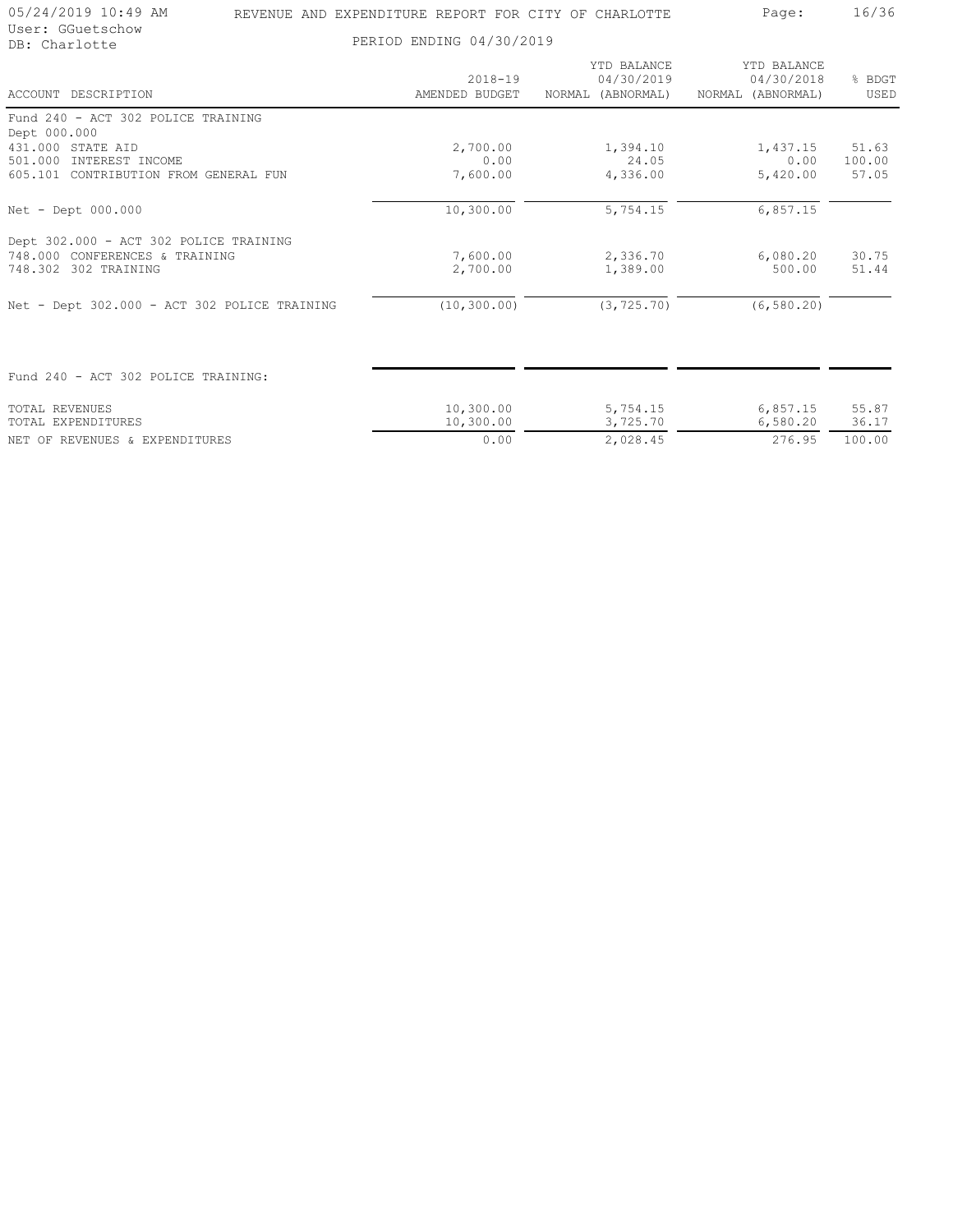### User: GGuetschow User: GGuetschow<br>
DB: Charlotte PERIOD ENDING 04/30/2019

#### 05/24/2019 10:49 AM REVENUE AND EXPENDITURE REPORT FOR CITY OF CHARLOTTE Page: 17/36

|                                           | $2018 - 19$    | YTD BALANCE<br>04/30/2019 | YTD BALANCE<br>04/30/2018 | % BDGT |
|-------------------------------------------|----------------|---------------------------|---------------------------|--------|
| ACCOUNT DESCRIPTION                       | AMENDED BUDGET | NORMAL (ABNORMAL)         | NORMAL (ABNORMAL)         | USED   |
| Fund $260$ - DDA FUND                     |                |                           |                           |        |
| Dept 000.000                              |                |                           |                           |        |
| 411.000 CURRENT PROPERTY TAXES            | 13,400.00      | 13,796.97                 | 13,572.65                 | 102.96 |
| 415.000 SPECIAL ASSESSMENT REVENUE        | 13,385.00      | 7,373.73                  | 13,385.18                 | 55.09  |
| 424.000 PARKING PERMITS                   | 1,500.00       | 1,375.00                  | 1,415.00                  | 91.67  |
| 501.000 INTEREST INCOME                   | 0.00           | 0.00                      | 15.67                     | 0.00   |
| 603.000 CONTRIBUTIONS FROM OTHERS         | 5,000.00       | 556.42                    | 1,125.00                  | 11.13  |
| Net - Dept 000.000                        | 33,285.00      | 23, 102.12                | 29,513.50                 |        |
| Dept 800.000 - ECONOMIC DEVELOPMENT       |                |                           |                           |        |
| 706.000 CITY LABOR - DPW                  | 2,000.00       | 2,108.09                  | 921.95                    | 105.40 |
| 721.000 FICA/MEDICARE - CITY SHARE        | 150.00         | 160.81                    | 70.68                     | 107.21 |
| 722.000 ICMA - CITY SHARE                 | 10.00          | 15.61                     | 6.58                      | 156.10 |
| 728.000 RETIREMENT PLANS (CITY SHARE)     | 510.00         | 451.14                    | 236.37                    | 88.46  |
| 731.000 MATERIALS & SUPPLIES              | 250.00         | 110.73                    | 699.61                    | 44.29  |
| 737.000 PRINTING & PUBLISHING             | 50.00          | 0.00                      | 0.00                      | 0.00   |
| 745.000 UTILITIES                         | 0.00           | 618.22                    | 0.00                      | 100.00 |
| 746.000 PROFESSIONAL SERVICES             | 0.00           | 1,080.00                  | 0.00                      | 100.00 |
| 749.000 CONTRACTUAL SERVICES              | 19,050.00      | 14,380.24                 | 16,992.27                 | 75.49  |
| 753.000 SPECIAL PURPOSE EXPENSES          | 5,000.00       | 3,335.00                  | 5,060.28                  | 66.70  |
| 851.000 MVP EQUIPMENT RENTAL              | 1,000.00       | 2,261.96                  | 331.08                    | 226.20 |
| Net - Dept 800.000 - ECONOMIC DEVELOPMENT | (28, 020, 00)  | (24, 521, 80)             | (24, 318, 82)             |        |
|                                           |                |                           |                           |        |
| Fund $260$ - DDA FUND:                    |                |                           |                           |        |
| TOTAL REVENUES                            | 33,285.00      | 23, 102.12                | 29,513.50                 | 69.41  |
| TOTAL EXPENDITURES                        | 28,020.00      | 24,521.80                 | 24, 318.82                | 87.52  |
| NET OF REVENUES & EXPENDITURES            | 5,265.00       | (1, 419.68)               | 5,194.68                  | 26.96  |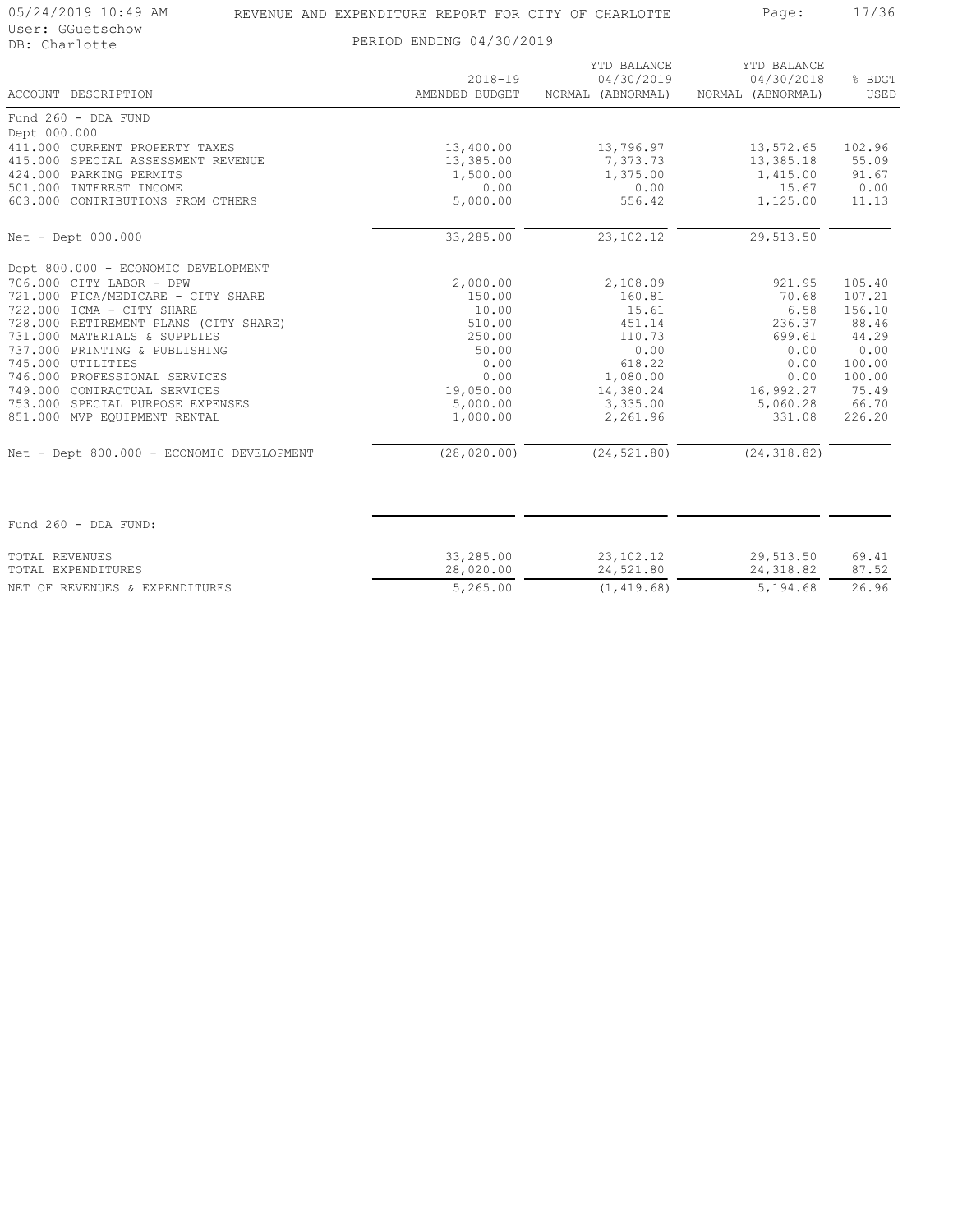### 05/24/2019 10:49 AM REVENUE AND EXPENDITURE REPORT FOR CITY OF CHARLOTTE Page: 18/36

DB: Charlotte PERIOD ENDING 04/30/2019

|                                           | $2018 - 19$    | YTD BALANCE<br>04/30/2019 | YTD BALANCE<br>04/30/2018 | % BDGT |  |
|-------------------------------------------|----------------|---------------------------|---------------------------|--------|--|
| ACCOUNT DESCRIPTION                       | AMENDED BUDGET | (ABNORMAL)<br>NORMAL      | (ABNORMAL)<br>NORMAL      | USED   |  |
| Fund $261 - LDFA$                         |                |                           |                           |        |  |
| Dept 000.000                              |                |                           |                           |        |  |
| 501.000 INTEREST INCOME                   | 1,500.00       | 11,020.79                 | 2,932.91                  | 734.72 |  |
| 607.000 LOAN REPAYMENT                    | 3,500.00       | 2,720.00                  | 3,400.00                  | 77.71  |  |
| Net - Dept 000.000                        | 5,000.00       | 13,740.79                 | 6,332.91                  |        |  |
| Dept 800.000 - ECONOMIC DEVELOPMENT       |                |                           |                           |        |  |
| 735.000 DUES & SUBSCRIPTIONS              | 250.00         | 0.00                      | 0.00                      | 0.00   |  |
| 746.000<br>PROFESSIONAL SERVICES          | 5,000.00       | 0.00                      | 474.50                    | 0.00   |  |
| 749.000 CONTRACTUAL SERVICES              | 1,000.00       | 0.00                      | 0.00                      | 0.00   |  |
| 862.000 CAP. OUTLAY-IMPROVEMENTS          | 500,000.00     | 0.00                      | 0.00                      | 0.00   |  |
| 972.000 SUNDRY                            | 100.00         | 0.00                      | 0.00                      | 0.00   |  |
| Net - Dept 800.000 - ECONOMIC DEVELOPMENT | (506, 350.00)  | 0.00                      | (474.50)                  |        |  |
|                                           |                |                           |                           |        |  |
| Fund $261 - LDFA$ :                       |                |                           |                           |        |  |
| <b>TOTAL REVENUES</b>                     | 5,000.00       | 13,740.79                 | 6,332.91                  | 274.82 |  |
| TOTAL EXPENDITURES                        | 506,350.00     | 0.00                      | 474.50                    | 0.00   |  |
| NET OF REVENUES & EXPENDITURES            | (501, 350.00)  | 13,740.79                 | 5,858.41                  | 2.74   |  |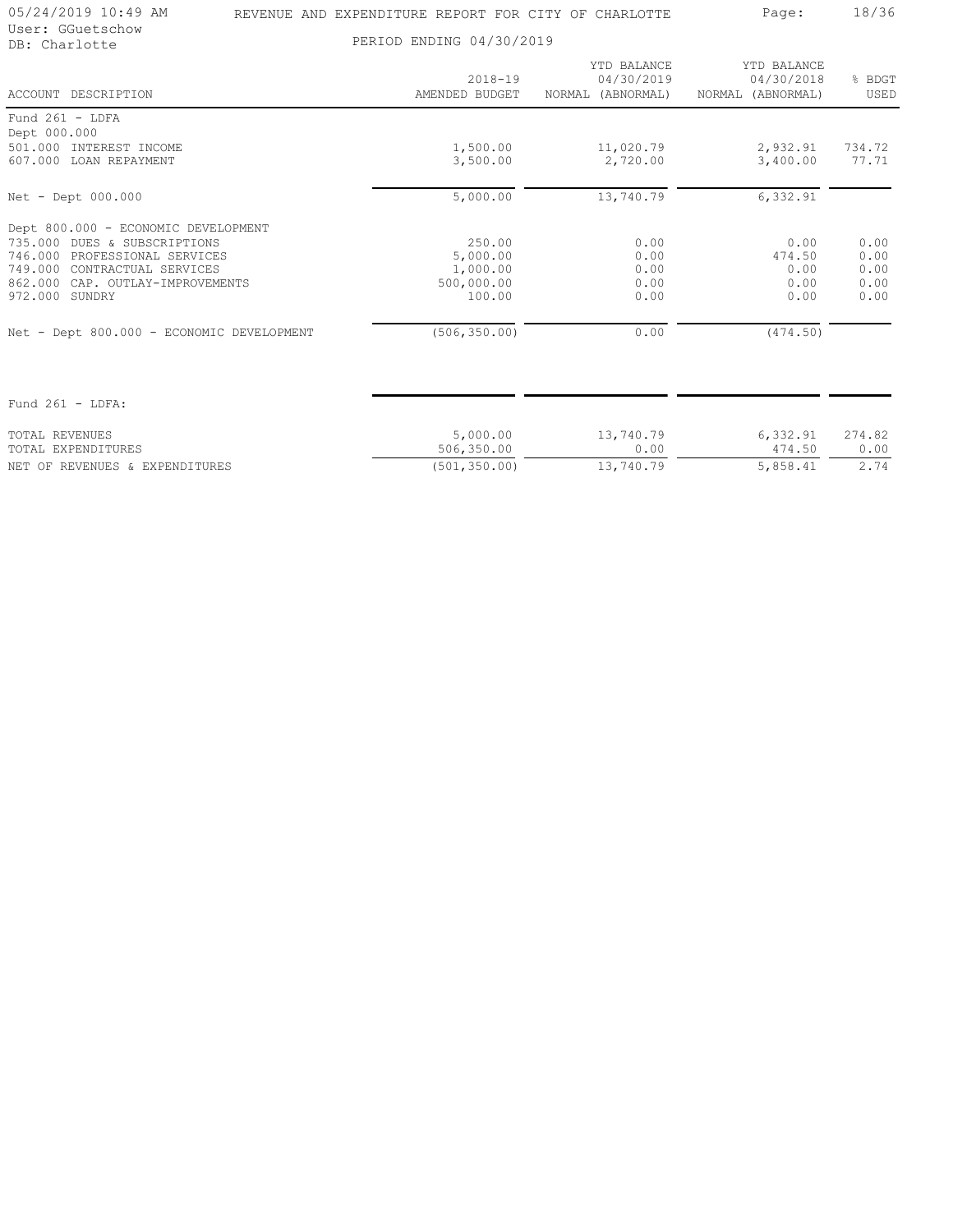## 05/24/2019 10:49 AM REVENUE AND EXPENDITURE REPORT FOR CITY OF CHARLOTTE Page: 19/36

| ACCOUNT DESCRIPTION                       | $2018 - 19$<br>AMENDED BUDGET | YTD BALANCE<br>04/30/2019<br>NORMAL (ABNORMAL) | YTD BALANCE<br>04/30/2018<br>NORMAL (ABNORMAL) | % BDGT<br><b>USED</b> |
|-------------------------------------------|-------------------------------|------------------------------------------------|------------------------------------------------|-----------------------|
| Fund 270 - ECONOMIC DEVELOPMENT FUND      |                               |                                                |                                                |                       |
| Dept 000.000                              |                               |                                                |                                                |                       |
| 501.000 INTEREST INCOME                   | 100.00                        | 958.23                                         | 359.30                                         | 958.23                |
| 593.000 RENT EARNED-CITY PROPERTY         | 8,265.00                      | 8,835.00                                       | 8,265.00                                       | 106.90                |
| 594.000 GAIN/LOSS ON SALE OF ASSETS       | 0.00                          | 0.00                                           | 75,784.60                                      | 0.00                  |
| Net - Dept 000.000                        | 8,365.00                      | 9,793.23                                       | 84,408.90                                      |                       |
| Dept 800.000 - ECONOMIC DEVELOPMENT       |                               |                                                |                                                |                       |
| 714.000 UNUSED SICK & VACATION LEAVE      | 0.00                          | 898.89                                         | 0.00                                           | 100.00                |
| 721.000 FICA/MEDICARE - CITY SHARE        | 0.00                          | 67.12                                          | 0.00                                           | 100.00                |
| 728.000 RETIREMENT PLANS (CITY SHARE)     | 0.00                          | (130.05)                                       | 0.00                                           | 100.00                |
| 731.000 MATERIALS & SUPPLIES              | 250.00                        | 0.00                                           | 0.00                                           | 0.00                  |
| 735.000 DUES & SUBSCRIPTIONS              | 275.00                        | 0.00                                           | 0.00                                           | 0.00                  |
| 746.000 PROFESSIONAL SERVICES             | 5,000.00                      | 0.00                                           | 0.00                                           | 0.00                  |
| 748.000 CONFERENCES & TRAINING            | 500.00                        | 0.00                                           | 0.00                                           | 0.00                  |
| 749.000 CONTRACTUAL SERVICES              | 2,000.00                      | 1,732.00                                       | 1,048.00                                       | 86.60                 |
| Net - Dept 800.000 - ECONOMIC DEVELOPMENT | (8, 025.00)                   | (2, 567.96)                                    | (1,048.00)                                     |                       |
| Dept 999.000 - GASB 34                    |                               |                                                |                                                |                       |
| 859.101 CONTRIB. TO GENERAL FUND          | 25,000.00                     | 16,664.00                                      | 20,830.00                                      | 66.66                 |
| Net - Dept 999.000 - GASB 34              | (25,000.00)                   | (16, 664, 00)                                  | (20, 830.00)                                   |                       |
| Fund 270 - ECONOMIC DEVELOPMENT FUND:     |                               |                                                |                                                |                       |
|                                           |                               |                                                |                                                |                       |
| TOTAL REVENUES<br>TOTAL EXPENDITURES      | 8,365.00<br>33,025.00         | 9,793.23<br>19,231.96                          | 84,408.90<br>21,878.00                         | 117.07<br>58.23       |
| NET OF REVENUES & EXPENDITURES            | (24, 660.00)                  | (9, 438.73)                                    | 62,530.90                                      | 38.28                 |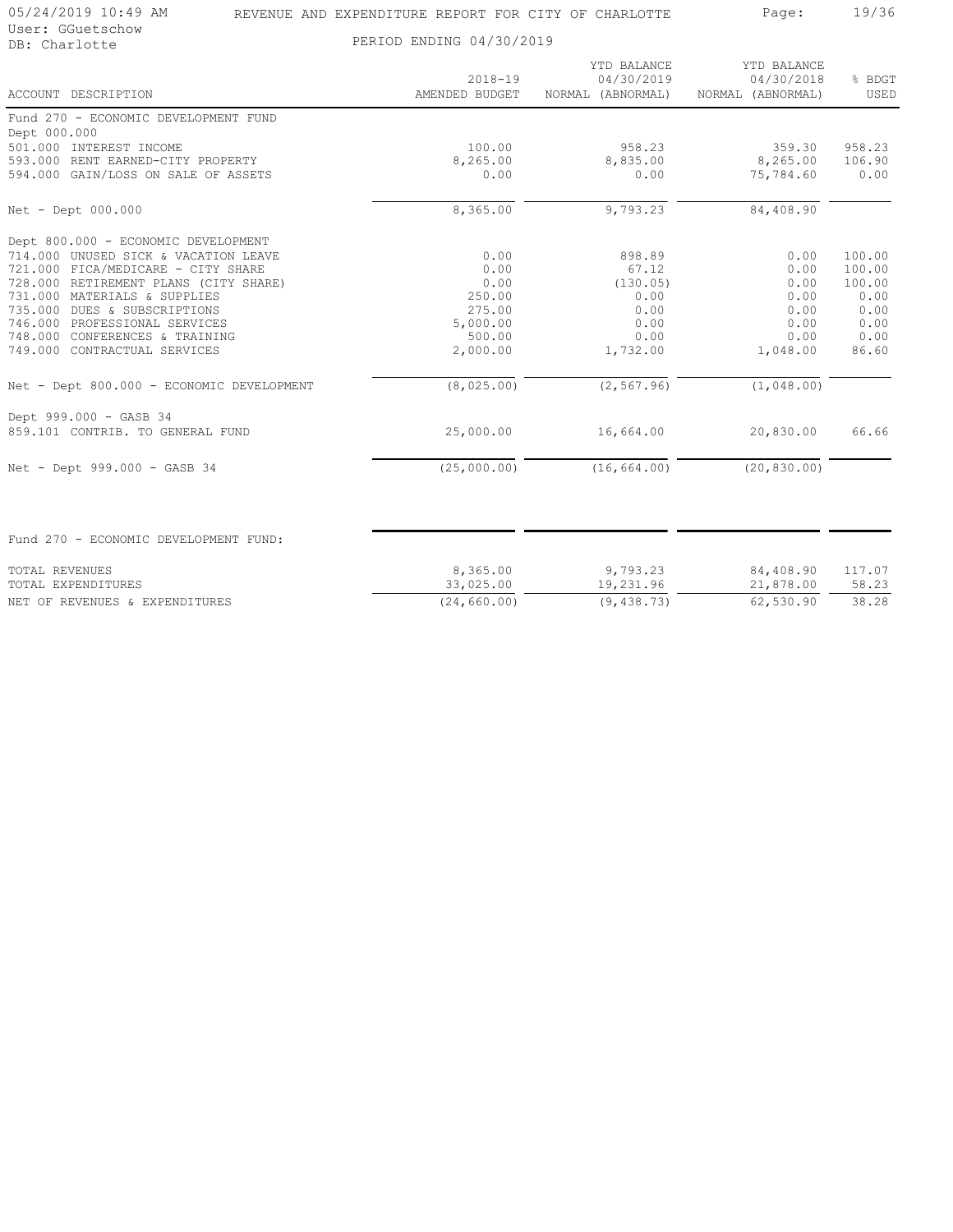#### 05/24/2019 10:49 AM REVENUE AND EXPENDITURE REPORT FOR CITY OF CHARLOTTE Page: 20/36

DB: Charlotte PERIOD ENDING 04/30/2019

| ACCOUNT DESCRIPTION                                                   | 2018-19<br>AMENDED BUDGET | YTD BALANCE<br>04/30/2019<br>NORMAL (ABNORMAL) | YTD BALANCE<br>04/30/2018<br>NORMAL (ABNORMAL) | % BDGT<br>USED   |
|-----------------------------------------------------------------------|---------------------------|------------------------------------------------|------------------------------------------------|------------------|
| Fund 280 - AIRPORT FUND                                               |                           |                                                |                                                |                  |
| Dept 000.000                                                          |                           |                                                |                                                |                  |
| 439.004 FEDERAL GRANT - FAA                                           | 166,000.00                | 0.00                                           | 145,857.40                                     | 0.00             |
| 444.000 AIRPORT HANGER RENT                                           | 40,000.00                 | 14,557.00                                      | 27,700.36                                      | 36.39            |
| 501.000 INTEREST INCOME                                               | 50.00                     | 1,839.08                                       |                                                | 94.55 3,678.16   |
| 592.000 FUEL SALES                                                    | 35,000.00                 | 27, 227.36                                     | 33,568.56                                      | 77.79            |
| 593.000 RENT EARNED-CITY PROPERTY                                     | 10,400.00                 | 2,400.00                                       | 2,400.00                                       | 23.08            |
| 596.000 SUNDRY REVENUE                                                | 0.00                      | 681.60                                         | 29.92                                          | 100.00           |
| 605.101 CONTRIBUTION FROM GENERAL FUN                                 | 26,860.00                 | 29,640.00                                      | 37,050.00                                      | 110.35           |
| Net - Dept 000.000                                                    | 278,310.00                | 76,345.04                                      | 246,700.79                                     |                  |
|                                                                       |                           |                                                |                                                |                  |
| Dept 830.000 - AIRPORT                                                |                           |                                                |                                                |                  |
| 704.100 STAFF - OVERTIME                                              | 0.00                      | 103.11                                         | 0.00                                           | 100.00           |
| 704.200 HOLIDAY COMPENSATION                                          | 0.00                      | 167.68                                         | 0.00                                           | 100.00           |
| 706.000 CITY LABOR - DPW                                              | 2,600.00                  | 6,408.91                                       | 3,765.04                                       | 246.50           |
| 721.000 FICA/MEDICARE - CITY SHARE                                    | 200.00                    | 509.47                                         | 288.53                                         | 254.74           |
| 722.000 ICMA - CITY SHARE                                             | 30.00                     | 114.48                                         | 39.67<br>951.02                                | 381.60<br>218.61 |
| 728.000 RETIREMENT PLANS (CITY SHARE)<br>731.000 MATERIALS & SUPPLIES | 680.00<br>1,500.00        | 1,486.58<br>2,225.60                           | 1,449.46                                       | 148.37           |
| 734.000 GASOLINE & OIL                                                | 35,000.00                 | 660.11                                         | 25,084.74                                      | 1.89             |
| 741.000 MAINTENANCE - EQ/BLDG/GRNDS                                   | 1,500.00                  | 397.50                                         | 1,005.19                                       | 26.50            |
| 743.000 TAXES                                                         | 8,000.00                  | 8,724.66                                       | 8,655.98                                       | 109.06           |
| 744.000 TELEPHONE & INTERNET                                          | 2,700.00                  | 4,159.07                                       | 3,297.19                                       | 154.04           |
| 745.000 UTILITIES                                                     | 18,000.00                 | 11,210.46                                      | 11,866.11                                      | 62.28            |
| 746.000 PROFESSIONAL SERVICES                                         | 155,000.00                | 9,152.15                                       | 9,426.30                                       | 5.90             |
| 747.000 INSURANCE & BONDS                                             | 6,100.00                  | 8,224.00                                       | 5,278.00                                       | 134.82           |
| 749.000 CONTRACTUAL SERVICES                                          | 15,000.00                 | 10,956.05                                      | 9,020.49                                       | 73.04            |
| 851.000 MVP EQUIPMENT RENTAL                                          | 5,000.00                  | 4,028.46                                       | 5,336.33                                       | 80.57            |
| 862.000 CAP. OUTLAY-IMPROVEMENTS                                      | 20,000.00                 | 13,043.67                                      | 0.00                                           | 65.22            |
| 972.000 SUNDRY                                                        | 7,000.00                  | 1,724.98                                       | 1,698.10                                       | 24.64            |
| Net - Dept 830.000 - AIRPORT                                          | (278, 310, 00)            | (83, 296.94)                                   | (87, 162, 15)                                  |                  |
|                                                                       |                           |                                                |                                                |                  |
| Fund 280 - AIRPORT FUND:                                              |                           |                                                |                                                |                  |
| TOTAL REVENUES                                                        | 278,310.00                | 76,345.04                                      | 246,700.79                                     | 27.43            |
| TOTAL EXPENDITURES                                                    | 278,310.00                | 83,296.94                                      | 87, 162. 15                                    | 29.93            |
| NET OF REVENUES & EXPENDITURES                                        | 0.00                      | (6, 951.90)                                    | 159,538.64                                     | 100.00           |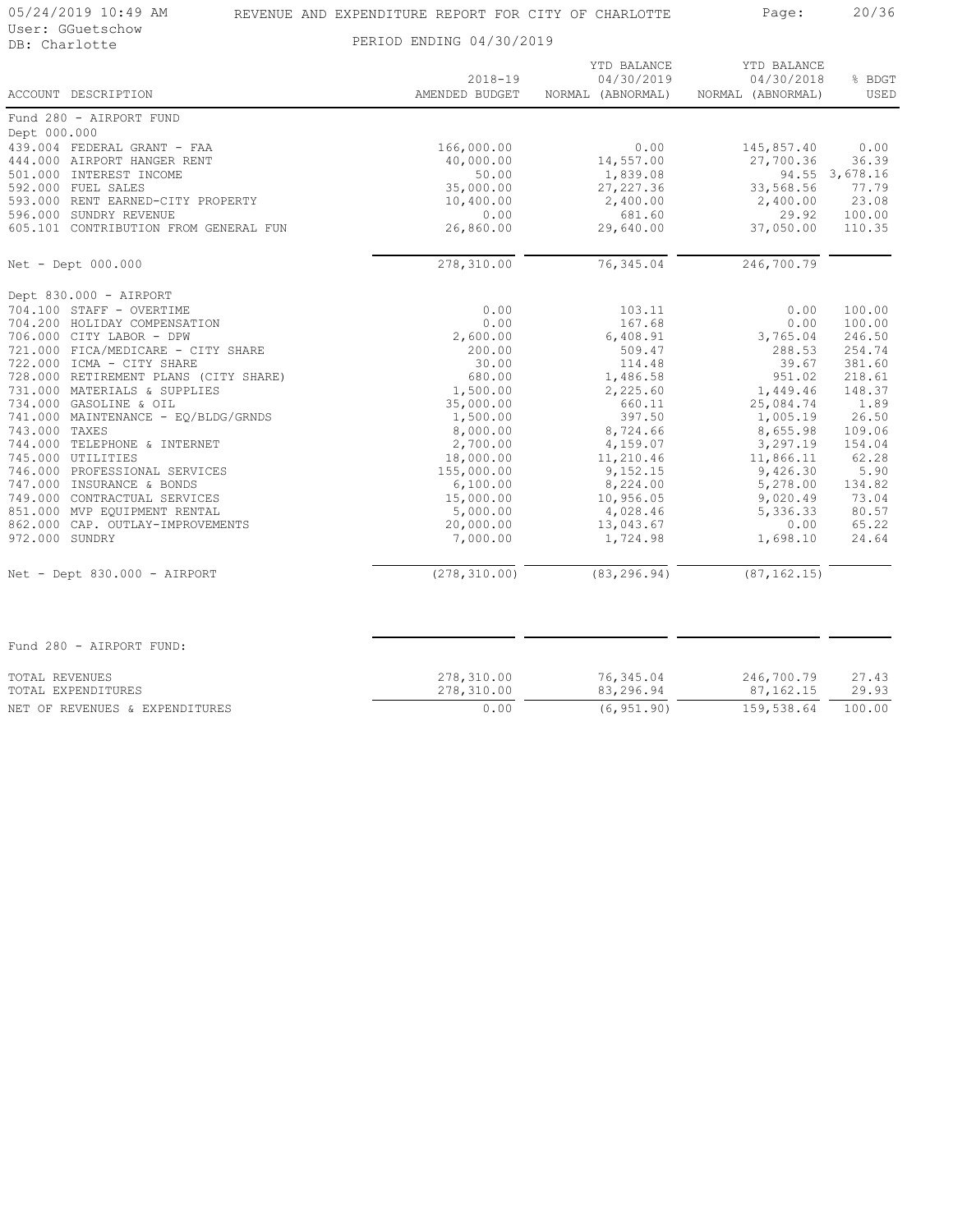### 05/24/2019 10:49 AM REVENUE AND EXPENDITURE REPORT FOR CITY OF CHARLOTTE Page: 21/36

DB: Charlotte PERIOD ENDING 04/30/2019

| ACCOUNT DESCRIPTION                     | $2018 - 19$<br>AMENDED BUDGET | YTD BALANCE<br>04/30/2019<br>NORMAL (ABNORMAL) | YTD BALANCE<br>04/30/2018<br>NORMAL (ABNORMAL) | % BDGT<br>USED |
|-----------------------------------------|-------------------------------|------------------------------------------------|------------------------------------------------|----------------|
| Fund 285 - CAMP FRANCES                 |                               |                                                |                                                |                |
| Dept 000.000<br>501.000 INTEREST INCOME | 0.00                          | 28.95                                          | 0.00                                           | 100.00         |
| 593.000 RENT EARNED-CITY PROPERTY       | 0.00                          | 3,670.00                                       | 3,420.00                                       | 100.00         |
| 596.000 SUNDRY REVENUE                  | 0.00                          | (20.00)                                        | 50.00                                          | 100.00         |
| 603.000 CONTRIBUTIONS FROM OTHERS       | 0.00                          | 500.00                                         | 7,176.63                                       | 100.00         |
| Net - Dept 000.000                      | 0.00                          | 4,178.95                                       | 10,646.63                                      |                |
| Dept 825.000 - PARKS & RECREATION       |                               |                                                |                                                |                |
| 731.000 MATERIALS & SUPPLIES            | 0.00                          | 802.07                                         | 373.54                                         | 100.00         |
| 734.000 GASOLINE & OIL                  | 0.00                          | 426.14                                         | 728.15                                         | 100.00         |
| 745.000 UTILITIES                       | 0.00                          | 768.25                                         | 445.17                                         | 100.00         |
| 747.000 INSURANCE & BONDS               | 0.00                          | 38.00                                          | 313.00                                         | 100.00         |
| 749.000 CONTRACTUAL SERVICES            | 0.00                          | 455.60                                         | 1,402.31                                       | 100.00         |
| 753.000 SPECIAL PURPOSE EXPENSES        | 0.00                          | 0.00                                           | 2,764.20                                       | 0.00           |
| 972.000 SUNDRY                          | 0.00                          | 0.00                                           | 20.00                                          | 0.00           |
| Net - Dept 825.000 - PARKS & RECREATION | 0.00                          | (2, 490.06)                                    | (6, 046, 37)                                   |                |
|                                         |                               |                                                |                                                |                |
| Fund 285 - CAMP FRANCES:                |                               |                                                |                                                |                |
| <b>TOTAL REVENUES</b>                   | 0.00                          | 4,178.95                                       | 10,646.63                                      | 100.00         |
| TOTAL EXPENDITURES                      | 0.00                          | 2,490.06                                       | 6,046.37                                       | 100.00         |
| NET OF REVENUES & EXPENDITURES          | 0.00                          | 1,688.89                                       | 4,600.26                                       | 100.00         |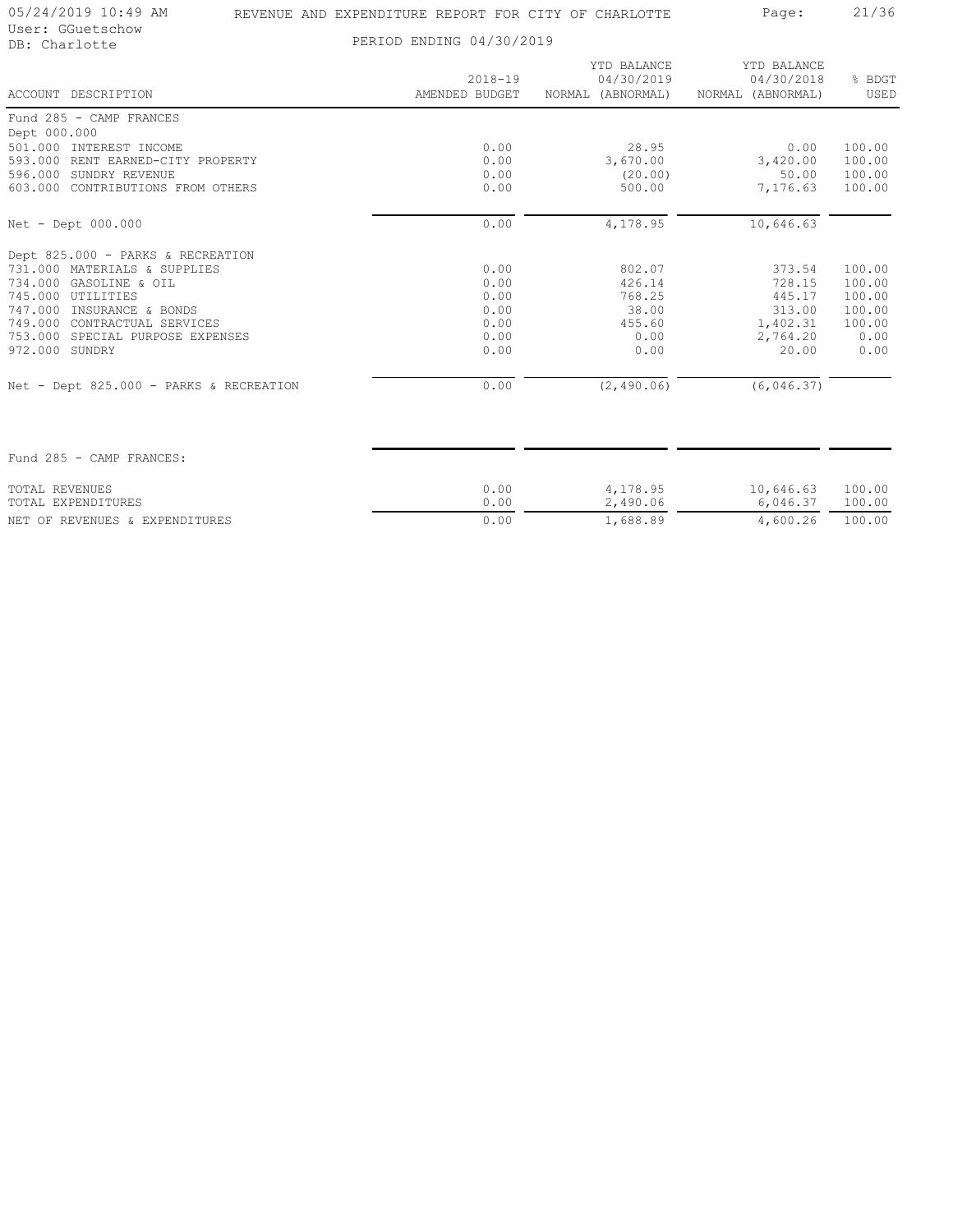### 05/24/2019 10:49 AM REVENUE AND EXPENDITURE REPORT FOR CITY OF CHARLOTTE Page: 22/36

| ACCOUNT DESCRIPTION                         | $2018 - 19$<br>AMENDED BUDGET | YTD BALANCE<br>04/30/2019<br>NORMAL (ABNORMAL) | YTD BALANCE<br>04/30/2018<br>NORMAL (ABNORMAL) | % BDGT<br>USED |
|---------------------------------------------|-------------------------------|------------------------------------------------|------------------------------------------------|----------------|
| Fund 290 - FEDERAL & STATE GRANTS FUND      |                               |                                                |                                                |                |
| Dept 000.000                                |                               |                                                |                                                |                |
| 437.005 REC COOP GRANT                      | 0.00                          | 75,000.00                                      | 0.00                                           | 100.00         |
| 437.006 STATE GRANT - MSHDA<br>439.007 CDBG | 0.00<br>218,000.00            | 117,633.92<br>0.00                             | 39,500.00<br>0.00                              | 100.00<br>0.00 |
| 501.000 INTEREST INCOME                     | 0.00                          | 1,601.42                                       | 0.00                                           | 100.00         |
| 603.000 CONTRIBUTIONS FROM OTHERS           | 0.00                          | 0.00                                           | 75,000.00                                      | 0.00           |
| Net - Dept 000.000                          | 218,000.00                    | 194,235.34                                     | 114,500.00                                     |                |
|                                             |                               |                                                |                                                |                |
| Dept 880.001 - MSHDA GRANT                  |                               |                                                |                                                |                |
| 862.000 CAP. OUTLAY-IMPROVEMENTS            | 0.00                          | 49,000.00                                      | 0.00                                           | 100.00         |
| Net - Dept 880.001 - MSHDA GRANT            | 0.00                          | (49,000.00)                                    | 0.00                                           |                |
| Dept 890.002 - CDBG                         |                               |                                                |                                                |                |
| 746.000 PROFESSIONAL SERVICES               | 18,000.00                     | 0.00                                           | 0.00                                           | 0.00           |
| 862.000 CAP. OUTLAY-IMPROVEMENTS            | 200,000.00                    | 0.00                                           | 0.00                                           | 0.00           |
| Net - Dept $890.002$ - CDBG                 | (218,000.00)                  | 0.00                                           | 0.00                                           |                |
|                                             |                               |                                                |                                                |                |
| Fund 290 - FEDERAL & STATE GRANTS FUND:     |                               |                                                |                                                |                |
| TOTAL REVENUES                              | 218,000.00                    | 194,235.34                                     | 114,500.00                                     | 89.10          |
| TOTAL EXPENDITURES                          | 218,000.00                    | 49,000.00                                      | 0.00                                           | 22.48          |
| NET OF REVENUES & EXPENDITURES              | 0.00                          | 145, 235.34                                    | 114,500.00                                     | 100.00         |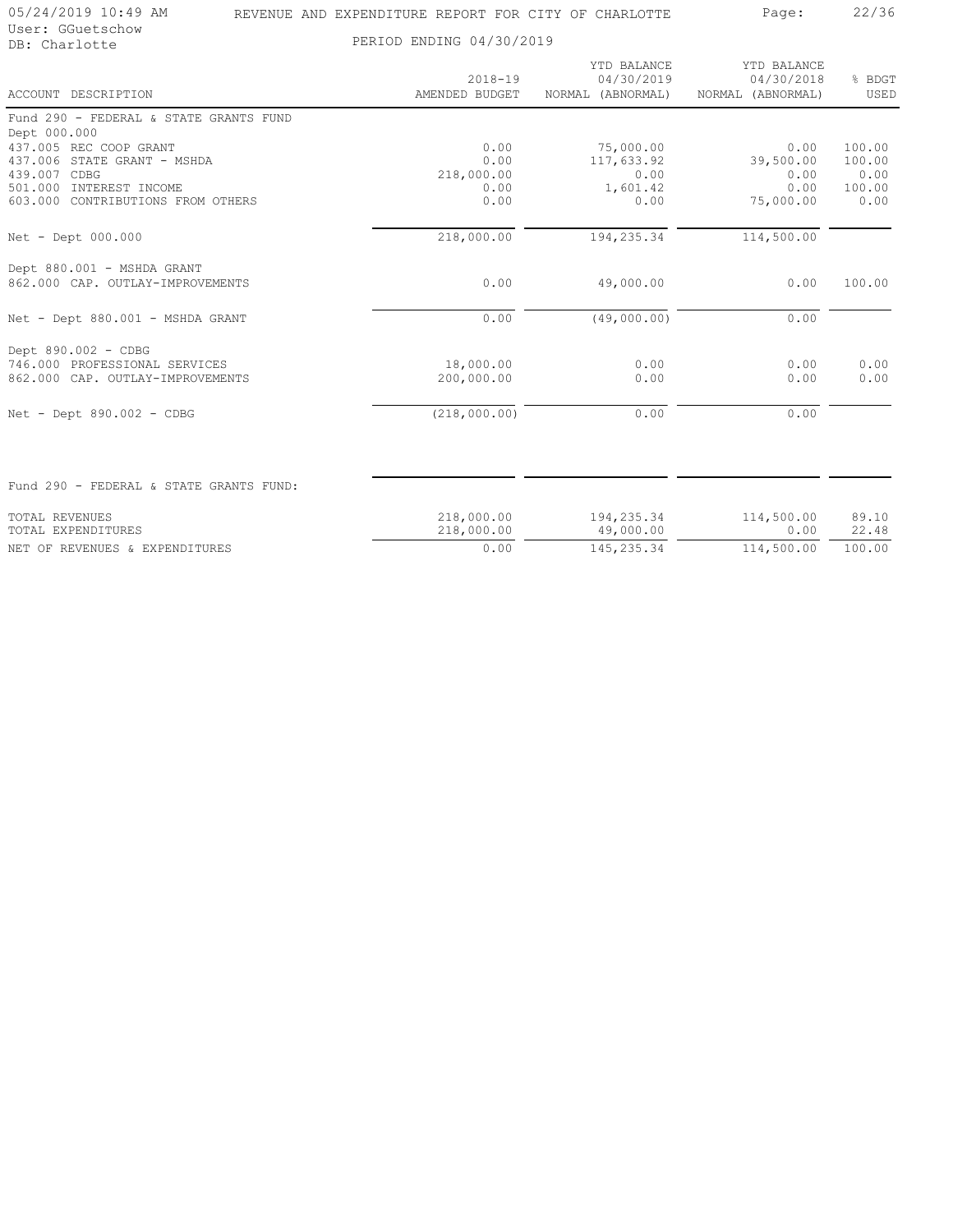### 05/24/2019 10:49 AM REVENUE AND EXPENDITURE REPORT FOR CITY OF CHARLOTTE Page: 23/36

DB: Charlotte PERIOD ENDING 04/30/2019

| ACCOUNT DESCRIPTION                                      | $2018 - 19$<br>AMENDED BUDGET     | YTD BALANCE<br>04/30/2019<br>NORMAL (ABNORMAL) | YTD BALANCE<br>04/30/2018<br>NORMAL (ABNORMAL) | % BDGT<br>USED        |
|----------------------------------------------------------|-----------------------------------|------------------------------------------------|------------------------------------------------|-----------------------|
| Fund 330 - 2008 FACILITY BLDG G.O. BOND<br>Dept 000.000  |                                   |                                                |                                                |                       |
| 411.000 CURRENT PROPERTY TAXES<br>596.000 SUNDRY REVENUE | 197,700.00<br>0.00                | 185,836.16<br>0.00                             | 210,161.27<br>931.69                           | 94.00<br>0.00         |
| Net - Dept 000.000                                       | 197,700.00                        | 185,836.16                                     | 211,092.96                                     |                       |
| Dept 826.000 - DEBT SERVICE<br>871.000 PRINCIPAL         |                                   |                                                |                                                |                       |
| 872.000 INTEREST EXPENSE<br>873.000 PAYING AGENT FEES    | 135,000.00<br>62,200.00<br>500.00 | 0.00<br>31,100.00<br>0.00                      | 110,000.00<br>81,539.75<br>0.00                | 0.00<br>50.00<br>0.00 |
| Net - Dept 826.000 - DEBT SERVICE                        | (197, 700.00)                     | (31, 100.00)                                   | (191, 539.75)                                  |                       |
| Dept 878.000 - G.O. BONDS 78<br>972.000 SUNDRY           | 0.00                              | 0.00                                           | 15,147.78                                      | 0.00                  |
| Net - Dept 878.000 - G.O. BONDS 78                       | 0.00                              | 0.00                                           | (15, 147, 78)                                  |                       |
| Fund 330 - 2008 FACILITY BLDG G.O. BOND:                 |                                   |                                                |                                                |                       |
|                                                          |                                   |                                                |                                                |                       |
| TOTAL REVENUES<br>TOTAL EXPENDITURES                     | 197,700.00<br>197,700.00          | 185,836.16<br>31,100.00                        | 211,092.96<br>206,687.53                       | 94.00<br>15.73        |
| NET OF REVENUES & EXPENDITURES                           | 0.00                              | 154,736.16                                     | 4,405.43                                       | 100.00                |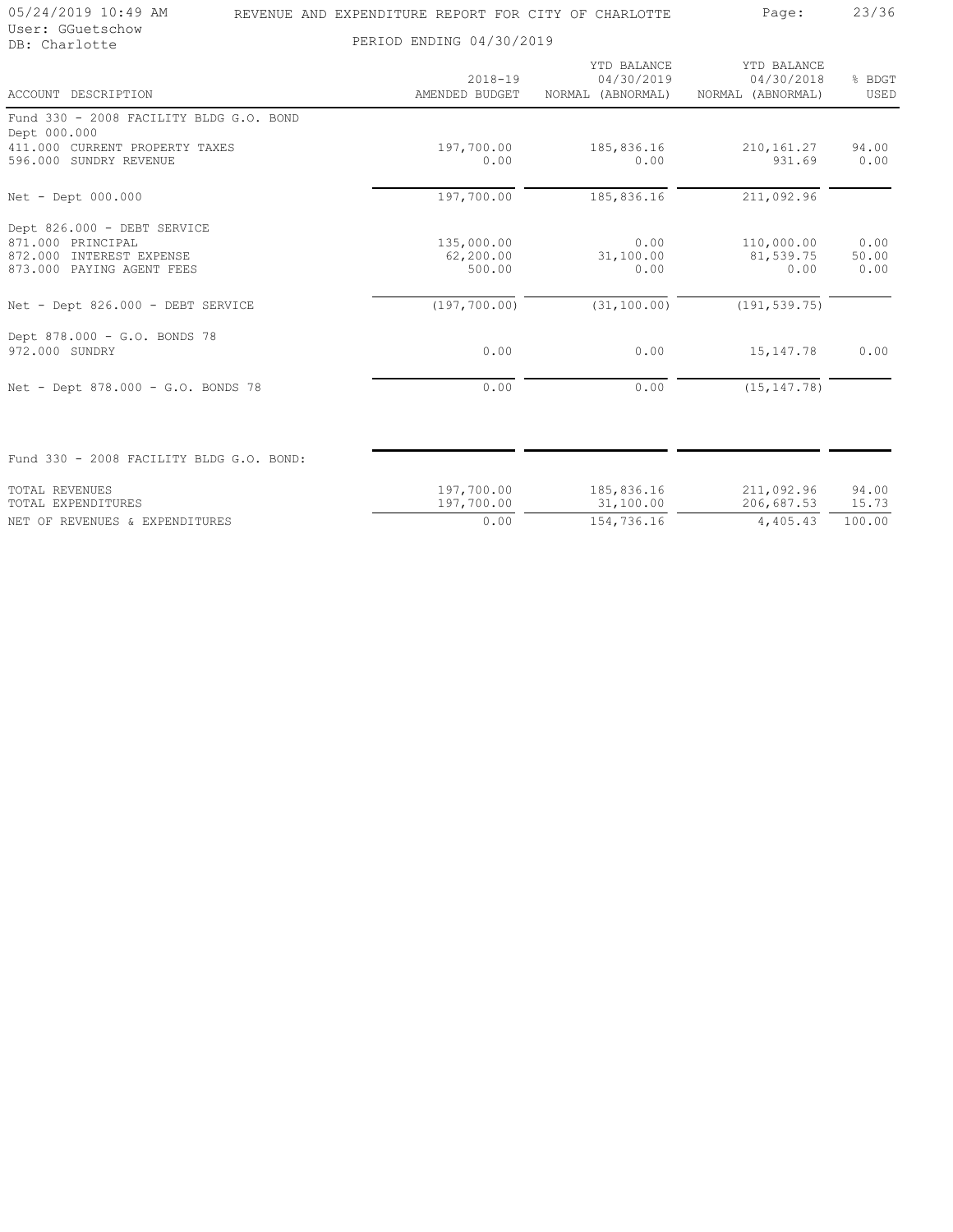### 05/24/2019 10:49 AM REVENUE AND EXPENDITURE REPORT FOR CITY OF CHARLOTTE Page: 24/36

| ACCOUNT DESCRIPTION                             | $2018 - 19$<br>AMENDED BUDGET | YTD BALANCE<br>04/30/2019<br>NORMAL (ABNORMAL) | YTD BALANCE<br>04/30/2018<br>NORMAL (ABNORMAL) | % BDGT<br>USED |
|-------------------------------------------------|-------------------------------|------------------------------------------------|------------------------------------------------|----------------|
| Fund 500 - RECYCLING FUND                       |                               |                                                |                                                |                |
| Dept 000.000                                    |                               |                                                |                                                |                |
| 438.000 COUNTY/LOCAL GRANTS                     | 23,000.00                     | 12,816.28                                      | 16,979.36                                      | 55.72          |
| 501.000 INTEREST INCOME                         | 20.00                         | 11.40                                          | 30.30                                          | 57.00          |
| 595.000 SALE OF RECYCLABLE MATERIAL             | 27,000.00                     | 15, 122.75                                     | 21, 177.59                                     | 56.01          |
| 596.000 SUNDRY REVENUE                          | 9,000.00                      | 8,711.16                                       | 7,910.36                                       | 96.79          |
| 605.101 CONTRIBUTION FROM GENERAL FUN           | 9,100.00                      | 5,824.00                                       | 7,280.00                                       | 64.00          |
| Net - Dept 000.000                              | 68,120.00                     | 42,485.59                                      | 53, 377.61                                     |                |
| Dept 841.000 - HALL STREET RECYCLING CENTER     |                               |                                                |                                                |                |
| 704.200 HOLIDAY COMPENSATION                    | 0.00                          | 74.13                                          | 0.00                                           | 100.00         |
| 706.000 CITY LABOR - DPW                        | 1,200.00                      | 1,334.17                                       | 1,409.11                                       | 111.18         |
| 707.000 PART-TIME STAFF WAGES                   | 36,000.00                     | 31,040.01                                      | 29,660.86                                      | 86.22          |
| 721.000 FICA/MEDICARE - CITY SHARE              | 2,860.00                      | 2,481.21                                       | 2,377.30                                       | 86.76          |
| 722.000 ICMA - CITY SHARE                       | 0.00                          | 14.44                                          | 20.83                                          | 100.00         |
| 724.000 LIFE, WORK COMP, UNEMPLOYMENT           | 1,800.00                      | 60.32                                          | 39.81                                          | 3.35           |
| 728.000 RETIREMENT PLANS (CITY SHARE)           | 310.00                        | 327.42                                         | 346.61                                         | 105.62         |
| 731.000 MATERIALS & SUPPLIES                    | 3,300.00                      | 1,980.62                                       | 2,035.07                                       | 60.02          |
| 745.000 UTILITIES                               | 2,000.00                      | 1,870.40                                       | 1,656.20                                       | 93.52          |
| 747.000 INSURANCE & BONDS                       | 0.00                          | 57.00                                          | 0.00                                           | 100.00         |
| 749.000 CONTRACTUAL SERVICES                    | 5,500.00                      | 3,015.64                                       | 4,925.32                                       | 54.83          |
| 851.000 MVP EQUIPMENT RENTAL                    | 1,700.00                      | 1,227.62                                       | 831.68                                         | 72.21          |
| 864.000 CAPITAL OUTLAY - EQUIPMENT              | 0.00                          | 0.00                                           | 425.00                                         | 0.00           |
| 971.000 DEPRECIATION EXPENSE                    | 1,900.00                      | 0.00                                           | 0.00                                           | 0.00           |
| 972.000 SUNDRY                                  | 50.00                         | 0.00                                           | 0.00                                           | 0.00           |
| Net - Dept 841.000 - HALL STREET RECYCLING CENT | (56, 620.00)                  | (43, 482.98)                                   | (43, 727.79)                                   |                |
| Dept 999.000 - GASB 34                          |                               |                                                |                                                |                |
| 859.101 CONTRIB. TO GENERAL FUND                | 11,500.00                     | 7,464.00                                       | 9,330.00                                       | 64.90          |
| Net - Dept 999.000 - GASB 34                    | (11, 500.00)                  | (7, 464, 00)                                   | (9, 330.00)                                    |                |
| Fund 500 - RECYCLING FUND:                      |                               |                                                |                                                |                |
| TOTAL REVENUES                                  | 68,120.00                     | 42, 485.59                                     | 53, 377.61                                     | 62.37          |
| TOTAL EXPENDITURES                              | 68,120.00                     | 50,946.98                                      | 53,057.79                                      | 74.79          |
| NET OF REVENUES & EXPENDITURES                  | 0.00                          | (8, 461.39)                                    | 319.82                                         | 100.00         |
|                                                 |                               |                                                |                                                |                |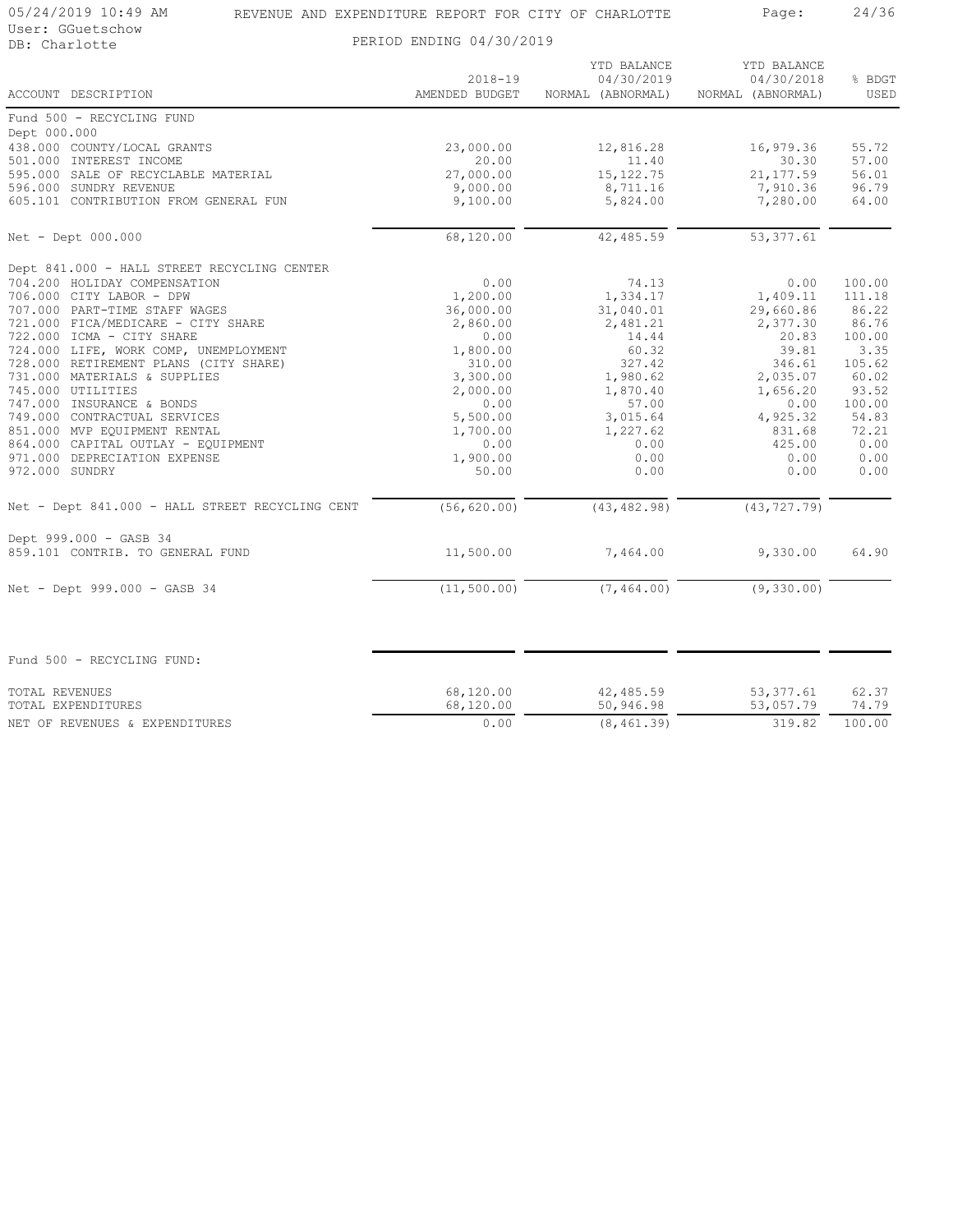### User: GGuetschow User: GGuetschow<br>DB: Charlotte PERIOD ENDING 04/30/2019

### 05/24/2019 10:49 AM REVENUE AND EXPENDITURE REPORT FOR CITY OF CHARLOTTE Page: 25/36

| $2018 - 19$<br>AMENDED BUDGET                                                                                                                                          | YTD BALANCE<br>04/30/2019<br>NORMAL (ABNORMAL)                                                                                                                                                                                                                                                                                | YTD BALANCE<br>04/30/2018<br>NORMAL (ABNORMAL)                                                                                                                                                                                                                                                                  | % BDGT<br>USED                                                                                                                                                                                                                                                          |
|------------------------------------------------------------------------------------------------------------------------------------------------------------------------|-------------------------------------------------------------------------------------------------------------------------------------------------------------------------------------------------------------------------------------------------------------------------------------------------------------------------------|-----------------------------------------------------------------------------------------------------------------------------------------------------------------------------------------------------------------------------------------------------------------------------------------------------------------|-------------------------------------------------------------------------------------------------------------------------------------------------------------------------------------------------------------------------------------------------------------------------|
|                                                                                                                                                                        |                                                                                                                                                                                                                                                                                                                               |                                                                                                                                                                                                                                                                                                                 |                                                                                                                                                                                                                                                                         |
| 1,800.00<br>4,500.00<br>1,400,000.00<br>43,000.00<br>9,000.00<br>2,000.00<br>76,100.00<br>6,200.00<br>3,000.00<br>20,000.00<br>1,500.00<br>2, 200, 000.00<br>16,000.00 | 0.00<br>22,835.02<br>1,361,759.16<br>64,941.99<br>15,150.00<br>0.00<br>54,510.30<br>5,280.00<br>3,395.00<br>16,655.79<br>759.89<br>2,094,130.55<br>27,550.00                                                                                                                                                                  | 962.02<br>9,033.41<br>1, 125, 881.94<br>66,886.67<br>3,450.00<br>5,980.00<br>65,260.00<br>4,720.00<br>1,375.00<br>15,103.38<br>50.00<br>1,720,404.69<br>3,500.00                                                                                                                                                | 0.00<br>507.44<br>97.27<br>151.03<br>168.33<br>0.00<br>71.63<br>85.16<br>113.17<br>83.28<br>50.66<br>95.19<br>172.19                                                                                                                                                    |
| 12,000.00<br>80,000.00<br>30,000.00<br>0.00<br>7,500.00                                                                                                                | 0.00<br>12,140.00<br>23,023.01<br>613.70<br>17,054.25                                                                                                                                                                                                                                                                         | 11,650.00<br>7,275.00<br>23,027.92<br>0.00<br>2,162.89                                                                                                                                                                                                                                                          | 0.00<br>15.18<br>76.74<br>100.00<br>227.39                                                                                                                                                                                                                              |
| 3,912,600.00                                                                                                                                                           | 3,719,798.66                                                                                                                                                                                                                                                                                                                  | 3,066,722.92                                                                                                                                                                                                                                                                                                    |                                                                                                                                                                                                                                                                         |
| 0.00<br>0.00<br>0.00                                                                                                                                                   | 65.37<br>4.96<br>14.88                                                                                                                                                                                                                                                                                                        | 0.00<br>0.00<br>0.00                                                                                                                                                                                                                                                                                            | 100.00<br>100.00<br>100.00                                                                                                                                                                                                                                              |
| 0.00                                                                                                                                                                   | (85.21)                                                                                                                                                                                                                                                                                                                       | 0.00                                                                                                                                                                                                                                                                                                            |                                                                                                                                                                                                                                                                         |
| 0.00<br>0.00<br>0.00                                                                                                                                                   | 98.84<br>7.40<br>22.50                                                                                                                                                                                                                                                                                                        | 0.00<br>0.00<br>0.00                                                                                                                                                                                                                                                                                            | 100.00<br>100.00<br>100.00                                                                                                                                                                                                                                              |
| 0.00                                                                                                                                                                   | (128.74)                                                                                                                                                                                                                                                                                                                      | 0.00                                                                                                                                                                                                                                                                                                            |                                                                                                                                                                                                                                                                         |
| 0.00<br>0.00<br>0.00                                                                                                                                                   | 261.48<br>19.96<br>59.51                                                                                                                                                                                                                                                                                                      | 0.00<br>0.00<br>0.00                                                                                                                                                                                                                                                                                            | 100.00<br>100.00<br>100.00                                                                                                                                                                                                                                              |
| 0.00                                                                                                                                                                   | (340.95)                                                                                                                                                                                                                                                                                                                      | 0.00                                                                                                                                                                                                                                                                                                            |                                                                                                                                                                                                                                                                         |
|                                                                                                                                                                        | 75,630.33<br>6,453.40<br>45.29<br>6,379.87<br>634.52<br>337.50<br>30,891.85<br>6,883.39<br>2,142.17<br>(0.01)<br>1,612.50<br>512.38<br>2,741.50<br>10,279.66<br>950.03<br>2,009.56<br>1,249.65<br>80, 142. 31<br>31,898.30<br>951.65<br>737.61<br>2,425.20<br>1,575.00<br>384.68<br>0.00<br>1,500.00<br>13,644.63<br>3,046.90 | 101,687.42<br>9,762.49<br>0.00<br>0.00<br>0.00<br>18,381.26<br>32,880.46<br>9,619.33<br>1,034.02<br>701.77<br>3,029.22<br>512.38<br>2,169.06<br>13,228.77<br>1,580.95<br>1,604.95<br>878.40<br>43,951.56<br>44,593.30<br>2,307.80<br>609.64<br>2,170.22<br>940.00<br>278.38<br>0.00<br>500.00<br>0.00<br>946.06 | 62.34<br>46.87<br>100.00<br>100.00<br>100.00<br>1.53<br>68.65<br>70.96<br>102.01<br>0.00<br>36.65<br>84.00<br>88.44<br>59.73<br>100.00<br>105.77<br>9.88<br>95.06<br>58.74<br>25.04<br>56.74<br>63.82<br>196.88<br>384.68<br>0.00<br>50.00<br>143.63<br>203.13<br>24.42 |
|                                                                                                                                                                        | 1,900.00<br>21,000.00                                                                                                                                                                                                                                                                                                         | 464.00                                                                                                                                                                                                                                                                                                          | 580.00<br>14,136.00<br>17,670.00                                                                                                                                                                                                                                        |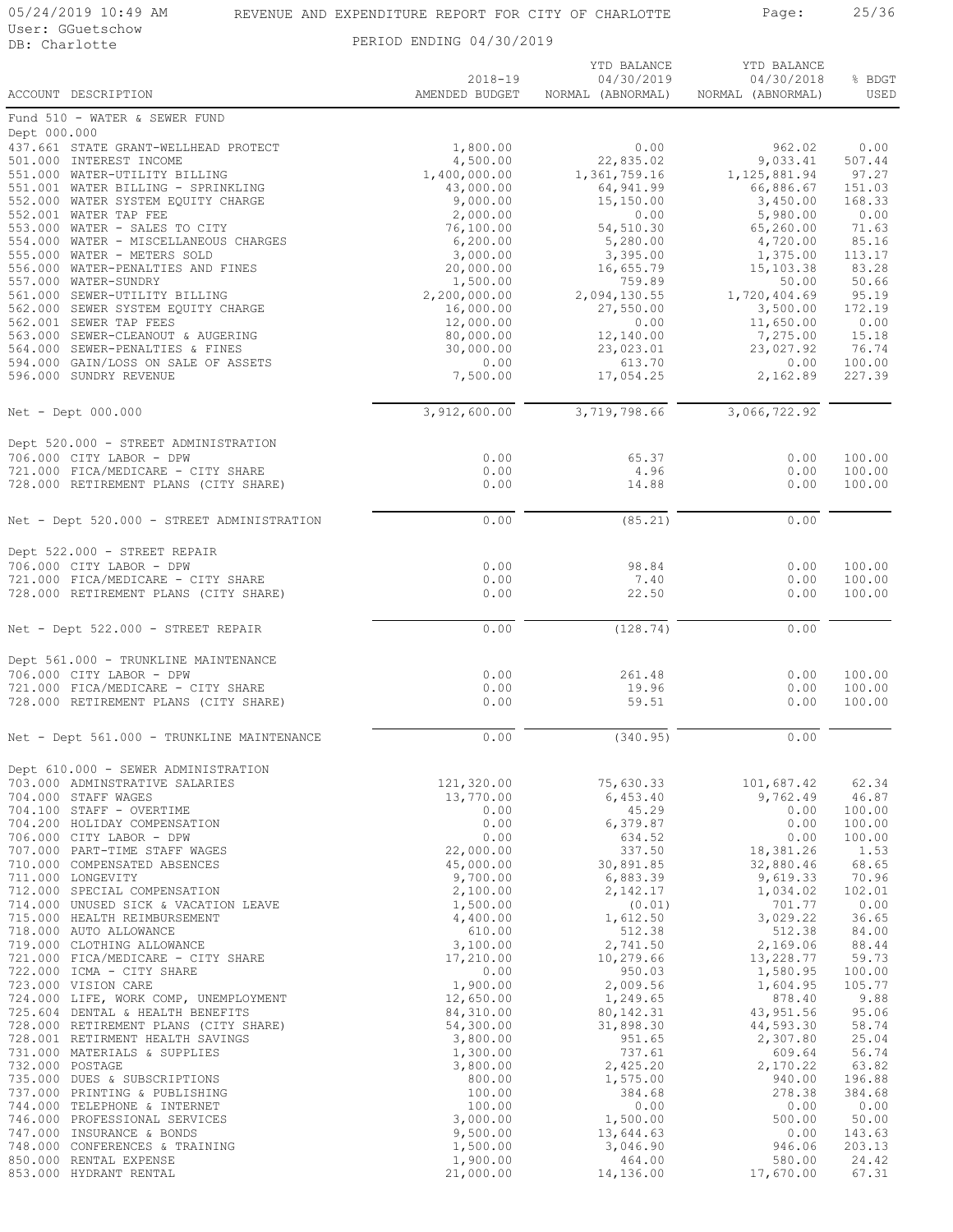### 05/24/2019 10:49 AM REVENUE AND EXPENDITURE REPORT FOR CITY OF CHARLOTTE Page: 26/36

User: GGuetschow DB: Charlotte PERIOD ENDING 04/30/2019

| ACCOUNT DESCRIPTION                                                    | $2018 - 19$<br>AMENDED BUDGET | YTD BALANCE<br>04/30/2019<br>NORMAL (ABNORMAL) | YTD BALANCE<br>04/30/2018<br>NORMAL (ABNORMAL) | % BDGT<br>USED  |
|------------------------------------------------------------------------|-------------------------------|------------------------------------------------|------------------------------------------------|-----------------|
| Fund 510 - WATER & SEWER FUND                                          |                               |                                                |                                                |                 |
| 865.000 CAP. OUTLAY - COMPUTER EQUIP                                   | 2,750.00                      | 6,110.29                                       | 3,000.00                                       | 222.19          |
| 871.000 PRINCIPAL                                                      | 440,000.00                    | 440,000.00                                     | 0.00                                           | 100.00          |
| 872.000 INTEREST EXPENSE                                               | 70,350.00                     | 70,350.00                                      | 39,475.00                                      | 100.00          |
| 971.000 DEPRECIATION EXPENSE<br>972.000 SUNDRY                         | 530,000.00<br>700.00          | 346,664.00<br>0.00                             | 433,330.00<br>7.00                             | 65.41<br>0.00   |
| 986.000 PENSION EXPENSE                                                | 115,000.00                    | 0.00                                           | 0.00                                           | 0.00            |
| Net - Dept 610.000 - SEWER ADMINISTRATION                              | (1, 599, 470.00)              | (1, 162, 784.16)                               | (787, 429.44)                                  |                 |
| Dept 620.000 - SEWER "MISS DIG" OPERATIONS<br>704.100 STAFF - OVERTIME | 0.00                          | 65.37                                          | 0.00                                           | 100.00          |
| 704.200 HOLIDAY COMPENSATION                                           | 0.00                          | 174.32                                         | 0.00                                           | 100.00          |
| 706.000 CITY LABOR - DPW                                               | 15,000.00                     | 9,143.66                                       | 8,132.78                                       | 60.96           |
| 721.000 FICA/MEDICARE - CITY SHARE                                     | 1,160.00                      | 712.15                                         | 618.17                                         | 61.39           |
| 722.000 ICMA - CITY SHARE<br>728.000 RETIREMENT PLANS (CITY SHARE)     | 380.00<br>3,020.00            | 16.32<br>2,241.56                              | 6.77<br>2,187.62                               | 4.29<br>74.22   |
| 731.000 MATERIALS & SUPPLIES                                           | 500.00                        | 284.00                                         | 127.38                                         | 56.80           |
| 851.000 MVP EQUIPMENT RENTAL                                           | 9,100.00                      | 8,160.88                                       | 7,085.88                                       | 89.68           |
| Net - Dept 620.000 - SEWER "MISS DIG" OPERATION                        | (29, 160, 00)                 | (20, 798.26)                                   | (18, 158.60)                                   |                 |
| Dept 621.000 - SEWER MAINTENANCE MAINS                                 |                               |                                                |                                                |                 |
| 704.100 STAFF - OVERTIME                                               | 0.00                          | 145.22                                         | 0.00                                           | 100.00          |
| 706.000 CITY LABOR - DPW<br>721.000 FICA/MEDICARE - CITY SHARE         | 19,000.00<br>1,460.00         | 12,629.04                                      | 14,872.61<br>1,134.86                          | 66.47<br>66.19  |
| 722.000 ICMA - CITY SHARE                                              | 480.00                        | 966.44<br>36.17                                | 65.10                                          | 7.54            |
| 728.000 RETIREMENT PLANS (CITY SHARE)                                  | 3,820.00                      | 3,059.83                                       | 3,924.54                                       | 80.10           |
| 731.000 MATERIALS & SUPPLIES                                           | 1,800.00                      | 470.99                                         | 3,874.77 26.17                                 |                 |
| 749.000 CONTRACTUAL SERVICES                                           | 0.00                          | 2,441.55                                       | 0.00                                           | 100.00          |
| 851.000 MVP EQUIPMENT RENTAL                                           | 30,000.00                     | 37,833.83                                      | 29,689.94                                      | 126.11          |
| Net - Dept 621.000 - SEWER MAINTENANCE MAINS                           | (56, 560.00)                  | (57, 583.07)                                   | (53, 561.82)                                   |                 |
| Dept 622.000 - SEWER MAINTENANCE SERVICES                              |                               |                                                |                                                |                 |
| 704.100 STAFF - OVERTIME                                               | 0.00                          | 219.30                                         | 0.00                                           | 100.00          |
| 706.000 CITY LABOR - DPW<br>721.000 FICA/MEDICARE - CITY SHARE         | $0.00$<br>12,000.00           | 11,792.30<br>912.59                            | 12,475.13<br>950.44                            | 98.27<br>99.19  |
| 722.000 ICMA - CITY SHARE                                              | 300.00                        | 47.96                                          | 43.86                                          | 15.99           |
| 728.000 RETIREMENT PLANS (CITY SHARE)                                  | 2,410.00                      | 2,848.19                                       | 3,293.22                                       | 118.18          |
| 731.000 MATERIALS & SUPPLIES                                           | 3,000.00                      | 3,319.93                                       | 2,449.76                                       | 110.66          |
| 749.000 CONTRACTUAL SERVICES<br>851.000 MVP EQUIPMENT RENTAL           | 0.00<br>9,000.00              | 0.00<br>16,252.95                              | 253.00<br>11,185.08                            | 0.00<br>180.59  |
|                                                                        |                               |                                                |                                                |                 |
| Net - Dept 622.000 - SEWER MAINTENANCE SERVICES (27,630.00)            |                               | (35, 393.22)                                   | (30, 650.49)                                   |                 |
| Dept 623.000 - DAY LIFT STATION                                        |                               |                                                |                                                |                 |
| 706.000 CITY LABOR - DPW                                               | 1,500.00                      | 783.80<br>59.76                                | 522.03                                         | 52.25           |
| 721.000 FICA/MEDICARE - CITY SHARE<br>722.000 ICMA - CITY SHARE        | 120.00<br>40.00               | 15.40                                          | 41.24<br>21.72                                 | 49.80<br>38.50  |
| 728.000 RETIREMENT PLANS (CITY SHARE)                                  | 300.00                        | 160.62                                         | 107.43                                         | 53.54           |
| 731.000 MATERIALS & SUPPLIES                                           | 0.00                          | 662.75                                         | 0.00                                           | 100.00          |
| 745.000 UTILITIES                                                      | 1,300.00                      | 1,384.44                                       | 1,468.64                                       | 106.50          |
| 749.000 CONTRACTUAL SERVICES<br>851.000 MVP EQUIPMENT RENTAL           | 700.00<br>600.00              | 540.30<br>270.47                               | 459.40 77.19<br>238.11                         | 45.08           |
| Net - Dept 623.000 - DAY LIFT STATION                                  | (4, 560.00)                   | (3, 877.54)                                    | (2, 858.57)                                    |                 |
| Dept 624.000 - REYNOLDS LIFT STATION                                   |                               |                                                |                                                |                 |
| 706.000 CITY LABOR - DPW                                               | 1,800.00                      | 927.97                                         | 534.17                                         | 51.55           |
| 721.000 FICA/MEDICARE - CITY SHARE                                     | 140.00                        | 71.94                                          | 42.34                                          | 51.39           |
| 722.000 ICMA - CITY SHARE                                              | 50.00                         | 26.31                                          |                                                | 22.95 52.62     |
| 728.000 RETIREMENT PLANS (CITY SHARE)                                  | 360.00<br>200.00              | 192.88<br>662.77                               | 109.93<br>0.00                                 | 53.58<br>331.39 |
| 731.000 MATERIALS & SUPPLIES<br>745.000 UTILITIES                      | 2,600.00                      | 2,414.50                                       | 2,369.78                                       | 92.87           |
| 749.000 CONTRACTUAL SERVICES                                           | 1,500.00                      | 540.30                                         | 427.40                                         | 36.02           |
| 851.000 MVP EQUIPMENT RENTAL                                           | 400.00                        | 526.57                                         | 197.90                                         | 131.64          |
| Net - Dept 624.000 - REYNOLDS LIFT STATION                             | (7,050.00)                    | (5, 363.24)                                    | (3, 704.47)                                    |                 |
| Dept 625.000 - MEIJER LIFT STATION                                     |                               |                                                |                                                |                 |
| 706.000 CITY LABOR - DPW                                               | 1,000.00                      | 1,167.06                                       | 492.85                                         | 116.71          |

721.000 FICA/MEDICARE - CITY SHARE 60.00 80.00 80.00 80.00 80.00 80.00 80.00 80.00 81 113.44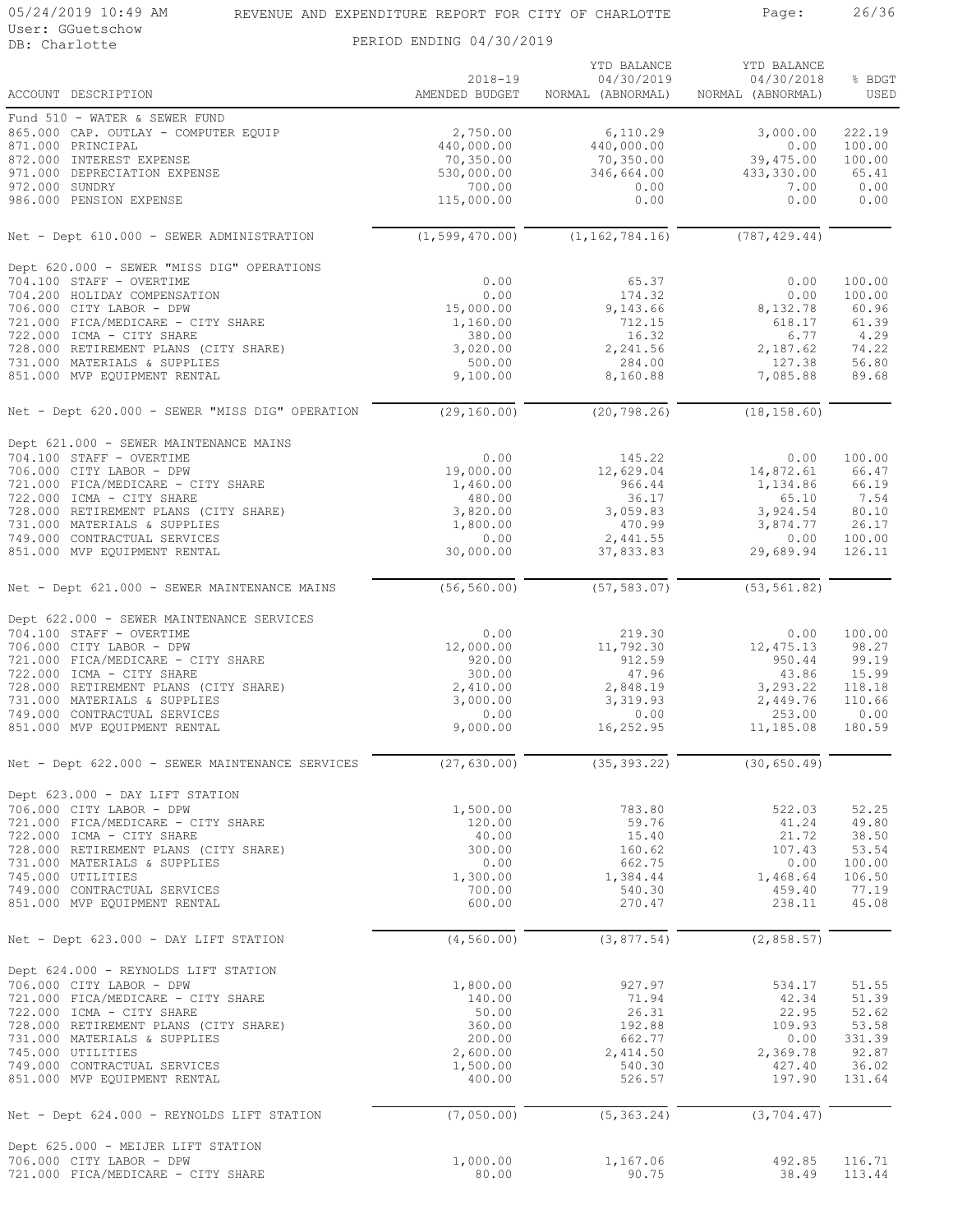## 05/24/2019 10:49 AM REVENUE AND EXPENDITURE REPORT FOR CITY OF CHARLOTTE Page: 27/36

| ACCOUNT DESCRIPTION                                             | 2018-19<br>AMENDED BUDGET | YTD BALANCE<br>04/30/2019<br>NORMAL (ABNORMAL) | YTD BALANCE<br>04/30/2018<br>NORMAL (ABNORMAL) | % BDGT<br>USED |
|-----------------------------------------------------------------|---------------------------|------------------------------------------------|------------------------------------------------|----------------|
| Fund 510 - WATER & SEWER FUND                                   |                           |                                                |                                                |                |
| 722.000 ICMA - CITY SHARE                                       | 30.00                     | 33.65                                          | 13.23                                          | 112.17         |
| 728.000 RETIREMENT PLANS (CITY SHARE)                           | 200.00                    | 233.97                                         | 101.42                                         | 116.99         |
| 731.000 MATERIALS & SUPPLIES                                    | 100.00                    | 0.00                                           | 0.00                                           | 0.00           |
| 745.000 UTILITIES<br>749.000 CONTRACTUAL SERVICES               | 800.00<br>700.00          | 588.70<br>126.00                               | 581.92<br>427.40                               | 73.59<br>18.00 |
| 851.000 MVP EQUIPMENT RENTAL                                    | 500.00                    | 559.45                                         | 212.90                                         | 111.89         |
| Net - Dept 625.000 - MEIJER LIFT STATION                        | (3, 410.00)               | (2, 799.58)                                    | (1, 868.21)                                    |                |
| Dept 626.000 - LANSING LIFT STATION                             |                           |                                                |                                                |                |
| 706.000 CITY LABOR - DPW                                        | 3,000.00<br>230.00        | 2,012.67<br>159.13                             | 1,997.51<br>157.58                             | 67.09<br>69.19 |
| 721.000 FICA/MEDICARE - CITY SHARE<br>722.000 ICMA - CITY SHARE | 80.00                     | 81.49                                          | 75.67                                          | 101.86         |
| 728.000 RETIREMENT PLANS (CITY SHARE)                           | 600.00                    | 417.18                                         | 411.05                                         | 69.53          |
| 731.000 MATERIALS & SUPPLIES                                    | 6,200.00                  | 9,356.86                                       | 5,821.11                                       | 150.92         |
| 745.000 UTILITIES                                               | 8,000.00                  | 7,253.59                                       | 9,371.06                                       | 90.67          |
| 749.000 CONTRACTUAL SERVICES                                    | 7,000.00                  | 8,594.51                                       | 5,061.96                                       | 122.78         |
| 851.000 MVP EQUIPMENT RENTAL                                    | 600.00                    | 962.20                                         | 637.92                                         | 160.37         |
| Net - Dept 626.000 - LANSING LIFT STATION                       | (25, 710.00)              | (28, 837.63)                                   | (23, 533.86)                                   |                |
| Dept 627.000 - BEECH LIFT STATION                               |                           |                                                |                                                |                |
| 706.000 CITY LABOR - DPW<br>721.000 FICA/MEDICARE - CITY SHARE  | 2,000.00<br>150.00        | 640.62<br>49.37                                | 2,691.02<br>214.68                             | 32.03<br>32.91 |
| 722.000 ICMA - CITY SHARE                                       | 50.00                     | 11.74                                          | 135.12                                         | 23.48          |
| 728.000 RETIREMENT PLANS (CITY SHARE)                           | 400.00                    | 135.41                                         | 553.82                                         | 33.85          |
| 731.000 MATERIALS & SUPPLIES                                    | 0.00                      | 0.00                                           | 130.89                                         | 0.00           |
| 745.000 UTILITIES                                               | 3,000.00                  | 2,536.91                                       | 2,632.16                                       | 84.56          |
| 749.000 CONTRACTUAL SERVICES                                    | 500.00                    | 405.30                                         | 347.40                                         | 81.06          |
| 851.000 MVP EQUIPMENT RENTAL                                    | 600.00                    | 346.40                                         | 731.62                                         | 57.73          |
| Net - Dept 627.000 - BEECH LIFT STATION                         | (6, 700.00)               | (4, 125.75)                                    | (7, 436.71)                                    |                |
| Dept 628.000 - TIRRELL LIFT STATION                             | 0.00                      | 265.63                                         | 0.00                                           | 100.00         |
| 704.100 STAFF - OVERTIME<br>704.200 HOLIDAY COMPENSATION        | 0.00                      | 75.24                                          | 0.00                                           | 100.00         |
| 706.000 CITY LABOR - DPW                                        | 9,500.00                  | 5,989.68                                       | 6,720.91                                       | 63.05          |
| 721.000 FICA/MEDICARE - CITY SHARE                              | 730.00                    | 487.99                                         | 531.62                                         | 66.85          |
| 722.000 ICMA - CITY SHARE                                       | 240.00                    | 151.43                                         | 269.44                                         | 63.10          |
| 728.000 RETIREMENT PLANS (CITY SHARE)                           | 1,910.00                  | 1,278.46                                       | 1,383.15                                       | 66.94          |
| 731.000 MATERIALS & SUPPLIES<br>745.000 UTILITIES               | 4,000.00                  | 3,024.23<br>21,955.42                          | 4,398.16<br>23,071.36                          | 75.61<br>86.10 |
| 749.000 CONTRACTUAL SERVICES                                    | 25,500.00<br>7,500.00     | 941.83                                         | 10,176.60                                      | 12.56          |
| 851.000 MVP EQUIPMENT RENTAL                                    | 2,400.00                  | 2,333.38                                       | 1,903.75                                       | 97.22          |
| Net - Dept 628.000 - TIRRELL LIFT STATION                       | (51, 780.00)              | (36, 503.29)                                   | (48, 454.99)                                   |                |
| Dept 629.000 - CHAD LIFT STATION                                |                           |                                                |                                                |                |
| 706.000 CITY LABOR - DPW                                        | 1,000.00                  | 854.50                                         | 764.35                                         | 85.45          |
| 721.000 FICA/MEDICARE - CITY SHARE                              | 80.00                     | 65.34                                          | 60.99                                          | 81.68          |
| 722.000 ICMA - CITY SHARE                                       | 30.00                     | 11.80                                          | 39.45                                          | 39.33          |
| 728.000 RETIREMENT PLANS (CITY SHARE)                           | 200.00                    | 182.63                                         | 157.30                                         | 91.32          |
| 731.000 MATERIALS & SUPPLIES<br>745.000 UTILITIES               | 100.00                    | 670.48                                         | 59.96<br>1,455.58                              | 670.48         |
| 749.000 CONTRACTUAL SERVICES                                    | 1,800.00<br>1,500.00      | 1,621.73<br>858.90                             | 3,405.40                                       | 90.10<br>57.26 |
| 851.000 MVP EQUIPMENT RENTAL                                    | 500.00                    | 344.82                                         | 308.21                                         | 68.96          |
| Net - Dept 629.000 - CHAD LIFT STATION                          | (5, 210.00)               | (4, 610.20)                                    | (6, 251.24)                                    |                |
| Dept 630.000 - NORTHWAY LIFT STATION                            |                           |                                                |                                                |                |
| 706.000 CITY LABOR - DPW                                        | 1,000.00                  | 479.73                                         | 448.27                                         | 47.97          |
| 721.000 FICA/MEDICARE - CITY SHARE                              | 80.00                     | 36.82                                          | 36.02                                          | 46.03          |
| 722.000 ICMA - CITY SHARE                                       | 30.00                     | 7.92                                           | 25.02                                          | 26.40          |
| 728.000 RETIREMENT PLANS (CITY SHARE)                           | 200.00                    | 99.88                                          | 92.26                                          | 49.94          |
| 731.000 MATERIALS & SUPPLIES<br>749.000 CONTRACTUAL SERVICES    | 100.00<br>350.00          | 71.78<br>285.60                                | 0.00<br>347.40                                 | 71.78<br>81.60 |
| 851.000 MVP EQUIPMENT RENTAL                                    | 300.00                    | 194.78                                         | 143.87                                         | 64.93          |
| Net - Dept 630.000 - NORTHWAY LIFT STATION                      | (2,060.00)                | (1, 176.51)                                    | (1,092.84)                                     |                |
|                                                                 |                           |                                                |                                                |                |
| Dept 631.000 - W.W.T.P. OPERATIONS                              |                           |                                                |                                                |                |
| 704.100 STAFF - OVERTIME                                        | 0.00                      | 2,592.80                                       |                                                | 0.00 100.00    |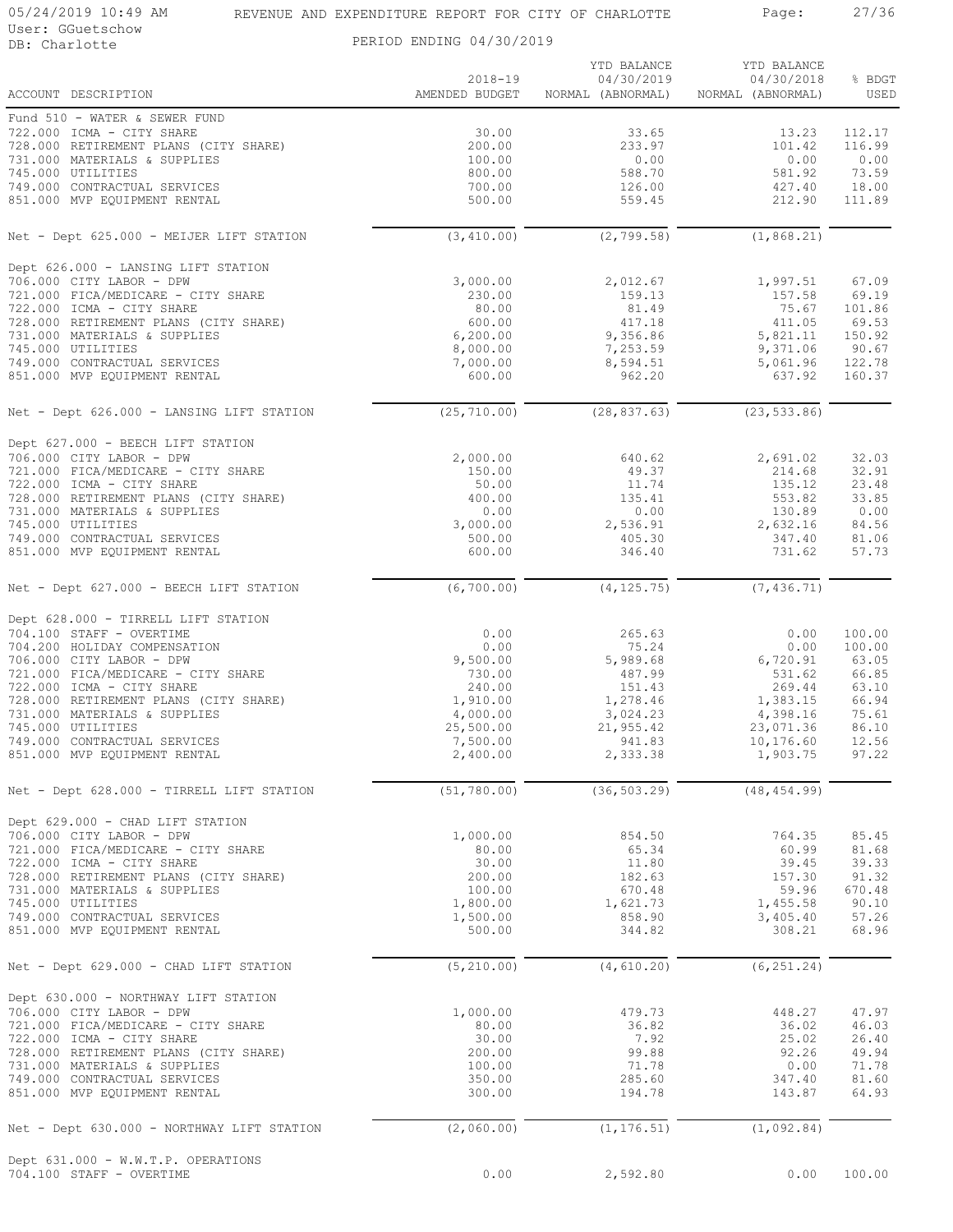### 05/24/2019 10:49 AM REVENUE AND EXPENDITURE REPORT FOR CITY OF CHARLOTTE Page: 28/36

PERIOD ENDING 04/30/2019

| ACCOUNT DESCRIPTION                                                                                                                                                             | $2018 - 19$<br>AMENDED BUDGET | YTD BALANCE<br>04/30/2019<br>NORMAL (ABNORMAL) | YTD BALANCE<br>04/30/2018<br>NORMAL (ABNORMAL) | % BDGT<br>USED   |
|---------------------------------------------------------------------------------------------------------------------------------------------------------------------------------|-------------------------------|------------------------------------------------|------------------------------------------------|------------------|
| Fund 510 - WATER & SEWER FUND                                                                                                                                                   |                               |                                                |                                                |                  |
| 704.200 HOLIDAY COMPENSATION                                                                                                                                                    | 0.00                          | 1,128.60                                       | 0.00                                           | 100.00           |
| 706.000 CITY LABOR - DPW                                                                                                                                                        | 130,000.00                    | 135,819.64                                     | 102,675.26                                     | 104.48           |
| 707.000 PART-TIME STAFF WAGES                                                                                                                                                   | 0.00                          | 148.00                                         | 0.00                                           | 100.00<br>107.72 |
| 721.000 FICA/MEDICARE - CITY SHARE<br>722.000 ICMA - CITY SHARE                                                                                                                 | 10,010.00<br>3,250.00         | 10,783.15<br>3,352.25                          | 8,125.97<br>4,225.62                           | 103.15           |
| 728.000 RETIREMENT PLANS (CITY SHARE)                                                                                                                                           | 26,130.00                     | 26,780.72                                      | 21,059.70                                      | 102.49           |
| 731.000 MATERIALS & SUPPLIES                                                                                                                                                    | 27,000.00                     | 37,892.27                                      | 15,345.29                                      | 140.34           |
| 738.000 OPERATING SUPPLIES                                                                                                                                                      | 33,000.00                     | 53,601.60                                      | 15,484.62                                      | 162.43           |
| 739.000 LABORATORY SUPPLIES                                                                                                                                                     | 20,000.00                     | 21,039.93                                      | 14,001.81                                      | 105.20<br>93.66  |
| 744.000 TELEPHONE & INTERNET<br>745.000 UTILITIES                                                                                                                               | 2,700.00<br>118,000.00        | 2,528.86<br>110,361.88                         | 1,632.14<br>115,378.88                         | 93.53            |
| 746.000 PROFESSIONAL SERVICES                                                                                                                                                   | 71,000.00                     | 89,182.66                                      | 3,170.65                                       | 125.61           |
| 748.000 CONFERENCES & TRAINING                                                                                                                                                  | 2,500.00                      | 1,524.77                                       | 1,486.68                                       | 60.99            |
| 749.000 CONTRACTUAL SERVICES                                                                                                                                                    | 113,000.00                    | 100,643.03                                     | 36,010.94                                      | 89.06            |
| 851.000 MVP EQUIPMENT RENTAL<br>972.000 SUNDRY                                                                                                                                  | 15,000.00<br>100.00           | 12,543.47<br>0.00                              | 14,412.99<br>0.00                              | 83.62<br>0.00    |
|                                                                                                                                                                                 |                               |                                                |                                                |                  |
| Net - Dept 631.000 - W.W.T.P. OPERATIONS                                                                                                                                        | (571, 690.00)                 | (609, 923.63)                                  | (353, 010.55)                                  |                  |
| Dept 632.000 - WWTP BLDG & YARD MAINTENANCE<br>706.000 CITY LABOR - DPW                                                                                                         | 1,500.00                      | 7,092.45                                       | 1,406.62                                       | 472.83           |
| 721.000 FICA/MEDICARE - CITY SHARE                                                                                                                                              | 120.00                        | 548.51                                         | 108.87                                         | 457.09           |
| 722.000 ICMA - CITY SHARE                                                                                                                                                       | 40.00                         | 108.81                                         | 29.80                                          | 272.03           |
| 728.000 RETIREMENT PLANS (CITY SHARE)                                                                                                                                           | 300.00                        | 1,671.59                                       | 294.55                                         | 557.20           |
| 731.000 MATERIALS & SUPPLIES                                                                                                                                                    | 400.00                        | 507.47                                         | 353.99                                         | 126.87           |
| 749.000 CONTRACTUAL SERVICES<br>851.000 MVP EQUIPMENT RENTAL                                                                                                                    | 6,000.00<br>1,300.00          | 3,414.98<br>850.31                             | 2,856.44<br>1,174.35                           | 56.92<br>65.41   |
|                                                                                                                                                                                 |                               |                                                |                                                |                  |
| Net - Dept 632.000 - WWTP BLDG & YARD MAINTENAN                                                                                                                                 | (9,660.00)                    | (14, 194.12)                                   | (6, 224.62)                                    |                  |
| Dept 640.000 - WATER ADMINISTRATION                                                                                                                                             |                               |                                                |                                                |                  |
| 703.000 ADMINSTRATIVE SALARIES                                                                                                                                                  | 86,300.00                     | 61,410.00                                      | 64,877.14                                      | 71.16            |
| 704.000 STAFF WAGES                                                                                                                                                             | 13,780.00                     | 7,235.56                                       | 9,727.01                                       | 52.51            |
| 704.200 HOLIDAY COMPENSATION<br>706.000 CITY LABOR - DPW                                                                                                                        | 0.00<br>0.00                  | 5,396.35<br>995.84                             | 0.00<br>0.00                                   | 100.00<br>100.00 |
| 710.000 COMPENSATED ABSENCES                                                                                                                                                    | 26,750.00                     | 29,390.36                                      | 16,678.01                                      | 109.87           |
| 711.000 LONGEVITY                                                                                                                                                               | 4,810.00                      | 3,203.12                                       | 3,101.14                                       | 66.59            |
| 712.000 SPECIAL COMPENSATION                                                                                                                                                    | 1,800.00                      | 11, 131.52                                     | 779.42                                         | 618.42           |
| 714.000 UNUSED SICK & VACATION LEAVE                                                                                                                                            | 1,620.00                      | 495.76                                         | 586.25                                         | 30.60            |
| 715.000 HEALTH REIMBURSEMENT<br>119.000 CLOTHING ALLOWANCE<br>721.000 FICA/MEDICARE - CITY SHARE<br>722.000 ICMA - CITY SHARE<br>723.000 VISION CARE<br>724.000 LIFE, WORK COMP | 2,550.00<br>760.00            | 1,362.50<br>512.38                             | 2,806.56<br>2,449.93                           | 53.43<br>67.42   |
|                                                                                                                                                                                 | 2,360.00                      | 3,087.45                                       | 1,431.08                                       | 130.82           |
|                                                                                                                                                                                 | 10,840.00                     | 9,392.77                                       | 7,444.52                                       | 86.65            |
|                                                                                                                                                                                 | 0.00                          | 936.01                                         | 811.81                                         | 100.00           |
|                                                                                                                                                                                 | 1,210.00                      | 1,242.53                                       | 479.65 102.69                                  |                  |
| 725.604 DENTAL & HEALTH BENEFITS                                                                                                                                                | 11,250.00<br>66,600.00        | 1,835.14<br>63,307.77                          | 701.09<br>28,980.55                            | 16.31<br>95.06   |
| 728.000 RETIREMENT PLANS (CITY SHARE)                                                                                                                                           | 35,600.00                     | 35,477.09                                      | 28,236.36                                      | 99.65            |
| 728.001 RETIRMENT HEALTH SAVINGS                                                                                                                                                | 3,300.00                      | (2, 325.41)                                    | 1,781.18                                       | (70.47)          |
| 731.000 MATERIALS & SUPPLIES                                                                                                                                                    | 300.00                        | 186.17                                         | 567.94                                         | 62.06            |
| 732.000 POSTAGE                                                                                                                                                                 | 1,700.00                      | 1,566.40                                       | 1,399.03                                       | 92.14            |
| 735.000 DUES & SUBSCRIPTIONS<br>737.000 PRINTING & PUBLISHING                                                                                                                   | 1,500.00<br>800.00            | 1,080.00<br>514.49                             | 425.00<br>848.16                               | 72.00<br>64.31   |
| 746.000 PROFESSIONAL SERVICES                                                                                                                                                   | 5,000.00                      | 2,434.70                                       | 0.00                                           | 48.69            |
| 747.000 INSURANCE & BONDS                                                                                                                                                       | 8,000.00                      | 3,533.00                                       | 0.00                                           | 44.16            |
| 748.000 CONFERENCES & TRAINING                                                                                                                                                  | 1,800.00                      | 2,642.76                                       | 1,802.19                                       | 146.82           |
| 749.000 CONTRACTUAL SERVICES                                                                                                                                                    | 0.00                          | 1,217.70                                       | 0.00                                           | 100.00           |
| 850.000 RENTAL EXPENSE                                                                                                                                                          | 4,010.00                      | 2,304.00                                       | 2,880.00                                       | 57.46            |
| 853.000 HYDRANT RENTAL<br>971.000 DEPRECIATION EXPENSE                                                                                                                          | 21,000.00<br>152,000.00       | 14,136.00<br>96,664.00                         | 17,670.00<br>120,830.00 63.59                  | 67.31            |
| 972.000 SUNDRY                                                                                                                                                                  | 100.00                        | 0.00                                           | 62.00                                          | 0.00             |
| Net - Dept 640.000 - WATER ADMINISTRATION                                                                                                                                       | (465, 740.00)                 | $(360, 365.96)$ $(317, 356.02)$                |                                                |                  |
| Dept 650.000 - WATER "MISS DIG" OPERATION                                                                                                                                       |                               |                                                |                                                |                  |
| 704.100 STAFF - OVERTIME<br>706.000 CITY LABOR - DPW                                                                                                                            | 0.00<br>15,000.00             | 106.22<br>9,764.31                             | 0.00<br>8,901.17                               | 100.00<br>65.10  |
| 721.000 FICA/MEDICARE - CITY SHARE                                                                                                                                              | 1,160.00                      | 749.63                                         | 676.82                                         | 64.62            |
| 722.000 ICMA - CITY SHARE                                                                                                                                                       | 440.00                        | 15.59                                          | 9.55                                           | 3.54             |
| 728.000 RETIREMENT PLANS (CITY SHARE)                                                                                                                                           | 4,280.00                      | 2,370.85                                       | 2,391.03                                       | 55.39            |
| 731.000 MATERIALS & SUPPLIES<br>851.000 MVP EQUIPMENT RENTAL                                                                                                                    | 800.00<br>9,300.00            | 414.37<br>7,910.71                             | 153.43<br>7,335.37                             | 51.80<br>85.06   |
|                                                                                                                                                                                 |                               |                                                |                                                |                  |

Net - Dept 650.000 - WATER "MISS DIG" OPERATION (30,980.00) (21,331.68) (19,467.37)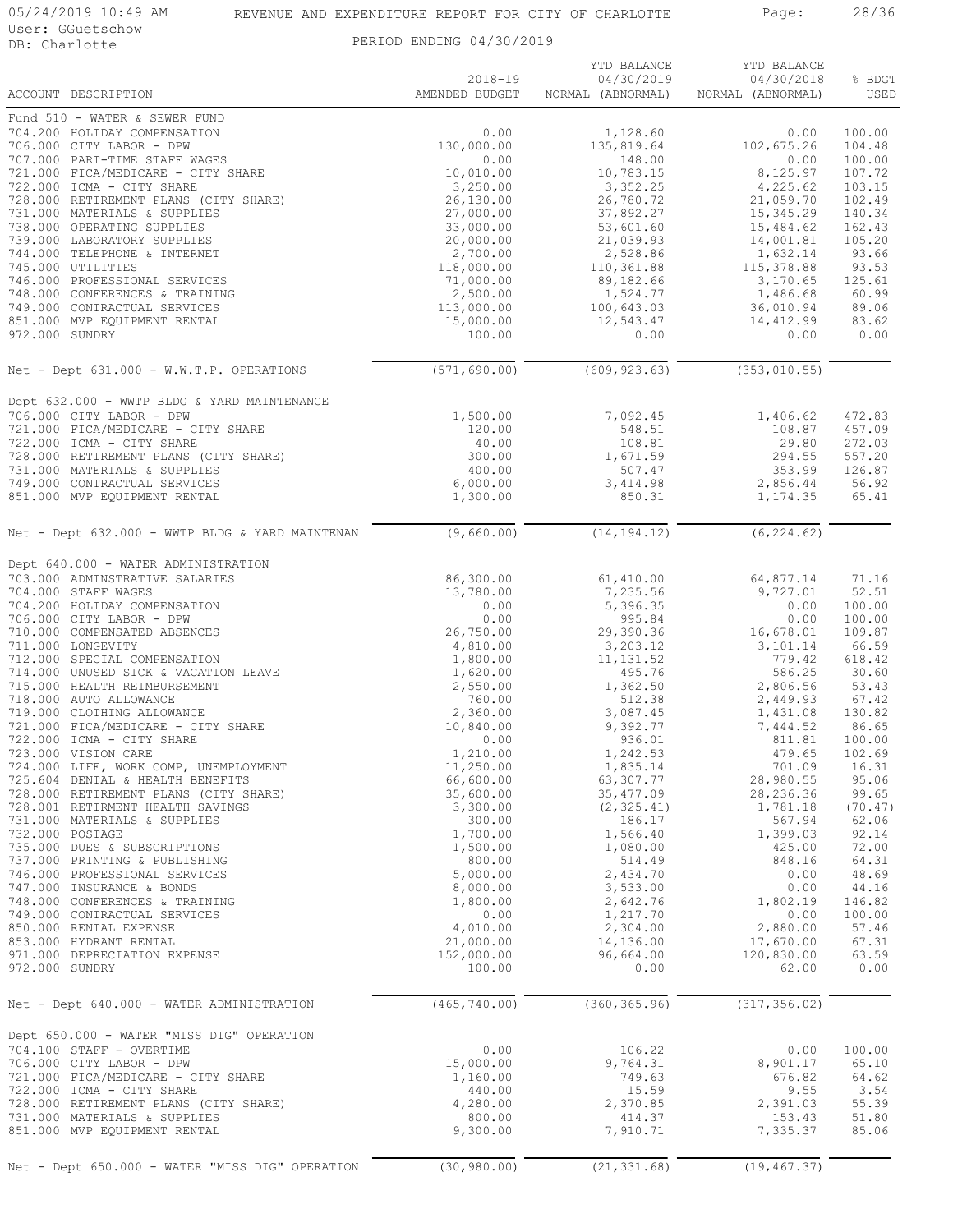### User: GGuetschow User: GGuetschow<br>DB: Charlotte PERIOD ENDING 04/30/2019

### 05/24/2019 10:49 AM REVENUE AND EXPENDITURE REPORT FOR CITY OF CHARLOTTE Page: 29/36

| ACCOUNT DESCRIPTION                                                       | $2018 - 19$<br>AMENDED BUDGET | YTD BALANCE<br>04/30/2019<br>NORMAL (ABNORMAL) | YTD BALANCE<br>04/30/2018<br>NORMAL (ABNORMAL) | % BDGT<br>USED   |
|---------------------------------------------------------------------------|-------------------------------|------------------------------------------------|------------------------------------------------|------------------|
| Fund 510 - WATER & SEWER FUND                                             |                               |                                                |                                                |                  |
| Dept 651.000 - WATER MAINTENANCE MAINS                                    |                               |                                                |                                                |                  |
| 704.100 STAFF - OVERTIME<br>706.000 CITY LABOR - DPW                      | 0.00                          | 87.47                                          | 0.00                                           | 100.00<br>95.45  |
| 721.000 FICA/MEDICARE - CITY SHARE                                        | 21,300.00<br>1,640.00         | 20,331.44<br>1,562.13                          | 18,861.47<br>1,447.06                          | 95.25            |
| 722.000 ICMA - CITY SHARE                                                 | 620.00                        | 176.96                                         | 241.13                                         | 28.54            |
| 728.000 RETIREMENT PLANS (CITY SHARE)                                     | 6,070.00                      | 4,842.88                                       | 4,707.70                                       | 79.78            |
| 731.000 MATERIALS & SUPPLIES<br>749.000 CONTRACTUAL SERVICES              | 21,000.00<br>0.00             | 9,145.09<br>8,449.00                           | 16,533.28 43.55<br>4,682.75                    | 100.00           |
| 851.000 MVP EQUIPMENT RENTAL                                              | 22,000.00                     | 27,029.26                                      | 13,698.24                                      | 122.86           |
| Net - Dept 651.000 - WATER MAINTENANCE MAINS                              | (72, 630.00)                  | (71, 624.23)                                   | (60, 171.63)                                   |                  |
| Dept 652.000 - WATER MAINTENANCE SERVICES                                 |                               |                                                |                                                |                  |
| 706.000 CITY LABOR - DPW                                                  | 25,000.00                     | 10,845.99                                      | 8,032.81                                       | 43.38            |
| 721.000 FICA/MEDICARE - CITY SHARE<br>722.000 ICMA - CITY SHARE           | 1,930.00<br>730.00            | 826.69<br>67.91                                | 612.44<br>36.43                                | 42.83<br>9.30    |
| 728.000 RETIREMENT PLANS (CITY SHARE)                                     | 7,130.00                      | 2,600.43                                       | 2,110.50                                       | 36.47            |
| 731.000 MATERIALS & SUPPLIES                                              | 12,000.00                     | 9,778.71                                       | 7,172.76                                       | 81.49            |
| 851.000 MVP EQUIPMENT RENTAL                                              | 14,000.00                     | 15,546.80                                      | 4,263.72                                       | 111.05           |
| Net - Dept 652.000 - WATER MAINTENANCE SERVICES                           | (60, 790.00)                  | (39, 666.53)                                   | (22, 228.66)                                   |                  |
| Dept 653.000 - WATER METER MAINTENANCE                                    |                               |                                                |                                                |                  |
| 704.100 STAFF - OVERTIME<br>706.000 CITY LABOR - DPW                      | 0.00<br>2,000.00              | 24.51<br>237.71                                | 0.00<br>1,080.63                               | 100.00<br>11.89  |
| 721.000 FICA/MEDICARE - CITY SHARE                                        | 150.00                        | 20.02                                          | 83.80                                          | 13.35            |
| 722.000 ICMA - CITY SHARE                                                 | 60.00                         | 1.90                                           | 23.92                                          | 3.17             |
| 728.000 RETIREMENT PLANS (CITY SHARE)                                     | 570.00                        | 56.45                                          | 252.96                                         | 9.90             |
| 731.000 MATERIALS & SUPPLIES<br>851.000 MVP EQUIPMENT RENTAL              | 200.00<br>1,100.00            | 8.63<br>337.09                                 | 0.00<br>256.29                                 | 4.32<br>30.64    |
| Net - Dept 653.000 - WATER METER MAINTENANCE                              | (4,080.00)                    | (686.31)                                       | (1, 697.60)                                    |                  |
| Dept 654.000 - WATER METER READING                                        |                               |                                                |                                                |                  |
| 704.100 STAFF - OVERTIME                                                  | 0.00                          | 214.15                                         | 0.00                                           | 100.00           |
| 706.000 CITY LABOR - DPW                                                  | 30,000.00                     | 21,342.99                                      | 19,880.14                                      | 71.14            |
| 721.000 FICA/MEDICARE - CITY SHARE                                        | 2,310.00                      | 1,656.41                                       | 1,534.47                                       | 71.71            |
| 722.000 ICMA - CITY SHARE<br>728.000 RETIREMENT PLANS (CITY SHARE)        | 870.00<br>8,550.00            | 292.59<br>4,296.57                             | 335.80<br>4,804.07                             | 33.63<br>50.25   |
| 851.000 MVP EQUIPMENT RENTAL                                              | 11,500.00                     | 13,308.91                                      | 11,753.78                                      | 115.73           |
| Net - Dept 654.000 - WATER METER READING                                  | (53, 230.00)                  | (41, 111.62)                                   | (38, 308.26)                                   |                  |
| Dept 661.000 - WATER PRODUCTION & OPERATION                               |                               |                                                |                                                |                  |
| 704.100 STAFF - OVERTIME<br>704.200 HOLIDAY COMPENSATION                  | 0.00<br>0.00                  | 46.47<br>321.23                                | 0.00<br>0.00                                   | 100.00<br>100.00 |
| 706.000 CITY LABOR - DPW                                                  | 78,000.00                     | 53, 297.10                                     | 59,209.62                                      | 68.33            |
| 721.000 FICA/MEDICARE - CITY SHARE                                        | 6,010.00                      | 4,168.75                                       | 4,614.05                                       | 69.36            |
| 722.000 ICMA - CITY SHARE<br>728.000 RETIREMENT PLANS (CITY SHARE)        | 2,260.00<br>22,230.00         | 438.55<br>12,600.43                            | 1,362.98<br>13,951.37                          | 19.40<br>56.68   |
| 731.000 MATERIALS & SUPPLIES                                              | 5,000.00                      | 1,014.18                                       | 2,535.57                                       | 20.28            |
| 738.000 OPERATING SUPPLIES                                                | 47,000.00                     | 42,299.71                                      | 31,949.44                                      | 90.00            |
| 739.000 LABORATORY SUPPLIES<br>744.000 TELEPHONE & INTERNET               | 2,000.00<br>0.00              | 1,933.53<br>2,123.91                           | 1,543.86<br>1,560.46                           | 96.68<br>100.00  |
| 745.000 UTILITIES                                                         | 86,000.00                     | 69, 122.73                                     | 80,407.21                                      | 80.38            |
| 746.000 PROFESSIONAL SERVICES                                             | 10,000.00                     | 11,942.35                                      | 11,076.41                                      | 119.42           |
| 748.000 CONFERENCES & TRAINING                                            | 2,500.00                      | 90.00                                          | 1,951.12                                       | 3.60             |
| 749.000 CONTRACTUAL SERVICES<br>851.000 MVP EQUIPMENT RENTAL              | 48,800.00<br>7,800.00         | 17,766.64<br>14,598.33                         | 23,043.00<br>7,676.42                          | 36.41<br>187.16  |
| Net - Dept 661.000 - WATER PRODUCTION & OPERATI                           | (317, 600.00)                 | (231, 763.91)                                  | (240, 881.51)                                  |                  |
|                                                                           |                               |                                                |                                                |                  |
| Dept 662.000 - BUILDING & GROUNDS MAINTENANCE<br>706.000 CITY LABOR - DPW | 500.00                        | 0.00                                           | 314.99                                         | 0.00             |
| 721.000 FICA/MEDICARE - CITY SHARE                                        | 40.00                         | 0.00                                           | 263.09                                         | 0.00             |
| 722.000 ICMA - CITY SHARE                                                 | 10.00                         | 0.00                                           | 11.37                                          | 0.00             |
| 728.000 RETIREMENT PLANS (CITY SHARE)<br>731.000 MATERIALS & SUPPLIES     | 140.00<br>300.00              | 0.00<br>19.79                                  | 1,130.63<br>0.00                               | 0.00<br>6.60     |
| 749.000 CONTRACTUAL SERVICES                                              | 400.00                        | 256.00                                         | 224.00                                         | 64.00            |
| 851.000 MVP EQUIPMENT RENTAL                                              | 500.00                        | 15.65                                          | 281.03                                         | 3.13             |
| Net - Dept 662.000 - BUILDING & GROUNDS MAINTEN                           | (1, 890.00)                   | (291.44)                                       | (2, 225.11)                                    |                  |
|                                                                           |                               |                                                |                                                |                  |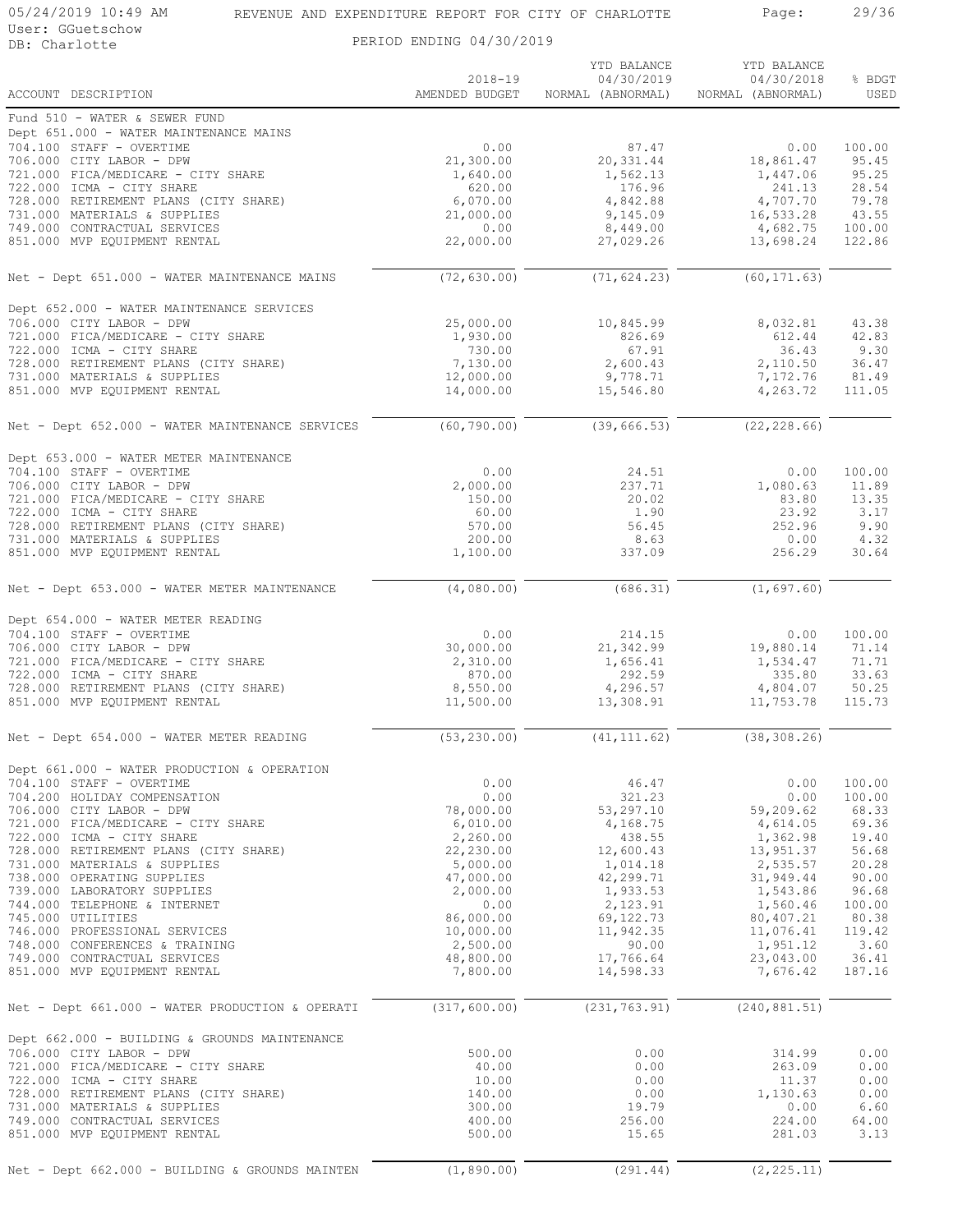### 05/24/2019 10:49 AM REVENUE AND EXPENDITURE REPORT FOR CITY OF CHARLOTTE Page: 30/36

PERIOD ENDING 04/30/2019

|                                                                             | $2018 - 19$     | YTD BALANCE<br>04/30/2019 | YTD BALANCE<br>04/30/2018 | % BDGT        |
|-----------------------------------------------------------------------------|-----------------|---------------------------|---------------------------|---------------|
| ACCOUNT DESCRIPTION                                                         | AMENDED BUDGET  | NORMAL (ABNORMAL)         | NORMAL (ABNORMAL)         | USED          |
| Fund 510 - WATER & SEWER FUND                                               |                 |                           |                           |               |
| Dept 670.000 - SEWER NEW MAINS                                              | 0.00            | 55.95                     |                           | 100.00        |
| 851.000 MVP EQUIPMENT RENTAL                                                |                 |                           | 0.00                      |               |
| Net - Dept 670.000 - SEWER NEW MAINS                                        | 0.00            | (55.95)                   | 0.00                      |               |
|                                                                             |                 |                           |                           |               |
| Dept 671.000 - SEWER NEW SERVICE                                            |                 |                           |                           |               |
| 706.000 CITY LABOR - DPW                                                    | 200.00          | 21.79                     | 0.00                      | 10.90         |
| 721.000 FICA/MEDICARE - CITY SHARE<br>728.000 RETIREMENT PLANS (CITY SHARE) | 20.00<br>10.00  | 1.65<br>5.50              | 0.00<br>0.00              | 8.25<br>55.00 |
|                                                                             |                 |                           |                           |               |
| Net - Dept 671.000 - SEWER NEW SERVICE                                      | (230.00)        | (28.94)                   | 0.00                      |               |
|                                                                             |                 |                           |                           |               |
| Dept 672.000 - SEWER NEW EQUIPMENT                                          |                 |                           |                           |               |
| 731.000 MATERIALS & SUPPLIES                                                | 500.00          | 0.00                      | 0.00                      | 0.00          |
|                                                                             |                 |                           |                           |               |
| Net - Dept 672.000 - SEWER NEW EQUIPMENT                                    | (500.00)        | 0.00                      | 0.00                      |               |
|                                                                             |                 |                           |                           |               |
| Dept 674.000 - SEWER REPLACEMENT SERVICES<br>706.000 CITY LABOR - DPW       | 200.00          | 0.00                      | 0.00                      | 0.00          |
| 721.000 FICA/MEDICARE - CITY SHARE                                          | 20.00           | 0.00                      | 0.00                      | 0.00          |
| 722.000 ICMA - CITY SHARE                                                   | 10.00           | 0.00                      | 0.00                      | 0.00          |
| 728.000 RETIREMENT PLANS (CITY SHARE)                                       | 60.00           | 0.00                      | 0.00                      | 0.00          |
|                                                                             |                 |                           |                           |               |
| Net - Dept 674.000 - SEWER REPLACEMENT SERVICES                             | (290.00)        | 0.00                      | 0.00                      |               |
| Dept 675.000 - SEWER REPLACEMENT EQUIPMENT                                  |                 |                           |                           |               |
| 731.000 MATERIALS & SUPPLIES                                                | 15,000.00       | 9,051.16                  | 12,254.46                 | 60.34         |
|                                                                             |                 |                           |                           |               |
| Net - Dept 675.000 - SEWER REPLACEMENT EQUIPMEN                             | (15,000.00)     | (9, 051.16)               | (12, 254.46)              |               |
|                                                                             |                 |                           |                           |               |
| Dept 677.000 - WATER NEW SERVICES                                           |                 |                           |                           |               |
| 706.000 CITY LABOR - DPW                                                    | 200.00          | 0.00                      | 0.00                      | 0.00          |
| 721.000 FICA/MEDICARE - CITY SHARE                                          | 20.00           | 0.00                      | 0.00                      | 0.00          |
| 722.000 ICMA - CITY SHARE<br>728.000 RETIREMENT PLANS (CITY SHARE)          | 10.00<br>60.00  | 0.00<br>0.00              | 0.00<br>0.00              | 0.00<br>0.00  |
| 731.000 MATERIALS & SUPPLIES                                                | 500.00          | 0.00                      | 0.00                      | 0.00          |
| 851.000 MVP EQUIPMENT RENTAL                                                | 500.00          | 0.00                      | 0.00                      | 0.00          |
|                                                                             |                 |                           |                           |               |
| Net - Dept 677.000 - WATER NEW SERVICES                                     | (1, 290.00)     | 0.00                      | 0.00                      |               |
|                                                                             |                 |                           |                           |               |
| Dept 678.000 - WATER NEW EQUIPMENT                                          | 1,000.00        | 0.00                      | 0.00                      | 0.00          |
| 731.000 MATERIALS & SUPPLIES                                                |                 |                           |                           |               |
| Net - Dept 678.000 - WATER NEW EQUIPMENT                                    | (1,000.00)      | 0.00                      | 0.00                      |               |
|                                                                             |                 |                           |                           |               |
| Dept 679.000 - WATER NEW METERS                                             |                 |                           |                           |               |
| 706.000 CITY LABOR - DPW                                                    | 200.00          | 0.00                      | 0.00                      | 0.00          |
| 721.000 FICA/MEDICARE - CITY SHARE                                          | 20.00           | 0.00                      | 0.00                      | 0.00          |
| 722.000 ICMA - CITY SHARE<br>728.000 RETIREMENT PLANS (CITY SHARE)          | 10.00<br>60.00  | 0.00<br>0.00              | 0.00<br>0.00              | 0.00<br>0.00  |
| 731.000 MATERIALS & SUPPLIES                                                | 49,000.00       | 31, 153. 20               | 18,423.04                 | 63.58         |
| 851.000 MVP EQUIPMENT RENTAL                                                | 200.00          | 0.00                      | 0.00                      | 0.00          |
|                                                                             |                 |                           |                           |               |
| Net - Dept 679.000 - WATER NEW METERS                                       | (49, 490.00)    | (31, 153.20)              | (18, 423.04)              |               |
|                                                                             |                 |                           |                           |               |
| Dept 680.000 - WATER NEW HYDRANTS<br>731.000 MATERIALS & SUPPLIES           | 1,500.00        | 0.00                      | 0.00                      | 0.00          |
|                                                                             |                 |                           |                           |               |
| Net - Dept 680.000 - WATER NEW HYDRANTS                                     | (1, 500.00)     | 0.00                      | 0.00                      |               |
|                                                                             |                 |                           |                           |               |
| Dept 681.000 - WATER TOWER                                                  |                 |                           |                           |               |
| 706.000 CITY LABOR - DPW                                                    | 500.00          | 0.00                      | 0.00                      | 0.00          |
| 721.000 FICA/MEDICARE - CITY SHARE                                          | 40.00           | 0.00                      | 0.00                      | 0.00          |
| 722.000 ICMA - CITY SHARE<br>728.000 RETIREMENT PLANS (CITY SHARE)          | 10.00<br>140.00 | 0.00<br>0.00              | 0.00<br>0.00              | 0.00<br>0.00  |
| 746.000 PROFESSIONAL SERVICES                                               | 1,000.00        | 0.00                      | 0.00                      | 0.00          |
| 749.000 CONTRACTUAL SERVICES                                                | 2,000.00        | 299.00                    | 1,892.00                  | 14.95         |

 $-$ 

 $-$ 

 $-$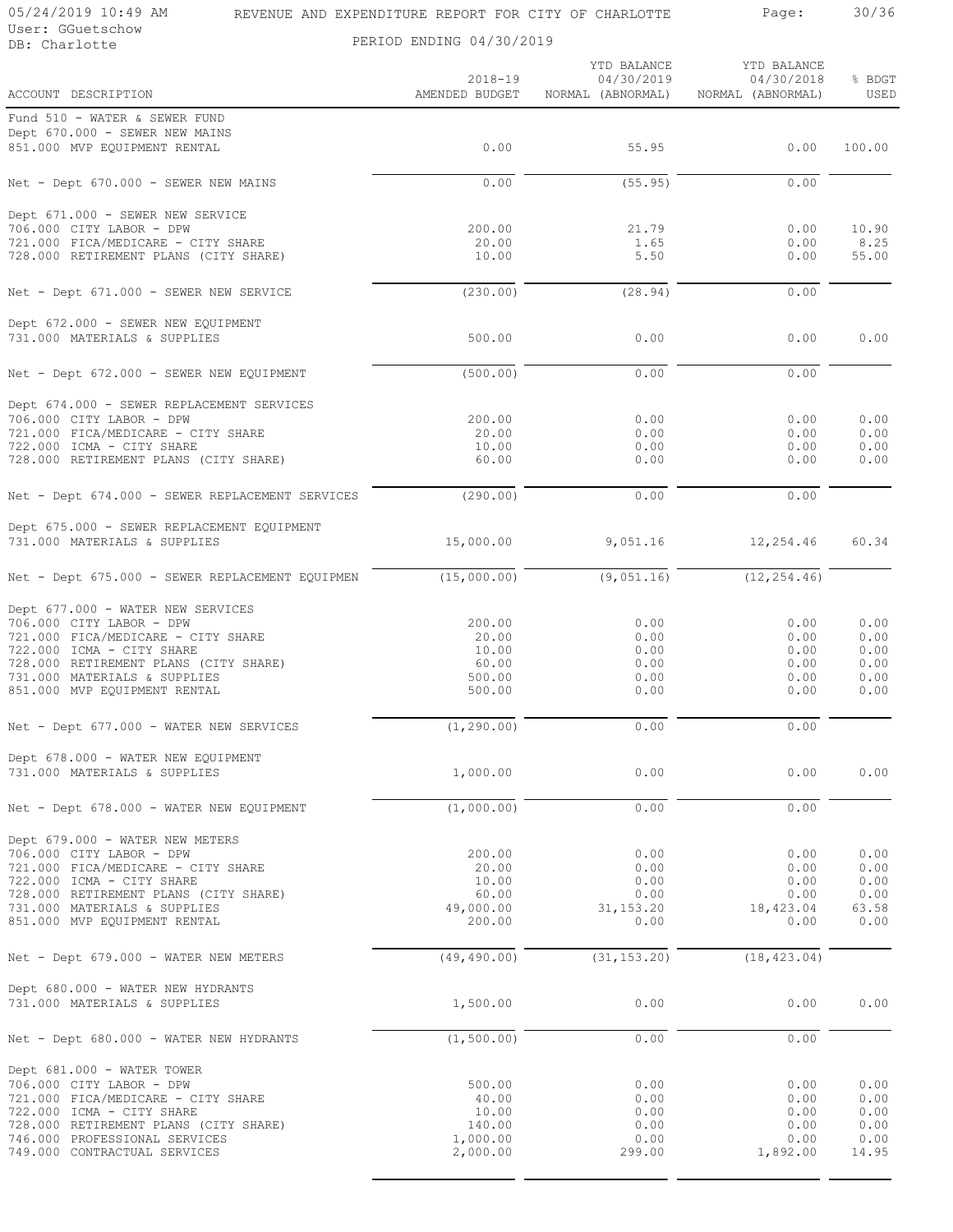### 05/24/2019 10:49 AM REVENUE AND EXPENDITURE REPORT FOR CITY OF CHARLOTTE Page: 31/36

PERIOD ENDING 04/30/2019

|                                                                                       |                           | YTD BALANCE                     | YTD BALANCE                     |                |
|---------------------------------------------------------------------------------------|---------------------------|---------------------------------|---------------------------------|----------------|
| ACCOUNT DESCRIPTION                                                                   | 2018-19<br>AMENDED BUDGET | 04/30/2019<br>NORMAL (ABNORMAL) | 04/30/2018<br>NORMAL (ABNORMAL) | % BDGT<br>USED |
|                                                                                       |                           |                                 |                                 |                |
| Fund 510 - WATER & SEWER FUND                                                         |                           |                                 |                                 |                |
| Net - Dept 681.000 - WATER TOWER                                                      | (3,690.00)                | (299.00)                        | (1, 892.00)                     |                |
| Dept 682.000 - WATER REPLACEMENT MAINS                                                |                           |                                 |                                 |                |
| 706.000 CITY LABOR - DPW                                                              | 300.00                    | 0.00                            | 0.00                            | 0.00           |
| 721.000 FICA/MEDICARE - CITY SHARE                                                    | 20.00                     | 0.00                            | 0.00                            | 0.00           |
| 722.000 ICMA - CITY SHARE<br>728.000 RETIREMENT PLANS (CITY SHARE)                    | 10.00<br>90.00            | 0.00<br>0.00                    | 0.00<br>0.00                    | 0.00<br>0.00   |
| 731.000 MATERIALS & SUPPLIES                                                          | 0.00                      | 0.00                            | 1,121.14                        | 0.00           |
|                                                                                       |                           |                                 |                                 |                |
| Net - Dept 682.000 - WATER REPLACEMENT MAINS                                          | (420.00)                  | 0.00                            | (1, 121.14)                     |                |
|                                                                                       |                           |                                 |                                 |                |
| Dept 683.000 - WATER REPLACEMENT SERVICES                                             |                           |                                 |                                 |                |
| 706.000 CITY LABOR - DPW                                                              | 20,000.00                 | 2,059.55                        | 4,691.02                        | 10.30          |
| 721.000 FICA/MEDICARE - CITY SHARE                                                    | 1,540.00                  | 157.42                          | 359.24                          | 10.22          |
| 722.000 ICMA - CITY SHARE<br>728.000 RETIREMENT PLANS (CITY SHARE)                    | 580.00<br>5,700.00        | 33.18<br>454.69                 | 49.73<br>1,188.39               | 5.72<br>7.98   |
| 731.000 MATERIALS & SUPPLIES                                                          | 8,000.00                  | 7,079.45                        | 5,517.63                        | 88.49          |
| 851.000 MVP EQUIPMENT RENTAL                                                          | 8,000.00                  | 3,888.33                        | 6,923.83                        | 48.60          |
|                                                                                       |                           |                                 |                                 |                |
| Net - Dept 683.000 - WATER REPLACEMENT SERVICES                                       | (43, 820.00)              | (13, 672.62)                    | (18, 729.84)                    |                |
|                                                                                       |                           |                                 |                                 |                |
| Dept 684.000 - WATER REPLACEMENT EQUIPMENT                                            |                           |                                 |                                 |                |
| 731.000 MATERIALS & SUPPLIES                                                          | 1,200.00                  | 0.00                            | 699.00                          | 0.00           |
|                                                                                       |                           |                                 |                                 |                |
| Net - Dept 684.000 - WATER REPLACEMENT EQUIPMEN                                       | (1, 200.00)               | 0.00                            | (699.00)                        |                |
|                                                                                       |                           |                                 |                                 |                |
| Dept 685.000 - WATER REPLACEMENT HYDRANTS                                             |                           |                                 |                                 |                |
| 706.000 CITY LABOR - DPW<br>721.000 FICA/MEDICARE - CITY SHARE                        | 200.00<br>20.00           | 0.00<br>0.00                    | 0.00<br>0.00                    | 0.00<br>0.00   |
| 722.000 ICMA - CITY SHARE                                                             | 10.00                     | 0.00                            | 0.00                            | 0.00           |
| 728.000 RETIREMENT PLANS (CITY SHARE)                                                 | 60.00                     | 0.00                            | 0.00                            | 0.00           |
| 851.000 MVP EQUIPMENT RENTAL                                                          | 200.00                    | 0.00                            | 0.00                            | 0.00           |
|                                                                                       |                           |                                 |                                 |                |
| Net - Dept 685.000 - WATER REPLACEMENT HYDRANTS                                       | (490.00)                  | 0.00                            | 0.00                            |                |
|                                                                                       |                           |                                 |                                 |                |
| Dept 686.000 - WELLHEAD PROTECTION                                                    |                           |                                 |                                 | 90.00          |
| 731.000 MATERIALS & SUPPLIES<br>749.000 CONTRACTUAL SERVICES                          | 1,200.00<br>200.00        | 1,080.00<br>0.00                | 836.23<br>0.00                  | 0.00           |
|                                                                                       |                           |                                 |                                 |                |
| Net - Dept 686.000 - WELLHEAD PROTECTION                                              | (1, 400.00)               | (1,080.00)                      | (836.23)                        |                |
|                                                                                       |                           |                                 |                                 |                |
| Dept 712.000 - MVP EQUIPMENT MAINTENANCE                                              |                           |                                 |                                 |                |
| 706.000 CITY LABOR - DPW                                                              | 0.00                      | 161.04                          | 0.00                            | 100.00         |
| 721.000 FICA/MEDICARE - CITY SHARE                                                    | 0.00                      | 12.32                           | 0.00                            | 100.00         |
| 728.000 RETIREMENT PLANS (CITY SHARE)                                                 | 0.00                      | 36.65                           | 0.00                            | 100.00         |
|                                                                                       |                           |                                 |                                 |                |
| Net - Dept 712.000 - MVP EQUIPMENT MAINTENANCE                                        | 0.00                      | (210.01)                        | 0.00                            |                |
|                                                                                       |                           |                                 |                                 |                |
| Dept 910.000 - SEWER CAPITAL OUTLAY<br>864.626 CAPITAL OUTLAY - LANSING               |                           |                                 |                                 |                |
| 864.628 CAPITAL OUTLAY - TIRRELL LIFT                                                 | 0.00<br>75,000.00         | 0.00<br>99,896.06               | 24,354.93<br>0.00               | 0.00<br>133.19 |
| 864.631 CAPITAL OUTLAY - WWTP                                                         | 185,000.00                | 266,851.96                      | 569, 313.81                     | 144.24         |
| 864.672 CAPITAL OUTLAY - SEWER EQ                                                     | 30,000.00                 | 0.00                            | 0.00                            | 0.00           |
| 864.673 CAP OUTLAY - SEWER RPL MAINS                                                  | 80,000.00                 | 90,839.06                       | 43,996.10                       | 113.55         |
|                                                                                       |                           |                                 |                                 |                |
| Net - Dept 910.000 - SEWER CAPITAL OUTLAY                                             | (370,000.00)              | (457, 587.08)                   | (637, 664.84)                   |                |
|                                                                                       |                           |                                 |                                 |                |
| Dept 940.000 - WATER CAPITAL OUTLAY                                                   |                           |                                 |                                 |                |
| 864.654 CAP OUTLAY - METER READING<br>864.676 CAPITAL OUTLAY - STATE ST. WTR RPLC MAI | 0.00<br>130,000.00        | 0.00<br>0.00                    | 7,516.55<br>0.00                | 0.00<br>0.00   |
| 864.682 CAPITAL OUTLAY - WTR RPLC MAI                                                 | 150,000.00                | 155,922.02                      | 64,288.50                       | 103.95         |
| 864.683 Cap Outlay-Water Serv Replcmt                                                 | 0.00                      | 56, 418.77                      | 60.00                           | 100.00         |
|                                                                                       |                           |                                 |                                 |                |
| Net - Dept 940.000 - WATER CAPITAL OUTLAY                                             | (280, 000.00)             | (212, 340.79)                   | (71, 865.05)                    |                |
|                                                                                       |                           |                                 |                                 |                |
| Dept 999.000 - GASB 34                                                                |                           |                                 |                                 |                |
| 859.101 CONTRIB. TO GENERAL FUND                                                      | 420,000.00                | 274,000.00                      | 342,500.00                      | 65.24          |

 $-$ 

 $-$ 

 $-$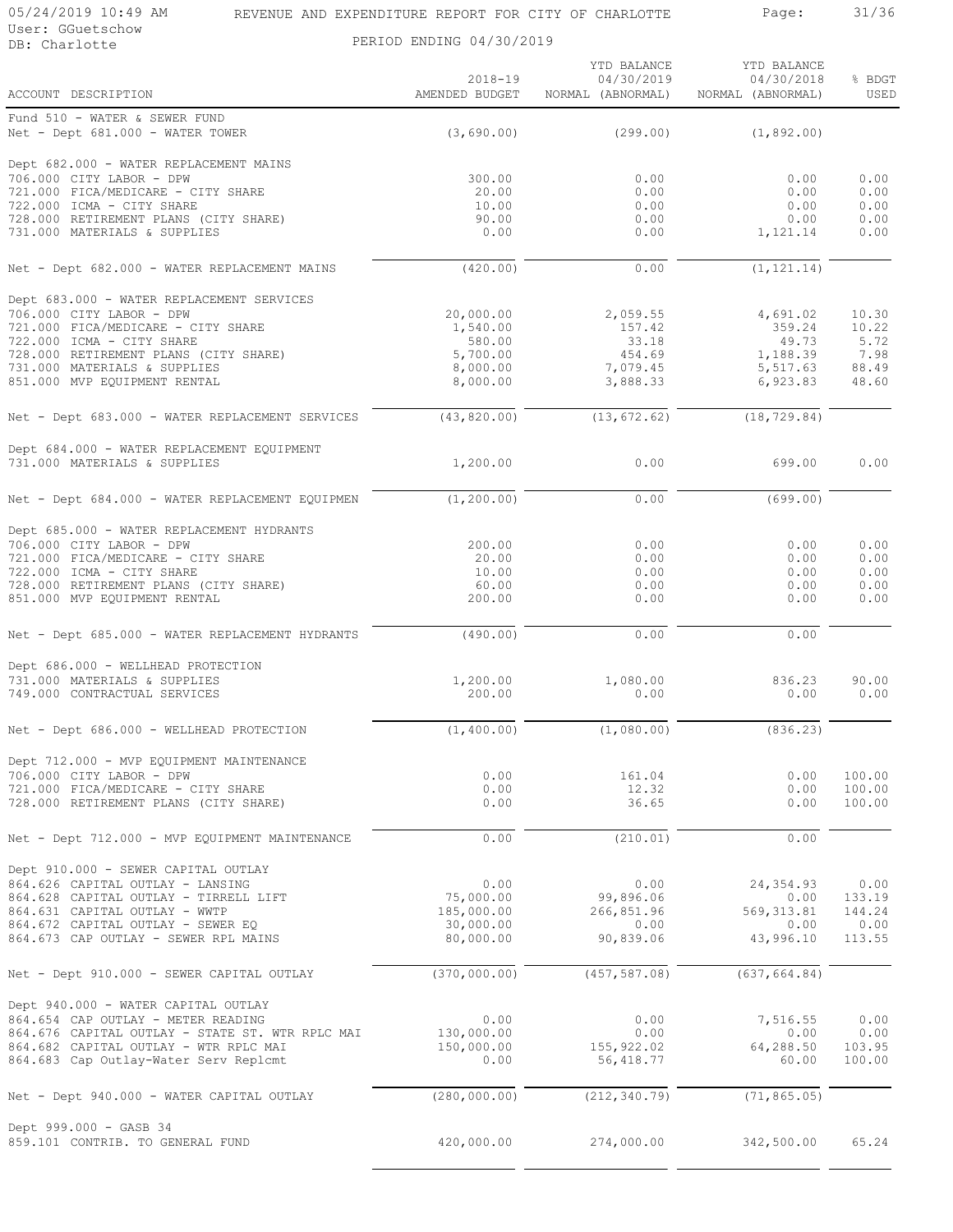| 05/24/2019 10:49 AM<br>User: GGuetschow                       | REVENUE AND EXPENDITURE REPORT FOR CITY OF<br>CHARLOTTE |                               |                                                   | Page:                                             | 32/36          |
|---------------------------------------------------------------|---------------------------------------------------------|-------------------------------|---------------------------------------------------|---------------------------------------------------|----------------|
| PERIOD ENDING 04/30/2019<br>DB: Charlotte                     |                                                         |                               |                                                   |                                                   |                |
| ACCOUNT<br>DESCRIPTION                                        |                                                         | $2018 - 19$<br>AMENDED BUDGET | YTD BALANCE<br>04/30/2019<br>(ABNORMAL)<br>NORMAL | YTD BALANCE<br>04/30/2018<br>(ABNORMAL)<br>NORMAL | % BDGT<br>USED |
| Fund 510 - WATER & SEWER FUND<br>Net - Dept 999.000 - GASB 34 |                                                         | (420, 000, 00)                | (274,000.00)                                      | (342, 500.00)                                     |                |
| Fund 510 - WATER & SEWER FUND:                                |                                                         |                               |                                                   |                                                   |                |
| TOTAL REVENUES<br>TOTAL EXPENDITURES                          |                                                         | 3,912,600.00<br>4,597,910.00  | 3,719,798.66<br>3,754,845.53                      | 3,066,722.92<br>3, 152, 558.17                    | 95.07<br>81.66 |
| NET OF REVENUES & EXPENDITURES                                |                                                         | (685, 310.00)                 | (35, 046, 87)                                     | (85, 835, 25)                                     | 5.11           |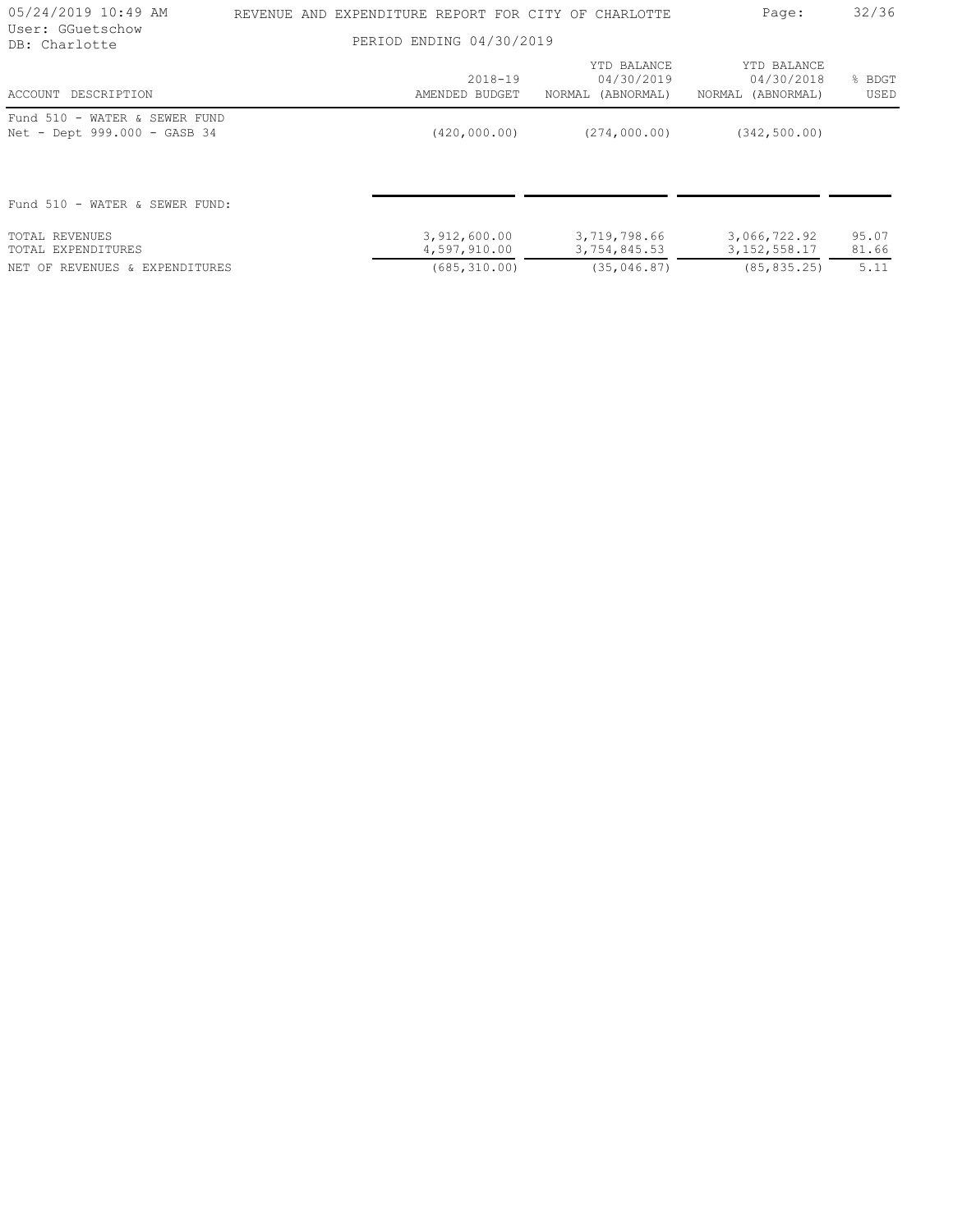### 05/24/2019 10:49 AM REVENUE AND EXPENDITURE REPORT FOR CITY OF CHARLOTTE Page: 33/36

PERIOD ENDING 04/30/2019

| ACCOUNT DESCRIPTION                                                       | $2018 - 19$<br>AMENDED BUDGET | YTD BALANCE<br>04/30/2019<br>NORMAL (ABNORMAL) | YTD BALANCE<br>04/30/2018<br>NORMAL (ABNORMAL) | % BDGT<br>USED   |
|---------------------------------------------------------------------------|-------------------------------|------------------------------------------------|------------------------------------------------|------------------|
|                                                                           |                               |                                                |                                                |                  |
| Fund 601 - MOTOR VEHICLE POOL<br>Dept 000.000                             |                               |                                                |                                                |                  |
| 501.000 INTEREST INCOME                                                   | 800.00                        | 495.05                                         | 1,669.37                                       | 61.88            |
| 594.000 GAIN/LOSS ON SALE OF ASSETS                                       | 10,000.00                     | 313.50                                         | 32, 357.20                                     | 3.14             |
| 596.000 SUNDRY REVENUE<br>600.000 REIMBURSEMENTS                          | 3,000.00<br>20,300.00         | 226.85<br>11,434.50                            | 946.51<br>15,076.63                            | 7.56<br>56.33    |
| 601.000 BILLINGS TO DEPARTMENTS                                           | 420,000.00                    | 403,892.43                                     | 365, 332.85                                    | 96.16            |
|                                                                           |                               |                                                |                                                |                  |
| Net - Dept 000.000                                                        | 454,100.00                    | 416, 362.33                                    | 415,382.56                                     |                  |
| Dept 710.000 - MVP ADMINISTRATION                                         |                               |                                                |                                                |                  |
| 703.000 ADMINSTRATIVE SALARIES                                            | 3,570.00                      | 2,846.85                                       | 3,019.25                                       | 79.74            |
| 704.200 HOLIDAY COMPENSATION                                              | 0.00                          | 759.87                                         | 0.00                                           | 100.00           |
| 710.000 COMPENSATED ABSENCES<br>711.000 LONGEVITY                         | 7,200.00<br>200.00            | 3,460.07<br>481.91                             | 2,235.46<br>611.62                             | 48.06<br>240.96  |
| 712.000 SPECIAL COMPENSATION                                              | 500.00                        | 1,255.81                                       | 292.64                                         | 251.16           |
| 714.000 UNUSED SICK & VACATION LEAVE                                      | 200.00                        | 58.46                                          | 127.55                                         | 29.23            |
| 715.000 HEALTH REIMBURSEMENT<br>719.000 CLOTHING ALLOWANCE                | 250.00<br>650.00              | 0.00<br>491.59                                 | 255.85<br>328.37                               | 0.00<br>75.63    |
| 721.000 FICA/MEDICARE - CITY SHARE                                        | 970.00                        | 720.97                                         | 462.81                                         | 74.33            |
| 722.000 ICMA - CITY SHARE                                                 | 0.00                          | 68.62                                          | 167.12                                         | 100.00           |
| 723.000 VISION CARE                                                       | 420.00                        | 154.29                                         | 88.10                                          | 36.74<br>18.76   |
| 724.000 LIFE, WORK COMP, UNEMPLOYMENT<br>725.604 DENTAL & HEALTH BENEFITS | 2,250.00<br>21,700.00         | 422.17<br>20,627.31                            | 198.21<br>5,576.36                             | 95.06            |
| 728.000 RETIREMENT PLANS (CITY SHARE)                                     | 1,330.00                      | 2,724.67                                       | 1,424.24                                       | 204.86           |
| 728.001 RETIRMENT HEALTH SAVINGS                                          | 0.00                          | (575.58)                                       | 107.04                                         | 100.00           |
| 865.000 CAP. OUTLAY - COMPUTER EQUIP<br>986.000 PENSION EXPENSE           | 500.00<br>10,000.00           | 75.00<br>0.00                                  | 0.00<br>0.00                                   | 15.00<br>0.00    |
|                                                                           |                               |                                                |                                                |                  |
| Net - Dept 710.000 - MVP ADMINISTRATION                                   | (49, 740.00)                  | (33, 572.01)                                   | (14, 894.62)                                   |                  |
| Dept 712.000 - MVP EQUIPMENT MAINTENANCE                                  |                               |                                                |                                                |                  |
| 704.100 STAFF - OVERTIME                                                  | 0.00                          | 882.82                                         | 0.00                                           | 100.00           |
| 706.000 CITY LABOR - DPW                                                  | 40,130.00                     | 31,520.46                                      | 33, 227. 22                                    | 78.55            |
| 721.000 FICA/MEDICARE - CITY SHARE<br>722.000 ICMA - CITY SHARE           | 3,090.00<br>0.00              | 2,434.23<br>25.14                              | 2,498.35<br>31.53                              | 78.78<br>100.00  |
| 728.000 RETIREMENT PLANS (CITY SHARE)                                     | 12,060.00                     | 7,826.35                                       | 8,894.10                                       | 64.90            |
| 731.000 MATERIALS & SUPPLIES                                              | 35,000.00                     | 35,067.39                                      | 28,307.29                                      | 100.19           |
| 734.000 GASOLINE & OIL<br>739.000 LABORATORY SUPPLIES                     | 30,000.00<br>0.00             | 31,301.17<br>30.00                             | 27,836.17<br>25.91                             | 104.34<br>100.00 |
| 747.000 INSURANCE & BONDS                                                 | 16,000.00                     | 17,243.00                                      | 0.00                                           | 107.77           |
| 749.000 CONTRACTUAL SERVICES                                              | 11,500.00                     | 5,930.86                                       | 3,239.08                                       | 51.57            |
| 863.000 CAP. OUTLAY - MOTOR VEHICLES                                      | 170,000.00                    | 87,964.00                                      | 0.00<br>380,796.00                             | 51.74            |
| 864.000 CAPITAL OUTLAY - EQUIPMENT<br>971.000 DEPRECIATION EXPENSE        | 9,000.00<br>110,000.00        | 8,829.08<br>80,000.00                          | 100,000.00                                     | 98.10<br>72.73   |
| 972.000 SUNDRY                                                            | 100.00                        | 0.00                                           | 0.00000000                                     |                  |
| Net - Dept 712.000 - MVP EQUIPMENT MAINTENANCE                            | (436, 880.00)                 | (309, 054.50)                                  | (584, 855.65)                                  |                  |
| Dept 713.000 - DPW GARAGE BLDG & GROUNDS                                  |                               |                                                |                                                |                  |
| 704.100 STAFF - OVERTIME                                                  | 0.00                          | 504.21                                         | 0.00                                           | 100.00           |
| 704.200 HOLIDAY COMPENSATION                                              | 0.00                          | 49.42                                          | 0.00                                           | 100.00           |
| 706.000 CITY LABOR - DPW                                                  | 10,000.00                     | 11,829.31                                      | 20,380.21                                      | 118.29           |
| 721.000 FICA/MEDICARE - CITY SHARE<br>722.000 ICMA - CITY SHARE           | 770.00<br>60.00               | 933.83<br>130.60                               | 1,564.55<br>277.13                             | 121.28<br>217.67 |
| 728.000 RETIREMENT PLANS (CITY SHARE)                                     | 2,990.00                      | 2,649.91                                       | 5,066.19                                       | 88.63            |
| 731.000 MATERIALS & SUPPLIES                                              | 8,000.00                      | 4,901.22                                       | 3,463.54                                       | 61.27            |
| 745.000 UTILITIES                                                         | 27,000.00                     | 26,489.31                                      | 23,788.41                                      | 98.11            |
| 749.000 CONTRACTUAL SERVICES<br>862.000 CAP. OUTLAY-IMPROVEMENTS          | 12,000.00<br>3,000.00         | 10,426.11<br>0.00                              | 8,607.65<br>0.00                               | 86.88<br>0.00    |
| Net - Dept 713.000 - DPW GARAGE BLDG & GROUNDS                            | (63, 820.00)                  | (57, 913.92)                                   | (63, 147.68)                                   |                  |
| Dept 999.000 - GASB 34                                                    |                               |                                                |                                                |                  |
| 859.101 CONTRIB. TO GENERAL FUND                                          | 53,060.00                     | 34,680.00                                      | 43,350.00                                      | 65.36            |
| Net - Dept 999.000 - GASB 34                                              | (53,060.00)                   | (34, 680.00)                                   | (43, 350.00)                                   |                  |
|                                                                           |                               |                                                |                                                |                  |

. .

. .

. .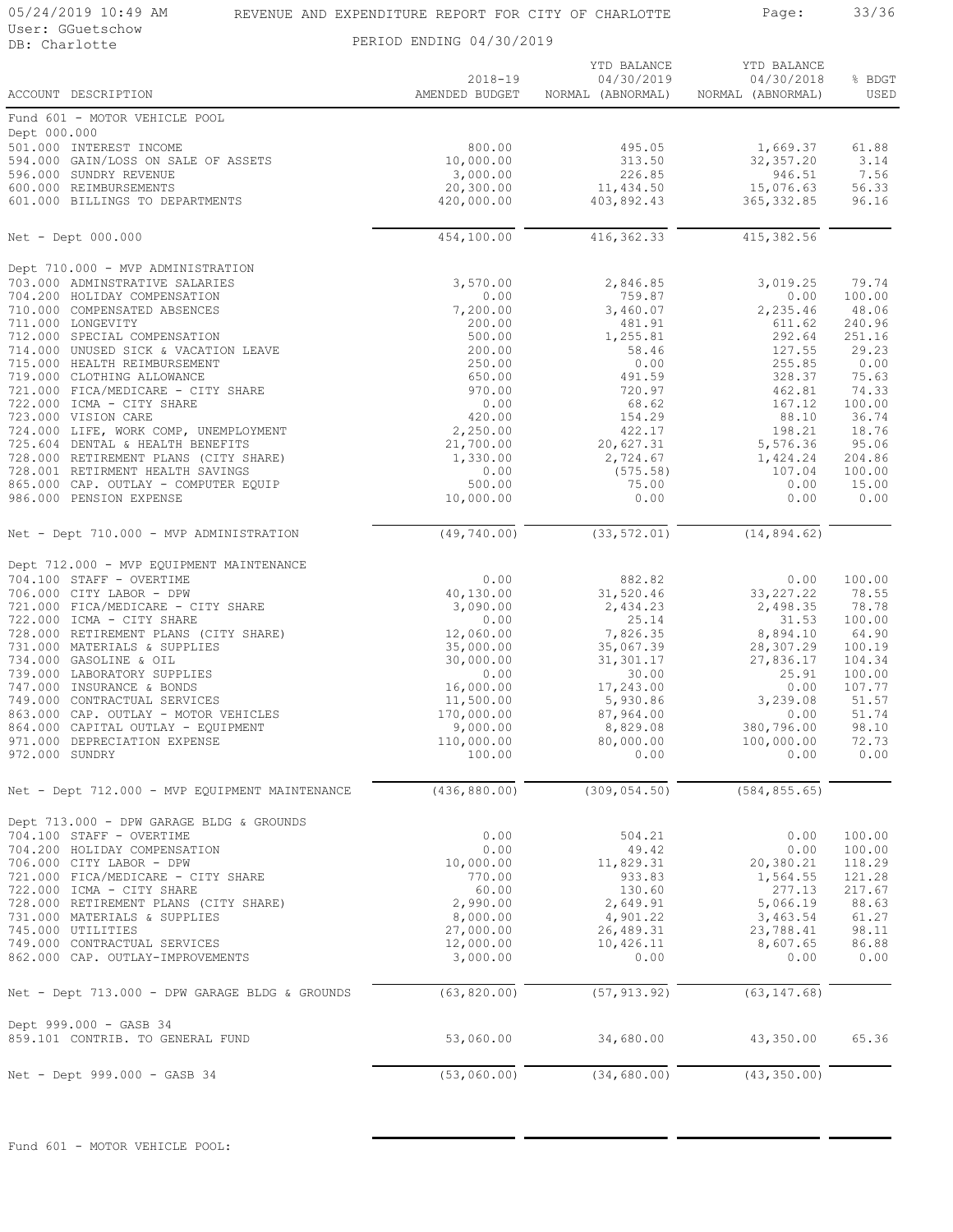| 05/24/2019 10:49 AM<br>User: GGuetschow<br>DB: Charlotte               | REVENUE AND EXPENDITURE REPORT FOR CITY OF<br>PERIOD ENDING 04/30/2019 | CHARLOTTE                                         | Page:                                             | 34/36                   |
|------------------------------------------------------------------------|------------------------------------------------------------------------|---------------------------------------------------|---------------------------------------------------|-------------------------|
| DESCRIPTION<br>ACCOUNT                                                 | $2018 - 19$<br>AMENDED BUDGET                                          | YTD BALANCE<br>04/30/2019<br>(ABNORMAL)<br>NORMAL | YTD BALANCE<br>04/30/2018<br>(ABNORMAL)<br>NORMAL | % BDGT<br>USED          |
| Fund 601 - MOTOR VEHICLE POOL                                          |                                                                        |                                                   |                                                   |                         |
| TOTAL REVENUES<br>TOTAL EXPENDITURES<br>NET OF REVENUES & EXPENDITURES | 454,100.00<br>603,500.00<br>(149, 400, 00)                             | 416, 362.33<br>435,220.43<br>(18, 858, 10)        | 415,382.56<br>706,247.95<br>(290, 865.39)         | 91.69<br>72.12<br>12.62 |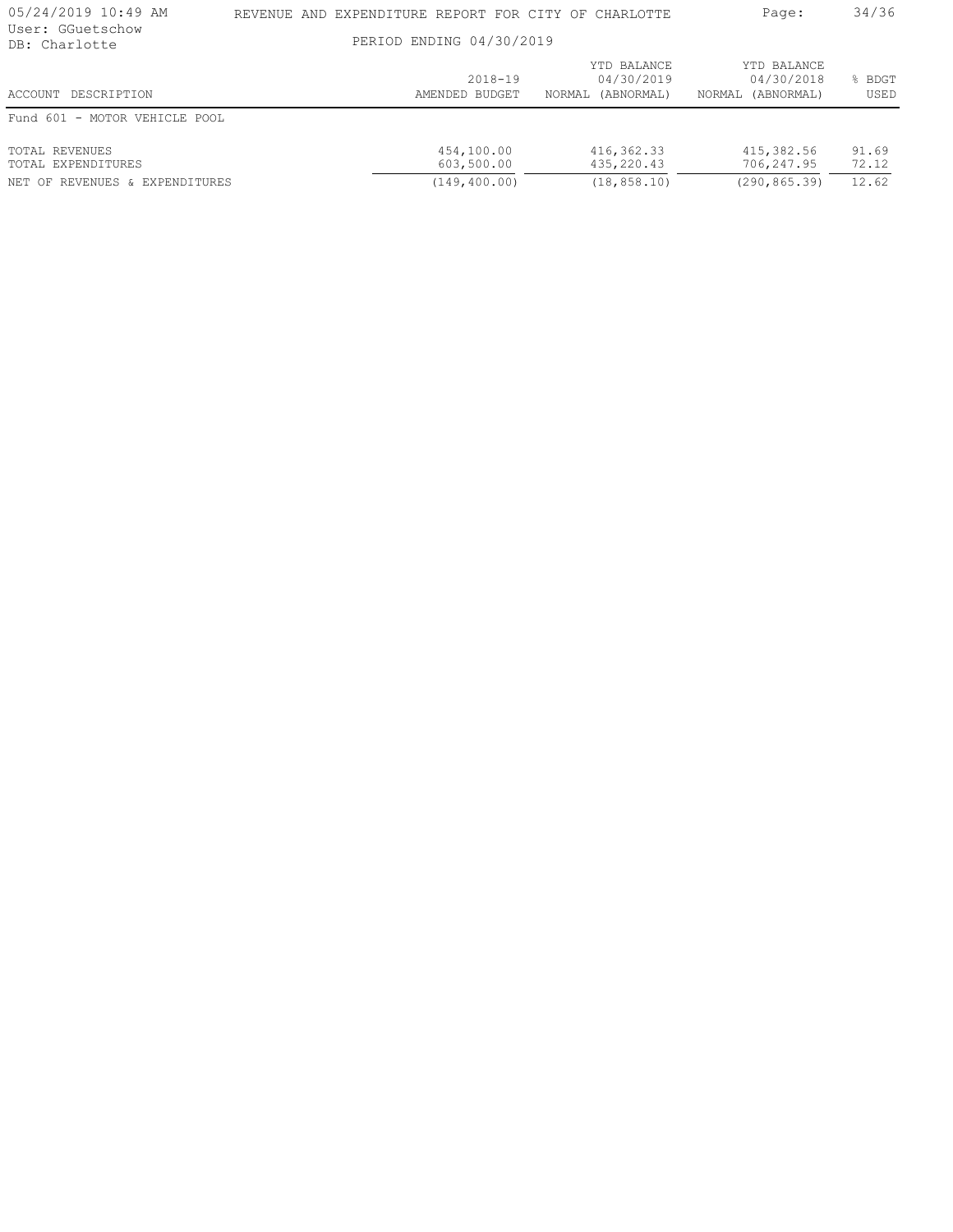### User: GGuetschow DB: Charlotte PERIOD ENDING 04/30/2019

### 05/24/2019 10:49 AM REVENUE AND EXPENDITURE REPORT FOR CITY OF CHARLOTTE Page: 35/36

% BDGT USED YTD BALANCE 04/30/2018 NORMAL (ABNORMAL) NORMAL (ABNORMAL) YTD BALANCE 04/30/2019 2018-19 ACCOUNT DESCRIPTION Fund 701 - TRUST & AGENCY FUND Dept 000.000 501.000 INTEREST INCOME 0.00 7,841.00 4.18 100.00 596.000 SUNDRY REVENUE 0.00 (417.04) 12.94 100.00 Net - Dept 000.000 0.000 0.000 0.000 0.000 7,423.96 17.12 NET OF REVENUES & EXPENDITURES 6 0.00 7,423.96 17.12 100.00 TOTAL EXPENDITURES 0.00 0.00 0.00 0.00 TOTAL REVENUES 0.00 7,423.96 17.12 100.00 Fund 701 - TRUST & AGENCY FUND: